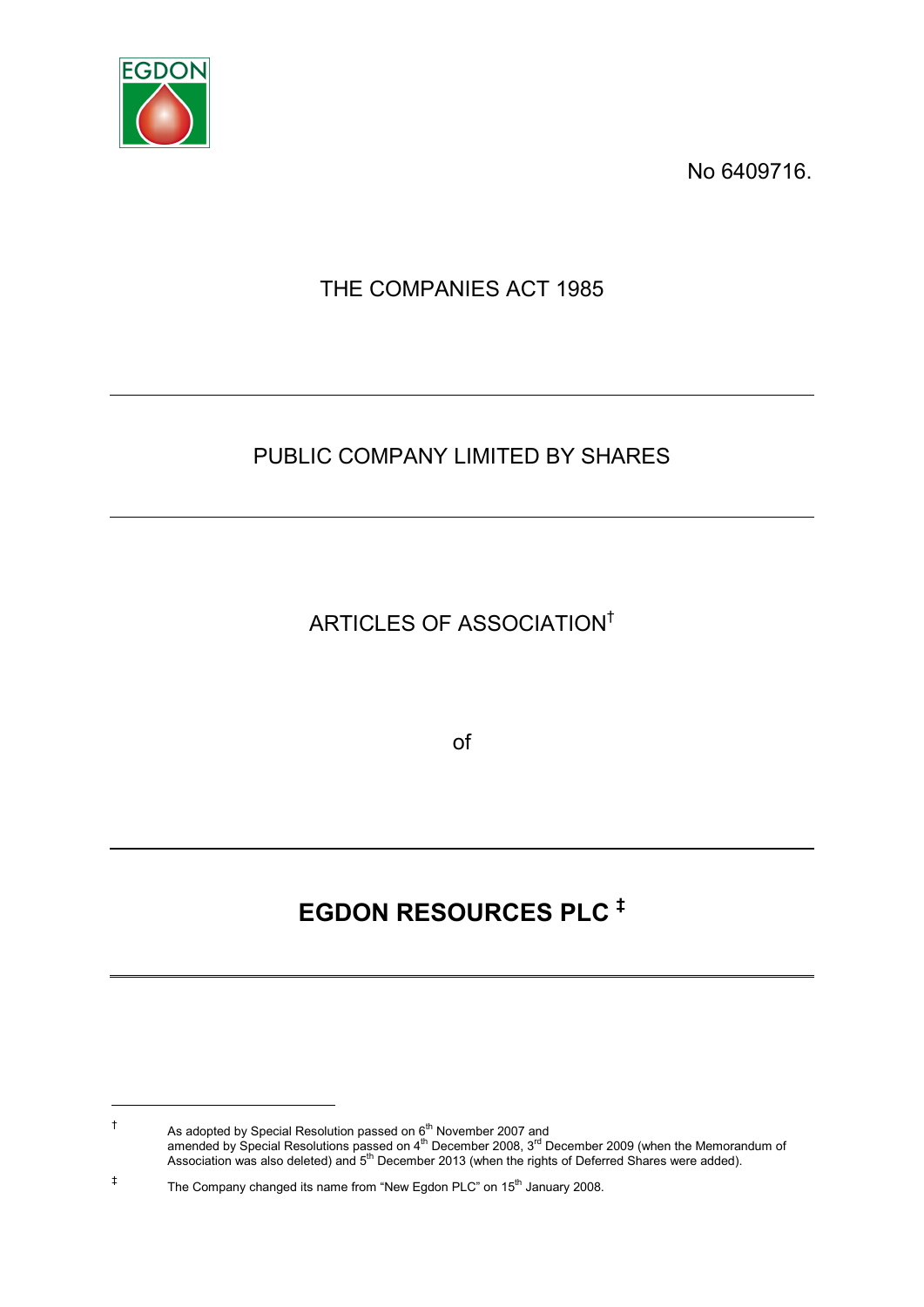## **CONTENTS**

|                             | <b>Article No.</b> |                   | Page |
|-----------------------------|--------------------|-------------------|------|
| <b>PRELIMINARY</b>          |                    |                   |      |
|                             | 1                  |                   |      |
|                             | $\overline{2}$     |                   |      |
|                             | 3                  |                   |      |
|                             | 4                  |                   |      |
| <b>LIABILITY</b>            |                    |                   |      |
|                             | 5                  |                   |      |
| SHARE CAPITAL               |                    |                   |      |
|                             | 6                  |                   |      |
|                             | 7                  |                   |      |
|                             | 8                  |                   |      |
|                             | 9                  |                   |      |
|                             | 10                 |                   |      |
|                             | 11                 |                   |      |
| <b>SHARE CERTIFICATES</b>   |                    |                   |      |
|                             | 12                 |                   |      |
|                             | 13                 |                   |      |
| <b>LIEN ON SHARES</b>       |                    |                   |      |
|                             | 14                 |                   |      |
|                             | 15                 |                   |      |
|                             | 16                 |                   |      |
| <b>CALLS ON SHARES</b>      |                    |                   |      |
|                             | 17                 |                   |      |
|                             | 18                 |                   |      |
|                             | 19                 | Interest on calls | 9    |
|                             | 20                 |                   |      |
|                             | 21                 |                   |      |
|                             | 22                 |                   |      |
|                             | 23                 |                   |      |
| <b>FORFEITURE OF SHARES</b> |                    |                   |      |
|                             | 24                 |                   |      |
|                             | 25                 |                   |      |
|                             | 26                 |                   |      |
|                             | 27                 |                   |      |
|                             | 28                 |                   |      |
|                             | 29                 |                   |      |
|                             | 30                 |                   |      |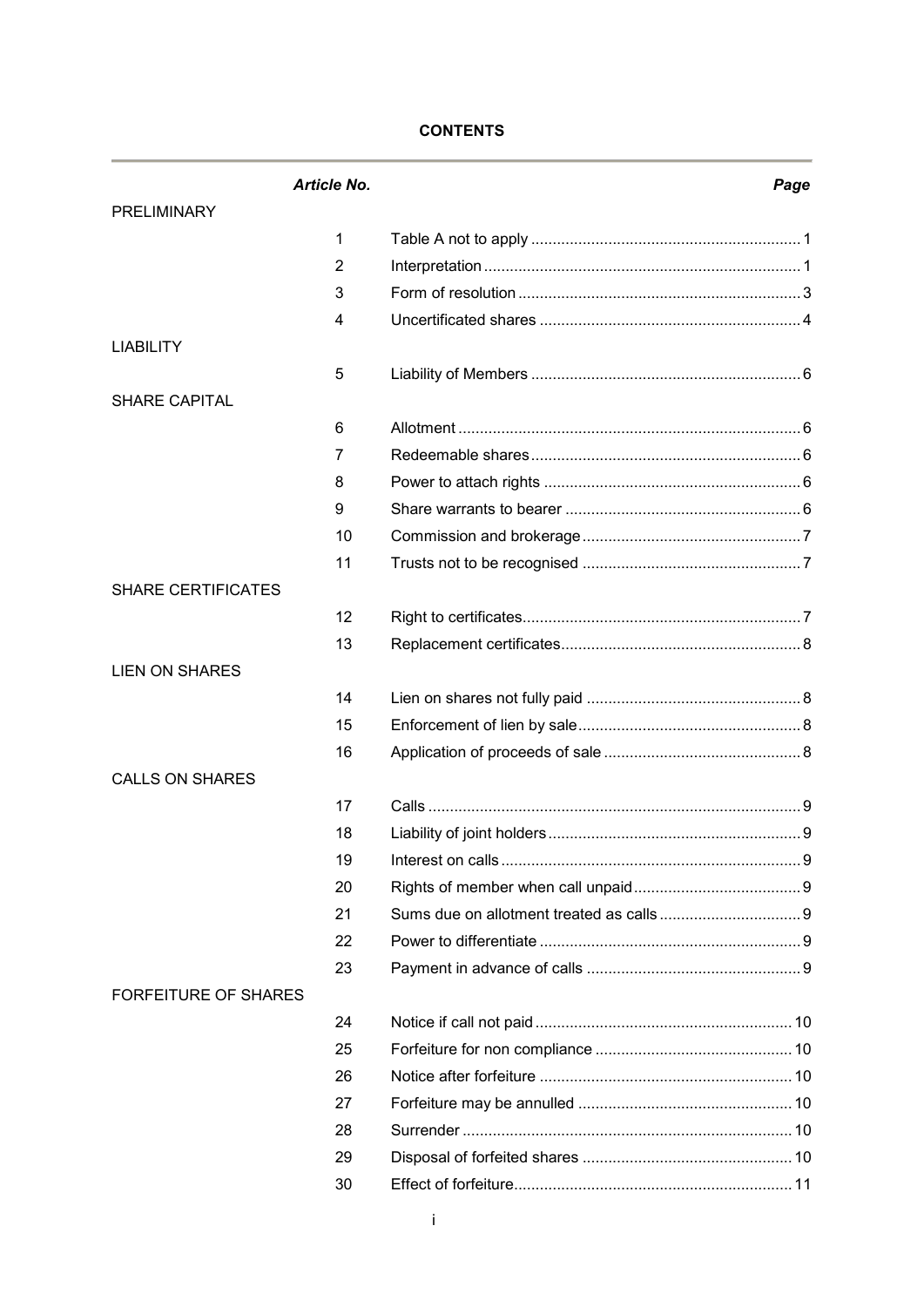|                                  | 31 |                                                           |  |
|----------------------------------|----|-----------------------------------------------------------|--|
|                                  | 32 |                                                           |  |
| <b>TRANSFER OF SHARES</b>        |    |                                                           |  |
|                                  | 33 |                                                           |  |
|                                  | 34 |                                                           |  |
|                                  | 35 |                                                           |  |
|                                  | 36 |                                                           |  |
|                                  | 37 |                                                           |  |
|                                  | 38 |                                                           |  |
| <b>TRANSMISSION OF SHARES</b>    |    |                                                           |  |
|                                  | 39 |                                                           |  |
|                                  | 40 | Election of person entitled by transmission 12            |  |
|                                  | 41 |                                                           |  |
| DESTRUCTION OF DOCUMENTS         |    |                                                           |  |
|                                  | 42 |                                                           |  |
| ALTERATION OF SHARE CAPITAL      |    |                                                           |  |
|                                  | 43 | Increase, consolidation, cancellation and sub division 14 |  |
|                                  | 44 |                                                           |  |
|                                  | 45 |                                                           |  |
|                                  | 46 |                                                           |  |
| <b>VARIATION OF CLASS RIGHTS</b> |    |                                                           |  |
|                                  | 47 |                                                           |  |
|                                  | 48 |                                                           |  |
|                                  | 49 |                                                           |  |
| <b>GENERAL MEETINGS</b>          |    |                                                           |  |
|                                  | 50 |                                                           |  |
|                                  | 51 |                                                           |  |
|                                  | 52 | Convening of extraordinary general meeting  16            |  |
|                                  | 53 |                                                           |  |
|                                  | 54 | Omission to send notice or non-receipt of notice 16       |  |
|                                  | 55 |                                                           |  |
| PROCEEDINGS AT GENERAL MEETINGS  |    |                                                           |  |
|                                  | 56 |                                                           |  |
|                                  | 57 |                                                           |  |
|                                  | 58 |                                                           |  |
|                                  | 59 |                                                           |  |
|                                  | 60 |                                                           |  |
|                                  | 61 |                                                           |  |
|                                  | 62 |                                                           |  |
|                                  | 63 | Accommodation of members and security arrangements  18    |  |
|                                  |    |                                                           |  |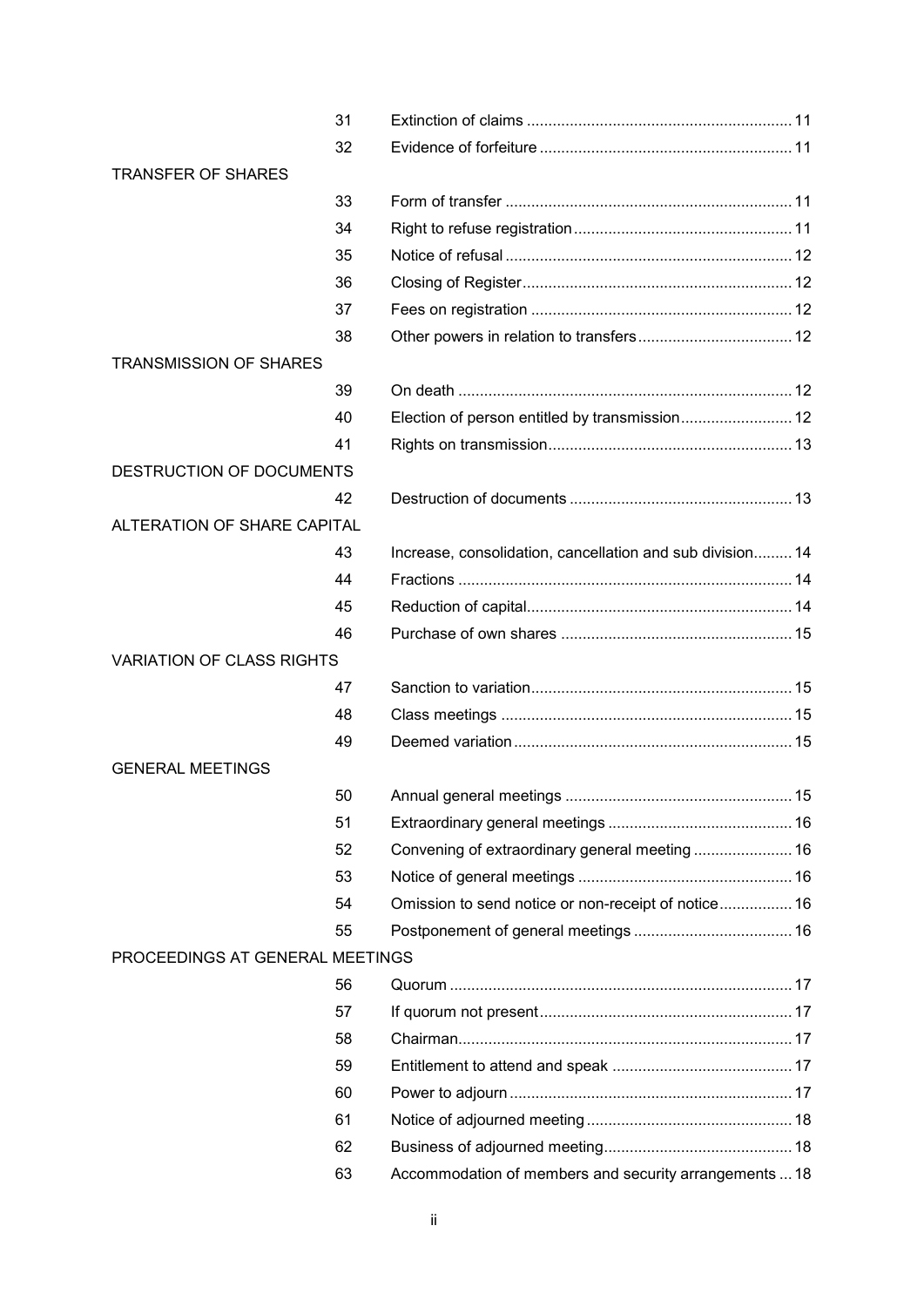|                                       | 64 |                                                         |  |
|---------------------------------------|----|---------------------------------------------------------|--|
| <b>VOTING AND POLLS</b>               |    |                                                         |  |
|                                       | 65 |                                                         |  |
|                                       | 66 | Chairman's declaration conclusive on show of hands  19  |  |
|                                       | 67 |                                                         |  |
|                                       | 68 |                                                         |  |
|                                       | 69 |                                                         |  |
|                                       | 70 |                                                         |  |
|                                       | 71 |                                                         |  |
|                                       | 72 |                                                         |  |
| PROXIES AND CORPORATE REPRESENTATIVES |    |                                                         |  |
|                                       | 73 |                                                         |  |
|                                       | 74 |                                                         |  |
|                                       | 75 |                                                         |  |
|                                       | 76 |                                                         |  |
|                                       | 77 |                                                         |  |
|                                       | 78 |                                                         |  |
|                                       | 79 |                                                         |  |
|                                       | 80 |                                                         |  |
| <b>UNTRACED MEMBERS</b>               |    |                                                         |  |
|                                       | 81 |                                                         |  |
|                                       | 82 |                                                         |  |
| <b>PRESIDENT</b>                      |    |                                                         |  |
|                                       | 83 |                                                         |  |
|                                       | 84 |                                                         |  |
|                                       |    | APPOINTMENT, RETIREMENT AND REMOVAL OF DIRECTORS        |  |
|                                       | 85 |                                                         |  |
|                                       | 86 | Power of Company to appoint Directors  26               |  |
|                                       | 87 |                                                         |  |
|                                       | 88 |                                                         |  |
|                                       | 89 |                                                         |  |
|                                       | 90 |                                                         |  |
|                                       | 91 | Resolution for appointment of two or more Directors  26 |  |
|                                       | 92 |                                                         |  |
|                                       | 93 |                                                         |  |
|                                       | 94 |                                                         |  |
|                                       | 95 |                                                         |  |
|                                       | 96 |                                                         |  |
|                                       | 97 |                                                         |  |
|                                       |    |                                                         |  |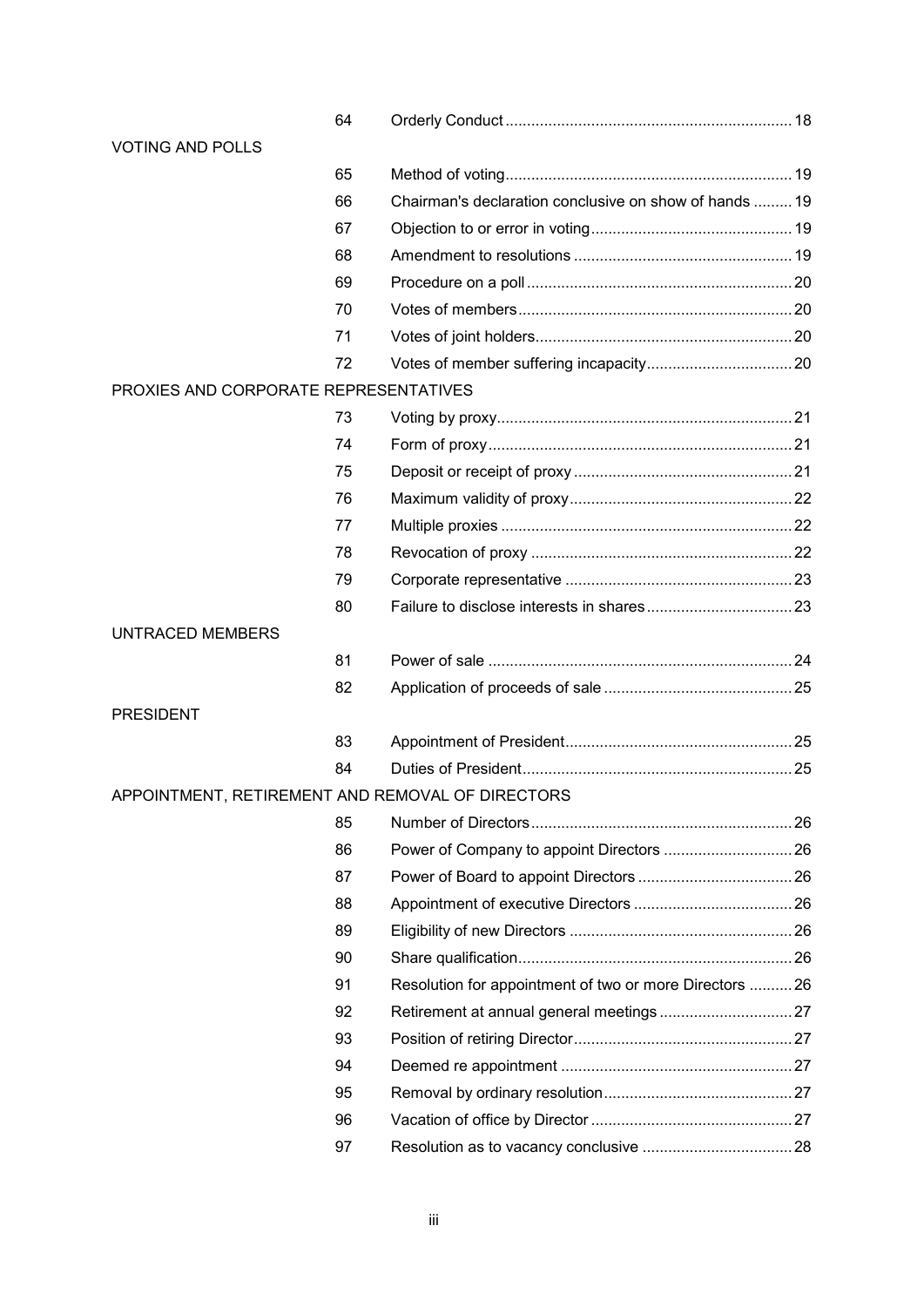## ALTERNATE DIRECTORS

|                                                | 98  |                                                          |  |
|------------------------------------------------|-----|----------------------------------------------------------|--|
|                                                | 99  |                                                          |  |
|                                                | 100 |                                                          |  |
|                                                | 101 |                                                          |  |
|                                                | 102 |                                                          |  |
| DIRECTORS' REMUNERATION, EXPENSES AND PENSIONS |     |                                                          |  |
|                                                | 103 |                                                          |  |
|                                                | 104 |                                                          |  |
|                                                | 105 |                                                          |  |
|                                                | 106 |                                                          |  |
|                                                | 107 |                                                          |  |
| POWERS AND DUTIES OF THE BOARD                 |     |                                                          |  |
|                                                | 108 |                                                          |  |
|                                                | 109 | Powers of Directors being less than minimum number 30    |  |
|                                                | 110 |                                                          |  |
|                                                | 111 |                                                          |  |
|                                                | 112 |                                                          |  |
|                                                | 113 |                                                          |  |
|                                                | 114 |                                                          |  |
|                                                | 115 |                                                          |  |
|                                                | 116 |                                                          |  |
|                                                | 117 |                                                          |  |
|                                                | 118 |                                                          |  |
|                                                | 119 |                                                          |  |
| PROCEEDINGS OF DIRECTORS AND COMMITTEES        |     |                                                          |  |
|                                                | 120 |                                                          |  |
|                                                | 121 |                                                          |  |
|                                                | 122 |                                                          |  |
|                                                | 123 |                                                          |  |
|                                                | 124 |                                                          |  |
|                                                | 125 |                                                          |  |
|                                                | 126 |                                                          |  |
|                                                | 127 |                                                          |  |
|                                                | 128 |                                                          |  |
| <b>DIRECTORS' INTERESTS</b>                    |     |                                                          |  |
|                                                | 129 |                                                          |  |
|                                                | 130 | Power of the Board to authorise conflicts of interest 35 |  |
|                                                | 131 |                                                          |  |
|                                                | 132 | Entitlement to keep information confidential  36         |  |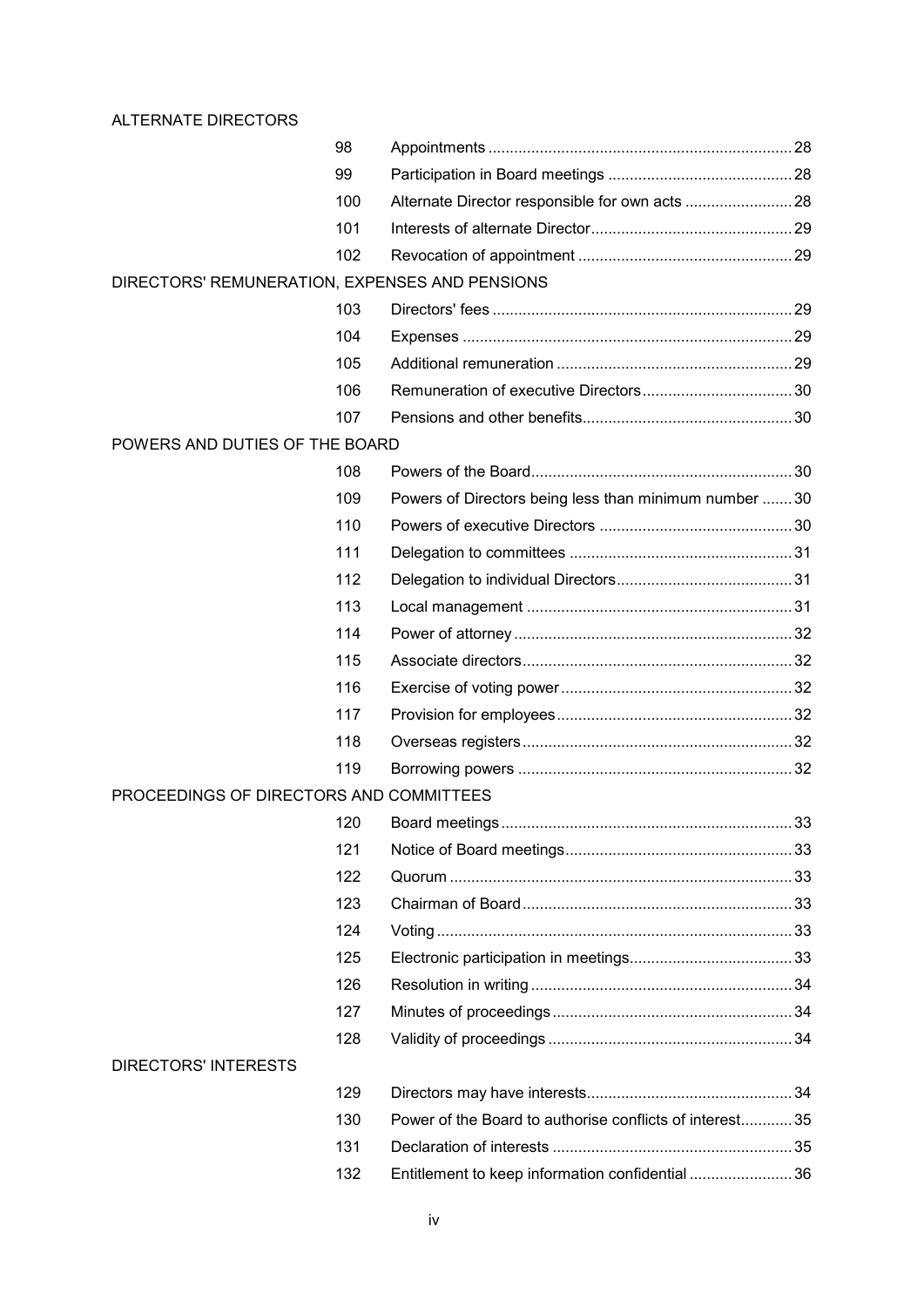| 133                                |                                                            |  |
|------------------------------------|------------------------------------------------------------|--|
| 134                                |                                                            |  |
| 135                                | Interested Director not to vote or count for quorum  37    |  |
| 136                                |                                                            |  |
| 137                                | Chairman's ruling conclusive on Director's interest  38    |  |
| 138                                | Directors' resolution conclusive on Chairman's interest 38 |  |
| 139                                |                                                            |  |
| 140                                |                                                            |  |
| <b>AUTHENTICATION OF DOCUMENTS</b> |                                                            |  |
| 141                                |                                                            |  |
| <b>SEALS</b>                       |                                                            |  |
| 142                                |                                                            |  |
| 143                                |                                                            |  |
| 144                                |                                                            |  |
| 145                                |                                                            |  |
| THE SECRETARY                      |                                                            |  |
| 146                                |                                                            |  |
| DIVIDENDS AND OTHER PAYMENTS       |                                                            |  |
| 147                                |                                                            |  |
| 148                                |                                                            |  |
| 149                                |                                                            |  |
| 150                                | Calls or debts may be deducted from dividends  40          |  |
| 151                                |                                                            |  |
| 152                                |                                                            |  |
| 153                                |                                                            |  |
| 154                                |                                                            |  |
| 155                                |                                                            |  |
| 156                                |                                                            |  |
| 157                                |                                                            |  |
| 158                                |                                                            |  |
| 159                                |                                                            |  |
| <b>ACCOUNTS</b>                    |                                                            |  |
| 160                                |                                                            |  |
| 161                                |                                                            |  |
| 162                                |                                                            |  |
| 163                                |                                                            |  |
| <b>NOTICES</b>                     |                                                            |  |
| 164                                |                                                            |  |
| 165                                |                                                            |  |
| 166                                | Service of notice in case of death or bankruptcy, etc  46  |  |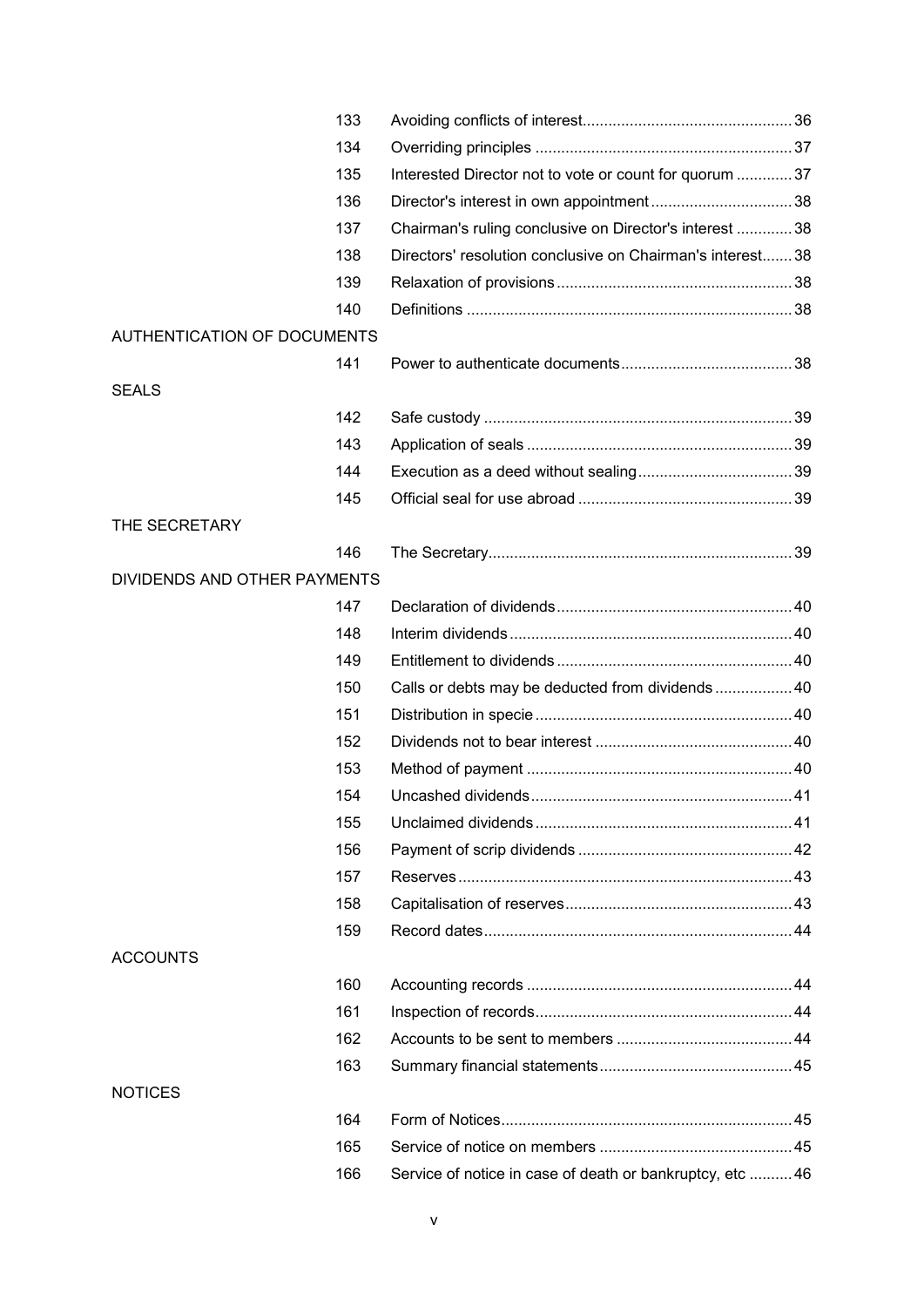|                           | 167 |                                                           |  |
|---------------------------|-----|-----------------------------------------------------------|--|
|                           | 168 |                                                           |  |
|                           | 169 |                                                           |  |
|                           | 170 |                                                           |  |
| WINDING UP                |     |                                                           |  |
|                           | 171 |                                                           |  |
|                           | 172 | Transfer or sale under section 110 Insolvency Act 1986 47 |  |
| <b>INDEMNITY</b>          |     |                                                           |  |
|                           | 173 |                                                           |  |
|                           | 174 |                                                           |  |
| RIGHTS OF DEFERRED SHARES |     |                                                           |  |
|                           | 175 |                                                           |  |
|                           |     |                                                           |  |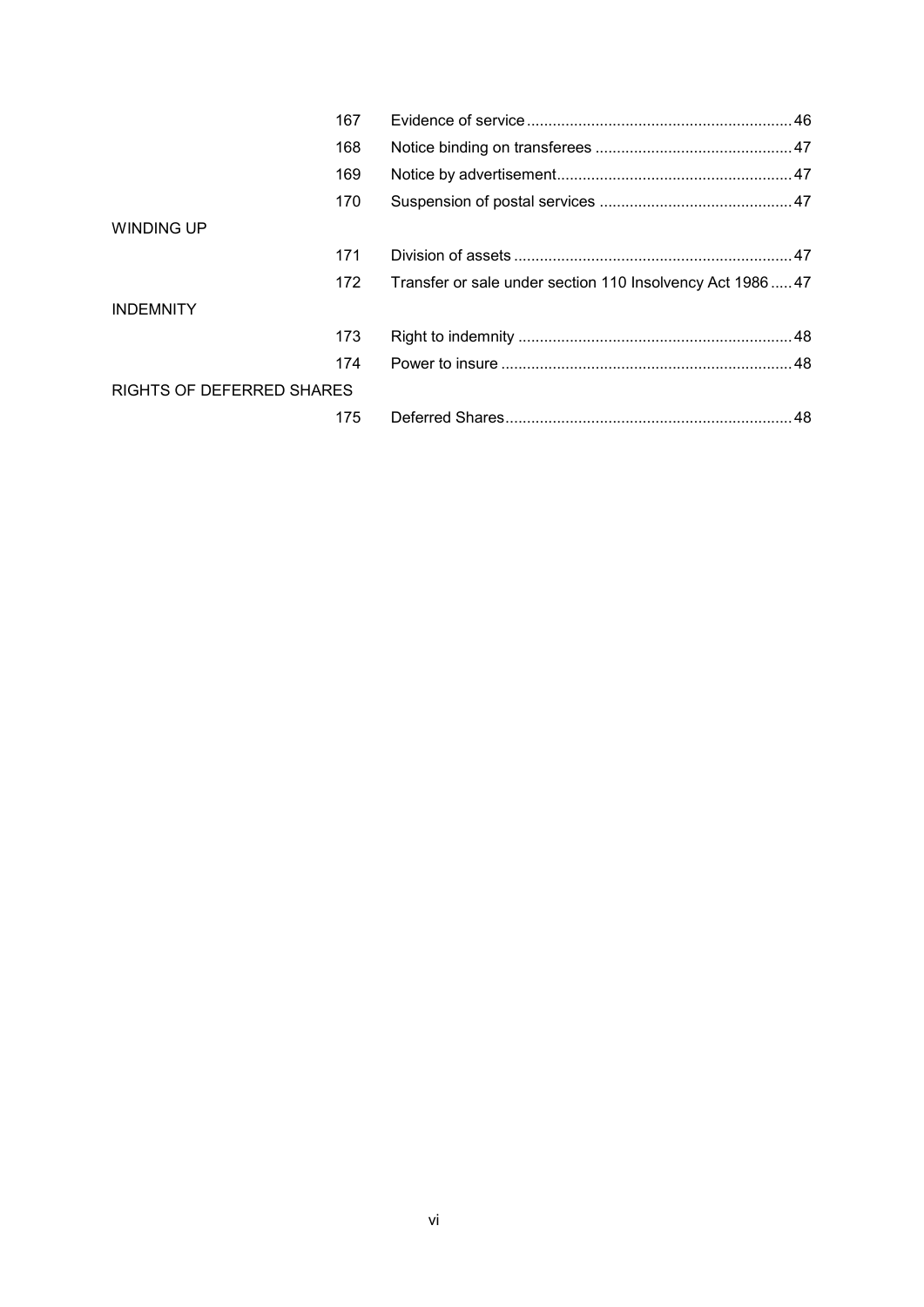## THE COMPANIES ACT 1985

## PUBLIC COMPANY LIMITED BY SHARES

## ARTICLES OF ASSOCIATION<sup>3</sup>

of

## **EGDON RESOURCES PLC <sup>4</sup>**

## **PRELIMINARY**

## **1 Table A not to apply**

1.1 No regulations set out in any statute or in any statutory instrument or other subordinate legislation concerning companies (including the regulations in Table A of The Companies (Tables A to F) Regulations 1985 as amended) shall apply to the Company, but the following shall be the Articles of Association of the Company.

#### **2 Interpretation**

-

2.1 In these Articles, unless the context otherwise requires, the following expressions have the following meanings:

"**address**" includes a number or address used for the purposes of sending or receiving documents or information by electronic means;

"**AIM**" means the AIM market of the London Stock Exchange;

"**these Articles**" means these Articles of Association as originally adopted or altered or varied from time to time (and "Article" means one of these Articles);

"**Auditors**" means the auditors for the time being of the Company or, in the case of joint auditors, any one of them;

"**authenticated**" means (subject to section 1146 CA 2006) authenticated in such manner as the Board may in its absolute discretion determine;

"**Board**" means the board of Directors for the time being of the Company or the Directors present or deemed to be present at a duly convened meeting of Directors at which a quorum is present;

"**CA 1985**" means the Companies Act 1985 (to the extent for the time being in force);

"**CA 2006**" means the Companies Act 2006 (to the extent for the time being in force);

<sup>&</sup>lt;sup>3</sup> As adopted by Special Resolution passed on 6th November 2007 and

amended by Special Resolutions passed on 4th December 2008, 3rd December 2009 (when the Memorandum of Association was also deleted) and 5<sup>th</sup> December 2013 (when the rights of Deferred Shares were added)

<sup>&</sup>lt;sup>4</sup> The Company changed its name from "New Egdon PLC" on 15th January 2008.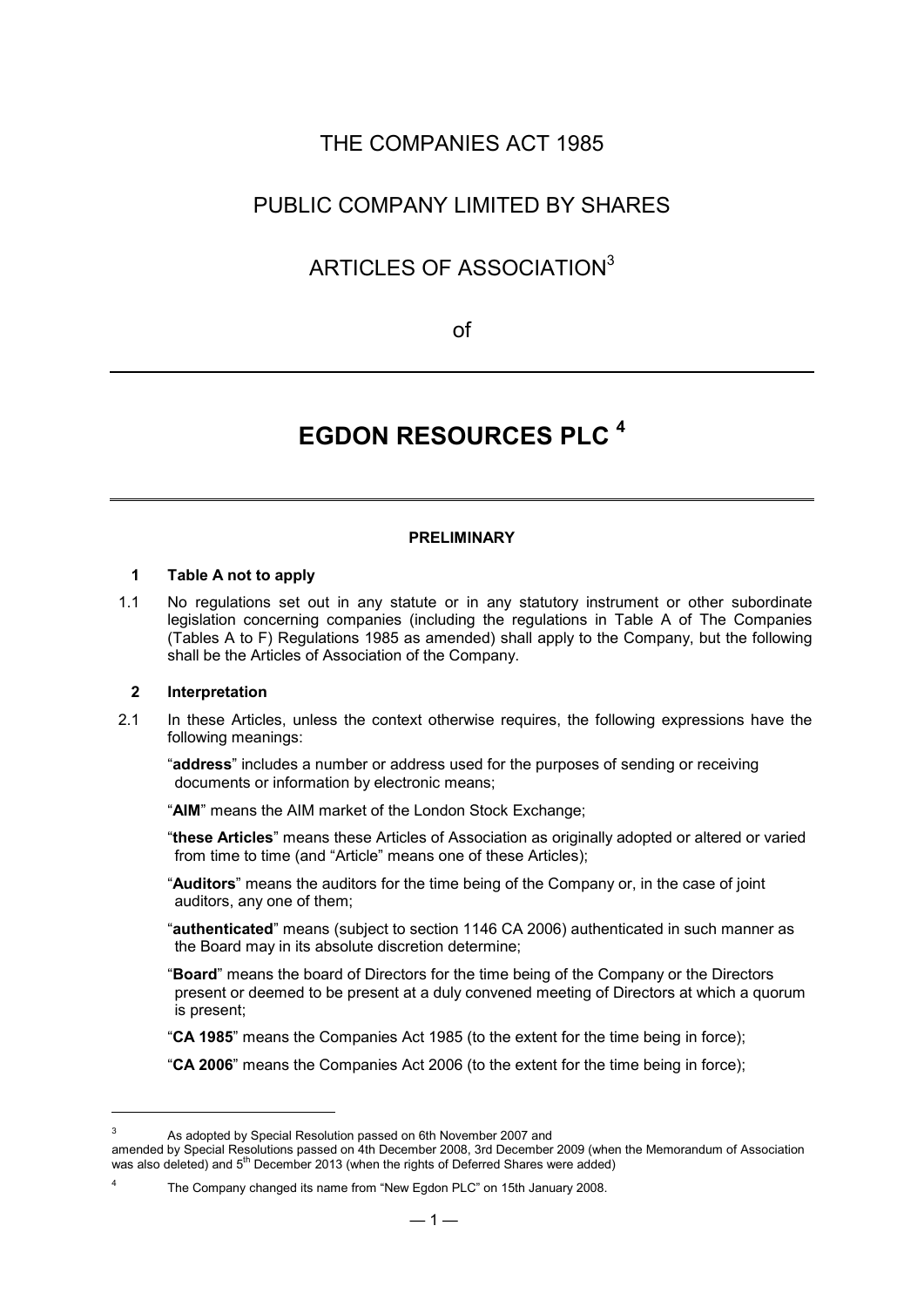- "**cash memorandum account**" means an account so designated by the Operator of the relevant system;
- "**Chairman**" means the chairman (if any) of the Board or, where the context requires, the chairman of a general meeting of the Company;
- "**clear days**" means (in relation to the period of a notice) that period excluding the day when the notice is given and the day of the meeting;
- "Company" means Egdon Resources plc<sup>5</sup>;
- "**Companies Acts**" means CA 1985, CA 2006 and, where the context requires, every other statute from time to time in force concerning companies and affecting the Company;
- "**Deferred Shares**" means deferred shares of 1p each in the capital of the Company having such rights are stated as attaching thereto in Article 175;
- "**Depositary**" means a custodian or other person (or a nominee for such custodian or other person) appointed under contractual arrangements with the Company or other arrangements approved by the Board whereby such custodian or other person or nominee holds or is interested in shares of the Company or rights or interests in shares of the Company and issues securities or other documents of title or otherwise evidencing the entitlement of the holder thereof to or to receive such shares, rights or interests, provided and to the extent that such arrangements have been approved by the Board for the purpose of these Articles, and shall include, where approved by the Board, the trustees (acting in their capacity as such) of any employees' share scheme established by the Company or any other scheme or arrangement principally for the benefit of employees or those in the service of the Company and/or its subsidiaries or their respective businesses and the managers (acting in their capacity as such) of any investment or savings plan, which in each case the Board has approved;

"**Director**" means a director for the time being of the Company;

- "**EGM**" or "**extraordinary general meeting**" means any general meeting other than an annual general meeting;
- "**electronic form**" and "electronic means" have the meanings given to them in section 1168 CA 2006;
- "**execution**" includes any mode of execution (and "executed" shall be construed accordingly);
- "**FSMA**" means the Financial Services and Markets Act 2000;
- "**holder**" means (in relation to any share) the member whose name is entered in the Register as the holder or, where the context permits, the members whose names are entered in the Register as the joint holders of that share;
- "**London Stock Exchange**" means London Stock Exchange plc or other principal stock exchange in the United Kingdom for the time being;
- "**member**" means a member of the Company or, where the context requires, a member of the Board or of any committee;
- "**Office**" means the registered office for the time being of the Company;
- "**Operator**" means Euroclear UK & Ireland Limited or such other person as may for the time being be approved by HM Treasury as Operator under the Regulations;
- "**Ordinary Share**" means an ordinary share of 1 penny each in the capital of the Company<sup>6</sup>;

"**paid up**" means paid up or credited as paid up;

"**participating security**" means a security title to units which are permitted by the Operator to be transferred by means of a relevant system;

-

<sup>&</sup>lt;sup>5</sup> The Company changed its name from "New Egdon PLC" on 15th January 2008.

 $^6$  The nominal value of the Ordinary Shares was reduced from 10p to 1p on 5th December 2013.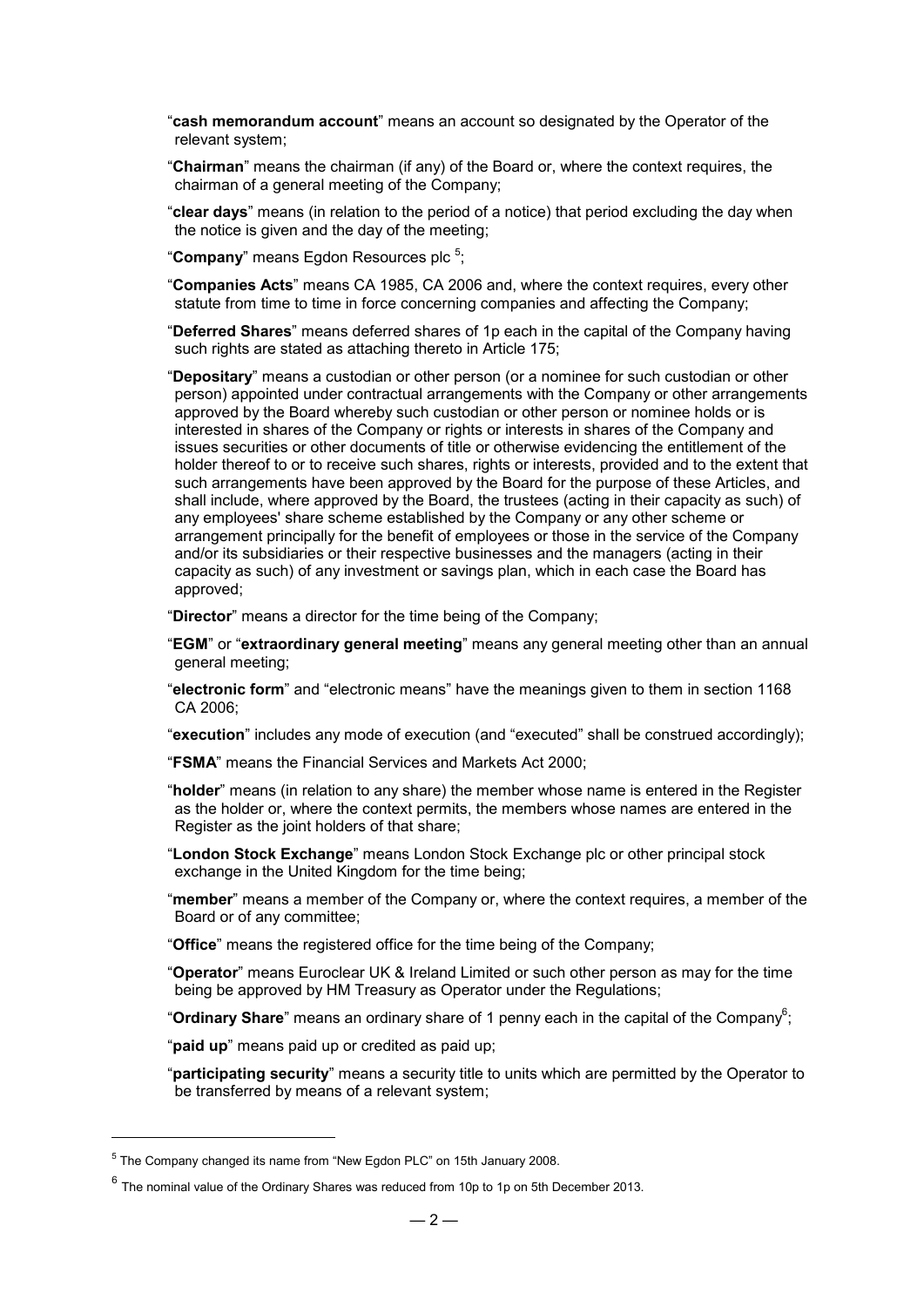"**recognised clearing house**" means a clearing house granted recognition under FSMA;

- "**recognised investment exchange**" means an investment exchange granted recognition under FSMA;
- "**recognised person**" means a recognised clearing house or a nominee of a recognised clearing house or of a recognised investment exchange which is designated as mentioned in section 185(4) CA 1985;
- "**Register**" means the register of members of the Company to be kept pursuant to the Companies Acts or, as the case may be, any overseas branch register kept pursuant to Article 118;
- "**Regulations**" means The Uncertificated Securities Regulations 2001 (SI 2001 No 3755) as amended from time to time and any provisions of or under the Companies Acts which supplement or replace such Regulations;
- "**relevant system**" means a computer-based system and procedures, which enable title to units of a security to be evidenced and transferred without a written instrument pursuant to the Regulations;
- "**Seal**" means the common seal of the Company or any official or securities seal that the Company may be permitted to have under the Companies Acts;
- "**Secretary**" means the secretary for the time being of the Company or any other person appointed to perform any of the duties of the secretary of the Company including (subject to the provisions of the Companies Acts) a joint, temporary, assistant or deputy secretary;

"**share**" means a share of the Company;

"**United Kingdom**" means Great Britain and Northern Ireland;

"**working day**" has the meaning given to it in section 1173 CA 2006; and

- "**writing** or **written**" means printing, typewriting, lithography, photography and any other mode or modes of representing or reproducing words in a legible and non-transitory form, including (subject to the provisions of the Companies Acts) in electronic form.
- 2.2 In these Articles, unless the context otherwise requires:
	- 2.2.1 words in the singular include the plural, and vice versa;
	- 2.2.2 words importing the masculine gender include the feminine gender;
	- 2.2.3 a reference to a person includes a body corporate and an unincorporated body of persons; and
	- 2.2.4 a reference to an uncertificated share or to a share (or to a holding of shares) being in uncertificated form are references to that share being an uncertificated unit of a security which, for the time being, is a participating security, and references to a certificated share or to a share being in certificated form are references to that share being a unit of a security which is not an uncertificated unit:
	- 2.2.5 a reference to any statute or statutory provision shall include any orders, regulations or other subordinate legislation made under it and any statutory modification or re-enactment of it for the time being in force; and
	- 2.2.6 words or expressions shall have the meaning given to them in the Companies Acts.
- 2.3 The headings are inserted for convenience only and shall not affect the construction of these Articles.

#### **3 Form of resolution**

Subject to the Companies Acts, where for any purpose an ordinary resolution of the Company is required, a special resolution shall also be effective.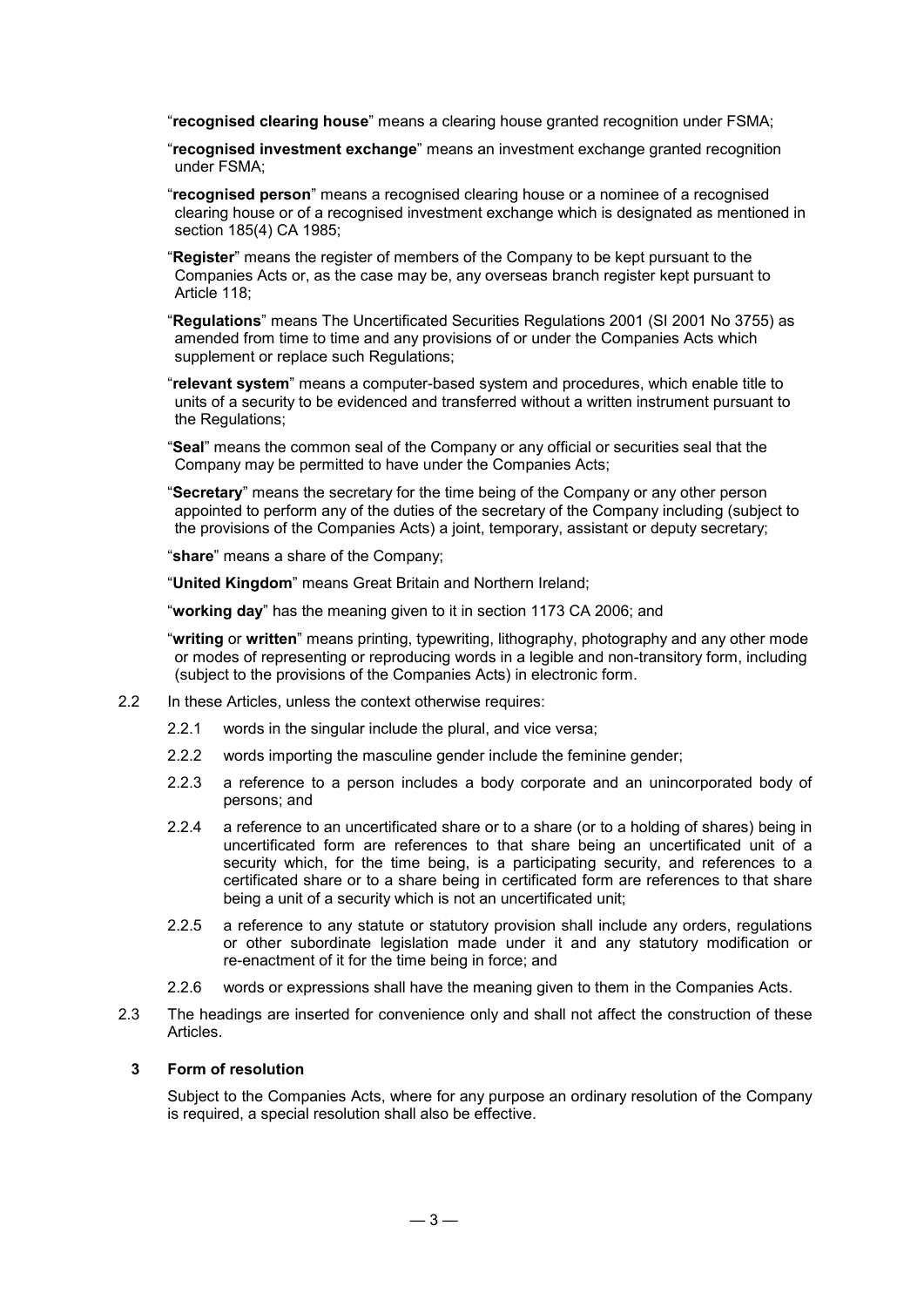#### **4 Uncertificated shares**

- 4.1 Notwithstanding anything in these Articles to the contrary, any shares in the Company may be issued, held, registered, converted to, transferred or otherwise dealt with in uncertificated form and converted from uncertificated form to certificated form in accordance with the Regulations and practices instituted by the Operator of the relevant system. The provisions of these Articles shall not apply to any uncertificated shares to the extent that such provisions are inconsistent with:
	- 4.1.1 the holding of shares in uncertificated form;
	- 4.1.2 the transfer of title to shares by means of a relevant system; or
	- 4.1.3 any provision of the Regulations.
- 4.2 Without prejudice to the generality and effectiveness of the foregoing:
	- 4.2.1 Articles 12, 13 and 33 and the second sentence of Article 35 shall not apply to uncertificated shares. The first sentence of Article 35 shall apply in relation to such shares as if the reference to the date on which the transfer was lodged with the Company were a reference to the date on which the appropriate instruction was received by or on behalf of the Company in accordance with the facilities and requirements of the relevant system;
	- 4.2.2 without prejudice to Article 34, the Board may refuse to register a transfer of uncertificated shares in such other circumstances as may be permitted or required by the Regulations and the relevant system;
	- 4.2.3 references in these Articles to a requirement on any person to execute or deliver an instrument of transfer or certificate or other document which shall not be appropriate in the case of uncertificated shares shall, in the case of uncertificated shares, be treated as references to a requirement to comply with any relevant requirements of the relevant system and any relevant arrangements or regulations which the Board may make from time to time pursuant to Article 4.2.12 below;
	- 4.2.4 for the purposes referred to in Article 40, a person entitled by transmission to a share in uncertificated form who elects to have some other person registered shall either:
		- (a) procure that instructions are given by means of the relevant system to effect transfer of such uncertificated share to that person; or
		- (b) change the uncertificated share into certificated form and execute an instrument of transfer of that certificated share to that person;
	- 4.2.5 the Company shall enter on the Register the number of shares which are held by each member in uncertificated form and in certificated form and shall maintain the Register in each case as is required by the Regulations and the relevant system and, unless the Board otherwise determines, holdings of the same holder or joint holders in certificated form and uncertificated form shall be treated as separate holdings;
	- 4.2.6 a class of share shall not be treated as two classes by virtue only of that class comprising both certificated shares and uncertificated shares or as a result of any provision of these Articles or the Regulations which applies only in respect of certificated shares or uncertificated shares;
	- 4.2.7 references in Article 42 to instruments of transfer shall include, in relation to uncertificated shares, instructions and/or notifications made in accordance with the relevant system relating to the transfer of such shares;
	- 4.2.8 for the purposes referred to in Article 44.3, the Board may in respect of uncertificated shares authorise some person to transfer and/or require the holder to transfer the relevant shares in accordance with the facilities and requirements of the relevant system;
	- 4.2.9 for the purposes of Article 80.1.2, the Board may only exercise its discretion not to register a transfer of shares in uncertificated form if permitted to do so by the Regulations, and it may determine to treat shares of a member in certificated and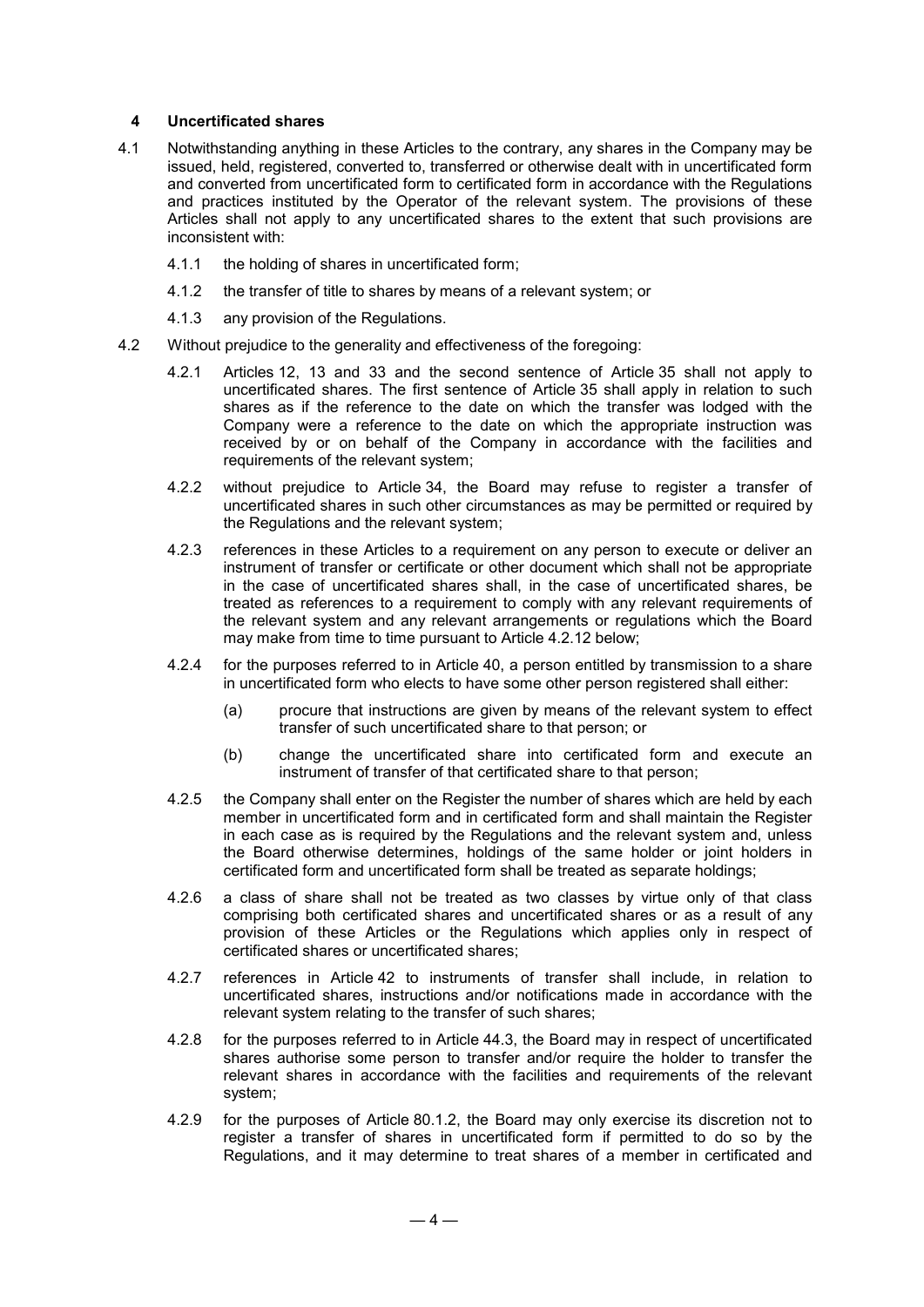uncertificated form as separate holdings and apply the sanctions only to the former or to the latter or make different provisions for the former and the latter;

- 4.2.10 for the purposes of Article 153.1, any payment in the case of uncertificated shares may be made by means of the relevant system (subject always to the facilities and requirements of the relevant system and without prejudice to the generality of the foregoing) and such payment may be made by the sending by the Company or any person on its behalf of an instruction to the Operator of the relevant system to credit the cash memorandum account of the holder or joint holders of such shares or, if permitted by the Company, of such person as the holder or joint holders may direct in accordance with Article 153 and, for the purposes of Article 153.3, the making of a payment in accordance with the facilities and requirements of the relevant system concerned shall be a good discharge to the Company;
- 4.2.11 subject to the Companies Acts, the Board may issue shares as certificated shares or as uncertificated shares in its absolute discretion and Articles 6, 12, 156 and 158 shall be construed accordingly;
- 4.2.12 the Board may make such arrangements or regulations (if any) as it may from time to time in its absolute discretion think fit in relation to the evidencing and transfer of uncertificated shares and otherwise for the purpose of implementing and/or supplementing the provisions of this Article 4 and the Regulations and the facilities and requirements of the relevant system and such arrangements and regulations (as the case may be) shall have the same effect as if set out in this Article 4;
- 4.2.13 the Board may utilise the relevant system to the fullest extent available from time to time in the exercise of the Company's powers or functions under the Companies Acts or these Articles or otherwise in effecting any actions; and
- 4.2.14 the Board may resolve that a class of shares is to become a participating security and may at any time determine that a class of shares shall cease to be a participating security.
- 4.3 Where any class of shares in the capital of the Company is a participating security and the Company is entitled under any provisions of the Companies Acts or the rules made and practices instituted by the Operator of any relevant system or under these Articles to dispose of, forfeit, enforce a lien or sell or otherwise procure the sale of any shares which are held in uncertificated form, such entitlement (to the extent permitted by the Regulations and the rules made and practices instituted by the Operator of the relevant system) shall include the right to:
	- 4.3.1 request or require the deletion of any computer-based entries in the relevant system relating to the holding of such shares in uncertificated form; and/or
	- 4.3.2 require any holder of any uncertificated shares which are the subject of any exercise by the Company of any such entitlement, by notice in writing to the holder concerned, to change his holding of such uncertificated shares into certificated form within such period as may be specified in the notice, prior to completion of any disposal, sale or transfer of such shares, or direct the holder to take such steps (by instructions given by means of a relevant system or otherwise) as may be necessary to sell or transfer such shares; and/or
	- 4.3.3 appoint any person to take such other steps (by instruction given by means of a relevant system or otherwise) in the name of the holder of such shares as may be required to effect a transfer of such shares and such steps shall be as effective as if they had been taken by the registered holder of the uncertificated shares concerned; and/or
	- 4.3.4 transfer any uncertificated shares which are the subject of any exercise by the Company of any such entitlement by entering the name of the transferee in the Register in respect of that share as a transferred share; and/or
	- 4.3.5 otherwise rectify or change the Register in respect of that share in such manner as may be appropriate; and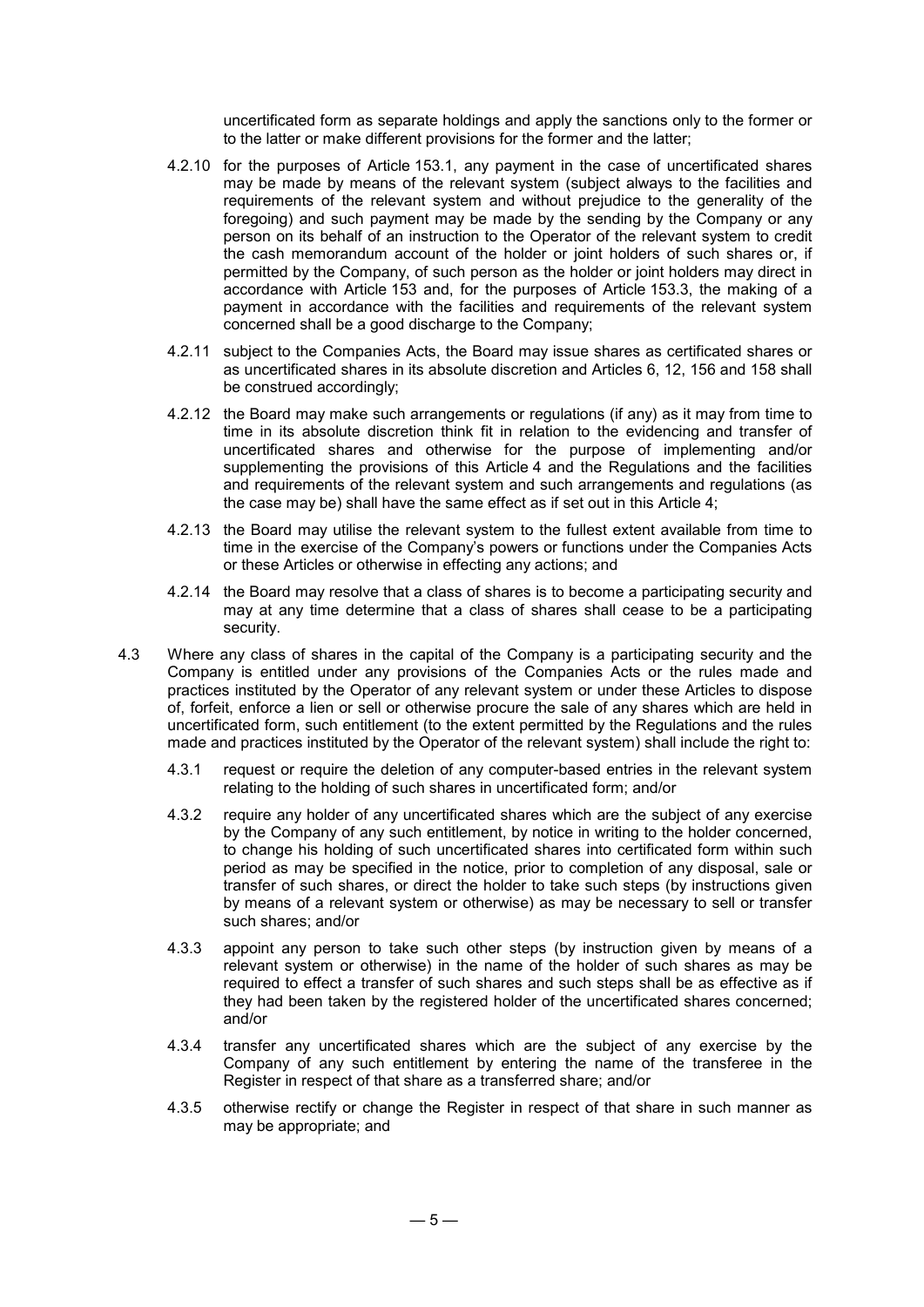- 4.3.6 take such other action as may be necessary to enable those shares to be registered in the name of the person to whom the shares have been sold or disposed of or as directed by him.
- 4.4 The Company shall be entitled to assume that the entries on any record of securities maintained by it in accordance with the Regulations and regularly reconciled with the relevant Operator register of securities are a complete and accurate reproduction of the particulars entered in the Operator register of securities and shall accordingly not be liable in respect of any act or thing done or omitted to be done by or on behalf of the Company in reliance on such assumptions. In particular, any provision of these Articles which requires or envisages that action will be taken in reliance on information contained in the Register shall be construed to permit that action to be taken in reliance on information contained in any relevant record of securities (as so maintained and reconciled).

## **LIABILITY**

## **5 Liability of Members**

The liability of the members is limited.

## **SHARE CAPITAL**

## **6 Allotment**

- 6.1 Subject to the provisions of the Companies Acts and to any relevant authority of the Company in general meeting required by the Companies Acts, unissued shares at the date of adoption of these Articles and any shares hereafter created shall be at the disposal of the Board, which may allot (with or without conferring rights of renunciation), grant options over, offer or otherwise deal with or dispose of them or rights to subscribe for or convert any security into shares to such persons (including the Directors themselves), at such times and generally on such terms and conditions as the Board may decide, provided that no share shall be issued at a discount.
- 6.2 The Board may, at any time after the allotment of any share but before any person has been entered in the Register as the holder, recognise a renunciation thereof by the allottee in favour of some other person and accord to any allottee of a share a right to effect such renunciation and/or allow the rights represented thereby to be one or more participating securities, in each case upon the subject to such terms and conditions as the Board may think fit to impose.

## **7 Redeemable shares**

Subject to the provisions of the Companies Acts and to any special rights for the time being attached to any existing shares, any share may be issued which is, or at the option of the Company or of the holder of such share is liable, to be redeemed on such terms and in such manner as these Articles may provide.

## **8 Power to attach rights**

Subject to the provisions of the Companies Acts and to any special rights for the time being attached to any existing shares, any shares may be allotted or issued with, or have attached to them, such preferred, deferred or other special rights or restrictions, whether in regard to dividend, voting, transfer, return of capital or otherwise, as the Company may from time to time by ordinary resolution determine or, if no such resolution has been passed or so far as the resolution does not make specific provision, as the Board may determine.

## **9 Share warrants to bearer**

9.1 The Company may, with respect to any fully paid shares, issue a warrant (a "share warrant") stating that the bearer of the warrant is entitled to the shares specified in it and may provide (by coupons or otherwise) for the payment of future dividends on the shares included in a share warrant.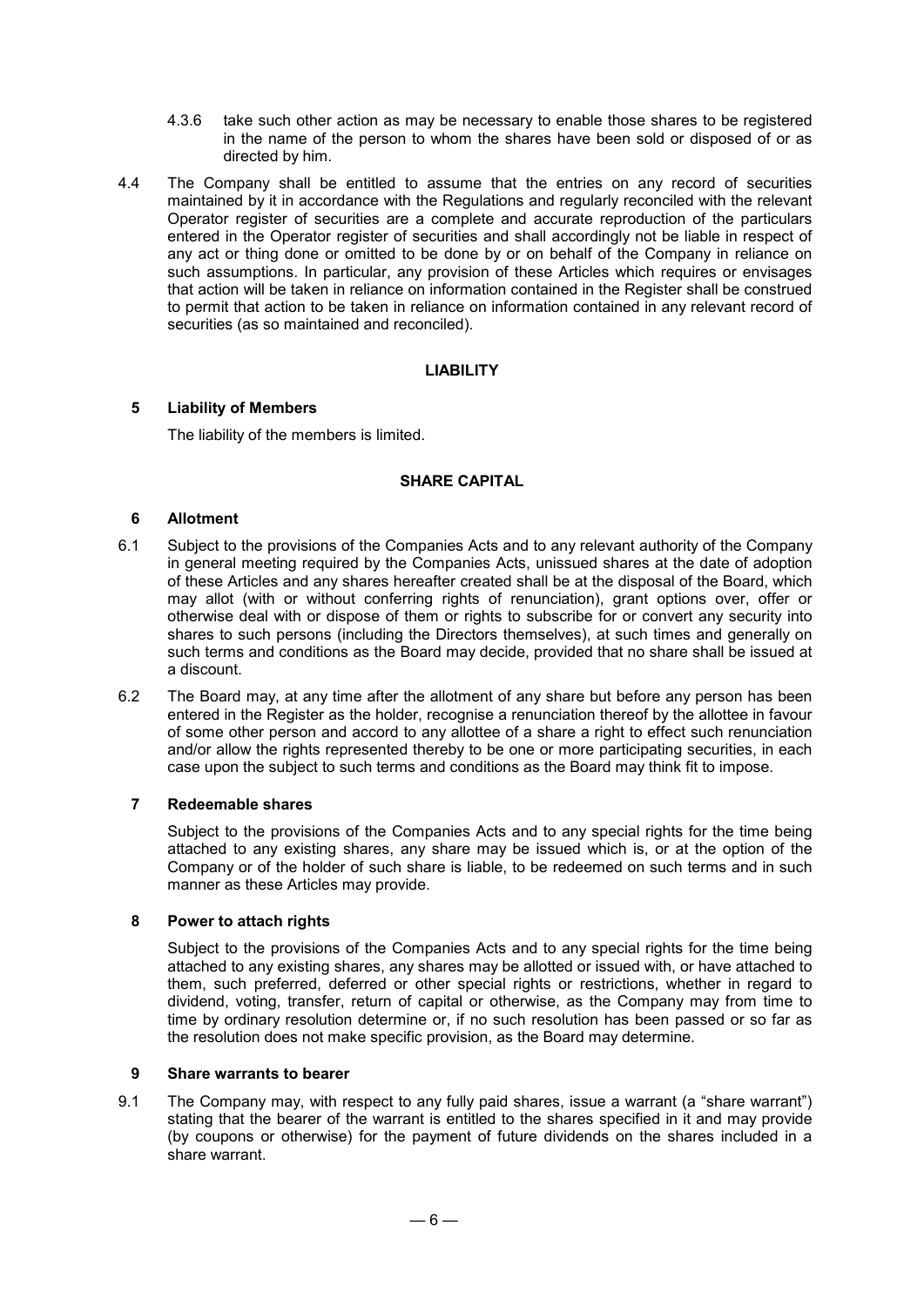- 9.2 The powers referred to in Article 9.1 may be exercised by the Board, which may determine and vary the conditions on which share warrants shall be issued, and in particular on which:
	- 9.2.1 a new share warrant or coupon will be issued in the place of one damaged, defaced, worn out or lost (provided that no new share warrant shall be issued to replace one that has been lost unless the Board is satisfied beyond reasonable doubt that the original has been destroyed);
	- 9.2.2 the bearer of a share warrant shall be entitled to receive notice of and to attend, vote and demand a poll at general meetings;
	- 9.2.3 dividends will be paid; and
	- 9.2.4 a share warrant may be surrendered and the name of the holder entered in the Register in respect of the shares specified in it.
- 9.3 Subject to such conditions and to these Articles, the bearer of a share warrant shall be deemed to be a member for all purposes. The bearer of a share warrant shall be subject to the conditions for the time being in force and applicable thereto, whether made before or after the issue of such share warrant.

## **10 Commission and brokerage**

The Company may in connection with the issue of any shares exercise all powers of paying commission and brokerage conferred or permitted by the Companies Acts. Subject to the provisions of the Companies Acts, any such commission or brokerage may be satisfied by the payment of cash, the allotment of fully or partly paid shares, the grant of an option to call for an allotment of shares or any combination of such methods.

#### **11 Trusts not to be recognised**

Except as otherwise expressly provided by these Articles, as required by law, or as ordered by a court of competent jurisdiction, the Company shall not recognise any person as holding any share on any trust, and the Company shall not be bound by or required in any way to recognise (even when having notice of it) any equitable, contingent, future, partial or other claim to or interest in any shares other than an absolute right of the holder to the whole of the share.

#### **SHARE CERTIFICATES**

## **12 Right to certificates**

- 12.1 On becoming the holder of any share, every person (except a recognised person in respect of whom the Company is not by law required to complete and have ready for delivery a certificate) shall be entitled, without charge, to have issued within two months after allotment or lodgement of a transfer (unless the terms of issue of the shares provide otherwise) one certificate for all of the shares of that class registered in his name. Such certificate shall specify the number and class of the shares in respect of which it is issued and the amount or respective amounts paid up thereon and shall be issued as provided in Article 143.
- 12.2 The Company shall not be bound to issue more than one certificate in respect of shares held jointly by two or more persons. Delivery of a certificate to the person first named on the register shall be sufficient delivery to all joint holders.
- 12.3 Where a member (other than a recognised person) has transferred part only of the shares comprised in a certificate, he shall be entitled without charge to a certificate for the balance of such shares. Where a member receives more shares of any class, he shall be entitled without charge to a certificate for the extra shares of that class.
- 12.4 No certificate shall be issued representing shares of more than one class or in respect of shares held by a recognised person.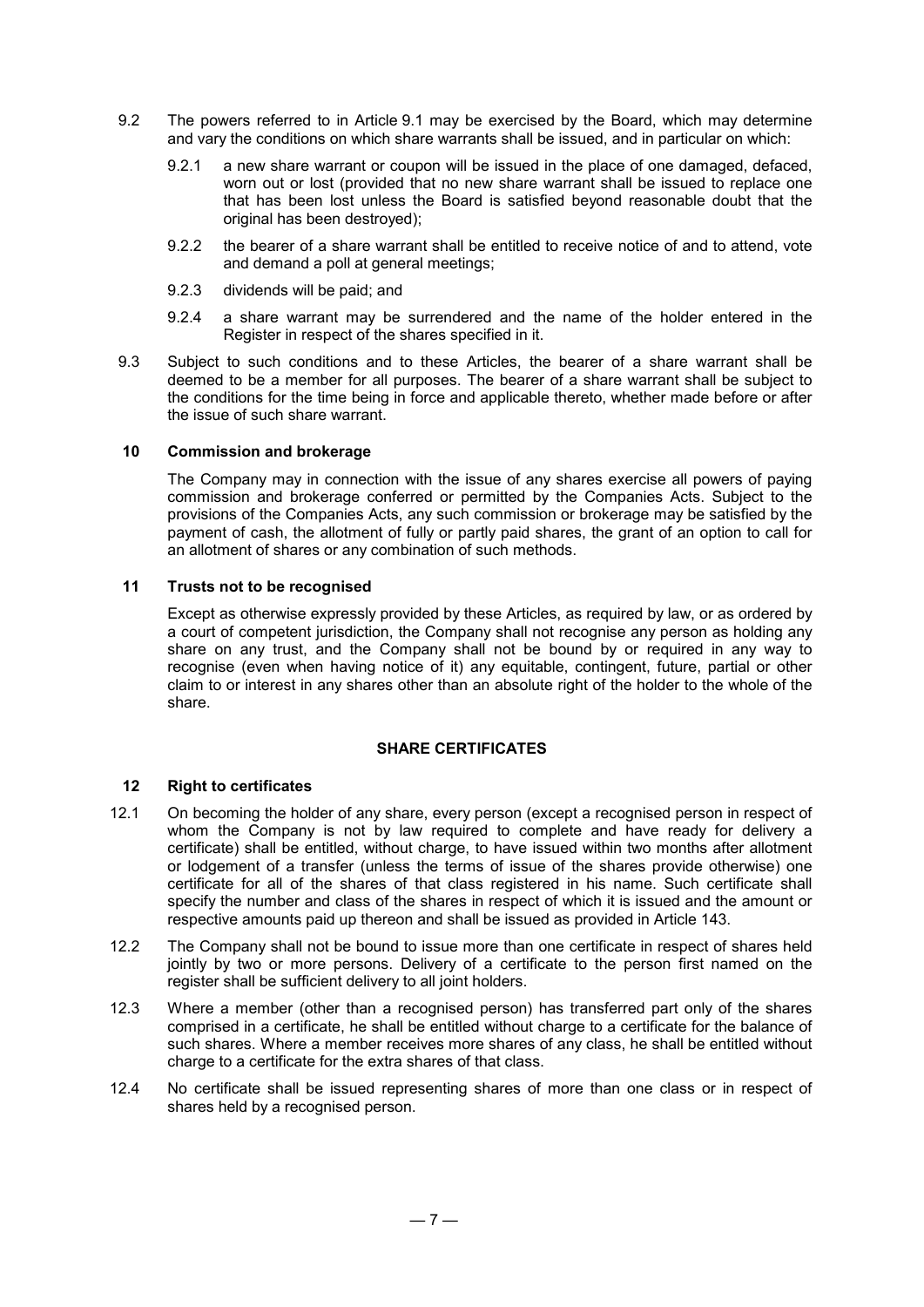## **13 Replacement certificates**

- 13.1 Any two or more certificates representing shares of any one class held by any member may at his request be cancelled and a single new certificate for such shares issued in lieu without charge on surrender of the original certificates for cancellation.
- 13.2 If any member shall surrender for cancellation a share certificate representing shares held by him and request the Company to issue in lieu two or more share certificates representing such shares in such proportions as he may specify, the Board may, if it thinks fit, comply with such request.
- 13.3 Share certificates may be renewed or replaced on such terms as to provision of evidence and indemnity (with or without security) and to payment of any exceptional out of pocket expenses, including those incurred by the Company in investigating such evidence and preparing such indemnity and security, as the Board may decide, and on surrender of the original certificate (where it is defaced, damaged or worn out), but without any further charge.
- 13.4 In the case of shares held jointly by several persons, any such request as is mentioned in this Article 13 may be made by any one of the joint holders.

#### **LIEN ON SHARES**

#### **14 Lien on shares not fully paid**

The Company shall have a first and paramount lien on each of its shares which is not fully paid, for all amounts payable to the Company (whether presently or not) in respect of that share and to the extent and in the circumstances permitted by the Companies Acts. The Board may waive any lien which has arisen and may resolve that any share shall for some limited period be exempt wholly or partially from the provisions of this Article.

#### **15 Enforcement of lien by sale**

The Board may sell all or any of the shares subject to any lien at such time or times and in such manner as it may determine. However, no sale shall be made until such time as any moneys in respect of which such lien exists are presently payable or the liability or engagement in respect of which such lien exists is liable to be presently fulfilled or discharged, and until notice in writing shall have been served on the holder or the persons (if any) entitled by transmission to the shares, demanding the amount due or specifying the liability or engagement and demanding payment or fulfilment or discharge thereof and giving notice of intention to sell in default and default in payment, fulfilment or discharge shall have been made by him or them for 14 clear days after service of such notice. For giving effect to any such sale, the Board may authorise some person to execute an instrument of transfer of the shares sold in the name and on behalf of the holder or the persons entitled by transmission in favour of the purchaser or as the purchaser may direct. The purchaser shall not be bound to see to the application of the purchase money, and the title of the transferee to the shares shall not be affected by any irregularity in or invalidity of the proceedings in reference to the sale.

#### **16 Application of proceeds of sale**

The net proceeds of any sale of shares subject to any lien, after payment of the costs, shall be applied in or towards satisfaction of so much of the amount due to the Company or of the liability or engagement (as the case may be) as is presently payable or is liable to be presently fulfilled or discharged. The balance (if any) shall (on surrender to the Company for cancellation of the certificate for the shares sold, and subject to a like lien for any moneys not presently payable or any liability or engagement not liable to be presently fulfilled or discharged as existed on the shares before the sale) be paid to the holder or the person (if any) entitled by transmission to the shares so sold (without interest).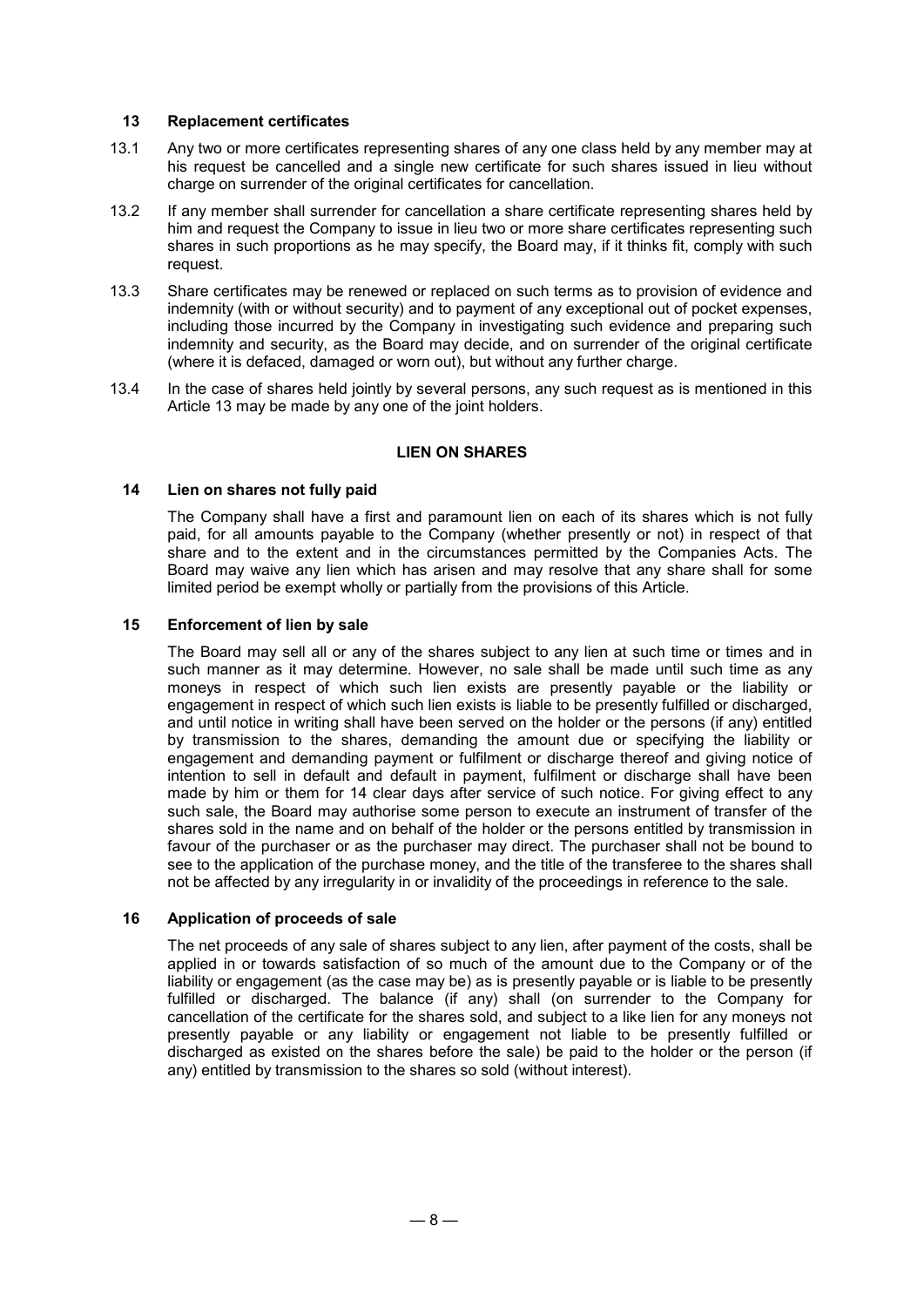## **CALLS ON SHARES**

## **17 Calls**

Subject to the terms of allotment of shares, the Board may from time to time make calls on the members in respect of any moneys unpaid on the shares, of any class, held by them respectively (whether in respect of nominal value or premium) and not payable on a date fixed by or in accordance with the terms of issue. Each member shall (subject to receiving at least 14 clear days' notice specifying when and where payment is to be made and whether or not by instalments) be liable to pay the amount of every call so made on him as required by the notice. A call shall be deemed to have been made at the time when the resolution of the Board authorising such call was passed or (as the case may require) any person to whom power has been delegated pursuant to these Articles serves notice of exercise of such power. A call may be required to be paid by instalments and may, before receipt by the Company of any sum due thereunder, be either revoked or postponed in whole or part as regards all or any such members as the Board may determine. A person on whom a call is made shall remain liable notwithstanding the subsequent transfer of the shares in respect of which the call was made.

#### **18 Liability of joint holders**

The joint holders of a share shall be jointly and severally liable for the payment of all calls in respect thereof.

#### **19 Interest on calls**

If the whole of the sum payable in respect of any call is not paid on or before the day appointed for payment, the person from whom it is due and payable shall pay all costs, charges and expenses that the Company may have incurred by reason of such non-payment, together with interest on the unpaid amount from the day appointed for payment thereof to the time of actual payment at the rate fixed by the terms of the allotment of the share or in the notice of the call or, if no rate is so fixed, at such rate, not exceeding 15 per cent per annum, as the Board shall determine. The Board may waive payment of such costs, charges, expenses or interest in whole or in part.

#### **20 Rights of member when call unpaid**

Unless the Board otherwise determines, no member shall be entitled to receive any dividend or to be present and vote at a general meeting or at any separate general meeting of the holders of any class of shares either in person or (save as proxy for another member) by proxy, or be reckoned in a quorum, or to exercise any other right or privilege as a member in respect of a share held by him unless and until he shall have paid all calls for the time being due and payable by him in respect of that share, whether alone or jointly with any other person, together with interest and expenses (if any) to the Company.

#### **21 Sums due on allotment treated as calls**

Any sum payable in respect of a share on allotment or at any fixed date, whether in respect of the nominal value of the share or by way of premium or as an instalment of a call, shall for all purposes of these Articles be deemed to be a call duly made. If it is not paid, the provisions of these Articles shall apply as if such amount had become due and payable by virtue of a call.

#### **22 Power to differentiate**

The Board may make arrangements on the allotment or issue of shares for a difference as between the allottees or holders of such shares in the amount and time of payment of calls.

#### **23 Payment in advance of calls**

The Board may, if it thinks fit, receive from any member willing to advance the same all or any part of the moneys uncalled and unpaid on the shares held by him. Such payment in advance of calls shall extinguish pro tanto the liability on the shares on which it is made. The Company may pay interest on the money paid in advance, or so much of it as exceeds the amount for the time being called up on the shares in respect of which such advance has been made, at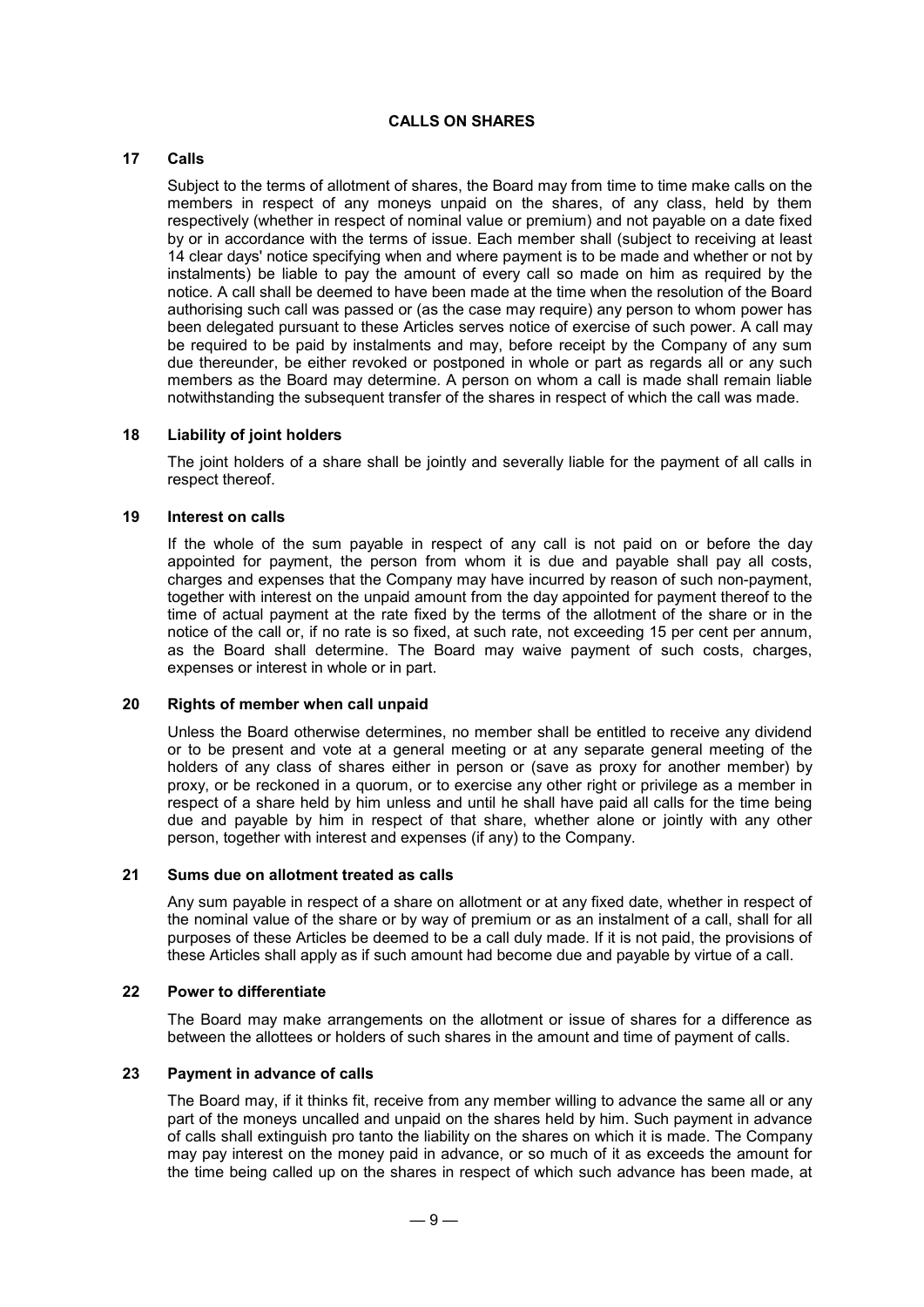such rate as the Board may decide. The Board may at any time repay the amount so advanced on giving to such member not less than three months' notice in writing of its intention in that behalf, unless before the expiration of such notice the amount so advanced shall have been called up on the shares in respect of which it was advanced.

## **FORFEITURE OF SHARES**

#### **24 Notice if call not paid**

If any member fails to pay the whole of any call or any instalment of any call on or before the day appointed for payment, the Board may at any time serve a notice in writing on such member or on any person entitled to the shares by transmission, requiring payment, on a date not less than 14 clear days from the date of the notice, of the amount unpaid and any interest which may have accrued thereon and any costs, charges and expenses incurred by the Company by reason of such non payment. The notice shall name the place where the payment is to be made and state that, if the notice is not complied with, the shares in respect of which such call was made will be liable to be forfeited.

#### **25 Forfeiture for non compliance**

If the notice referred to in Article 24 is not complied with, any share in respect of which it was given may, at any time before the payment required by the notice has been made, be forfeited by a resolution of the Board to that effect. Such forfeiture shall include all dividends declared or other moneys payable in respect of the forfeited shares and not paid before the forfeiture.

#### **26 Notice after forfeiture**

When any share has been forfeited, notice of the forfeiture shall be served on the person who was before forfeiture the holder of the share or the person entitled to such share by transmission (as the case may be). An entry of such notice having been given and of the forfeiture with the date thereof shall forthwith be made in the Register in respect of such share. However, no forfeiture shall be invalidated by any omission to give such notice or to make such entry as aforesaid.

#### **27 Forfeiture may be annulled**

The Board may, at any time before any share so forfeited has been cancelled or sold, re allotted or otherwise disposed of, annul the forfeiture, on the terms that payment shall be made of all calls and interest due thereon and all expenses incurred in respect of the share and on such further terms (if any) as the Board shall see fit.

#### **28 Surrender**

The Board may accept a surrender of any share liable to be forfeited. In such case, references in these Articles to forfeiture shall include surrender.

#### **29 Disposal of forfeited shares**

Every share which is forfeited shall on forfeiture become the property of the Company. Subject to the provisions of the Companies Acts, any forfeited share may be sold, re allotted or otherwise disposed of, either to the person who was the holder before forfeiture or otherwise entitled to the share, or to any other person, on such terms and in such manner as the Board shall determine. The Board may, for the purposes of the disposal, authorise some person to transfer the share in question and may enter the name of the transferee in respect of the transferred share in the Register, notwithstanding the absence of any share certificate being lodged in respect of the share and may issue a new certificate to the transferee. An instrument of transfer executed by that person shall be as effective as if it had been executed by the holder of, or the person entitled by transmission to, the share. The Company may receive the consideration (if any) given for the share on its disposal.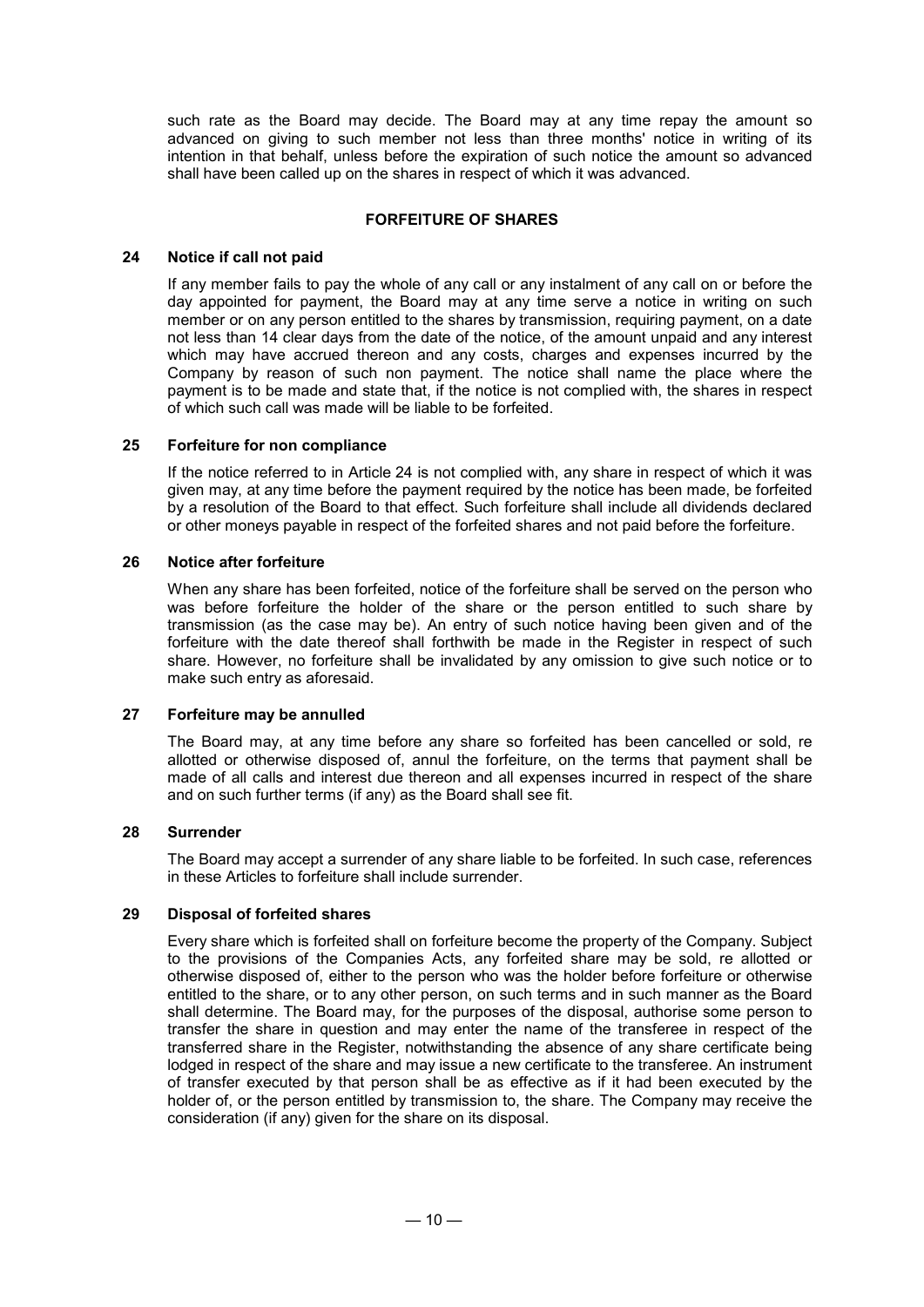#### **30 Effect of forfeiture**

A shareholder whose shares have been forfeited shall cease to be a member in respect of the shares forfeited and shall surrender to the Company for cancellation the certificate for such shares. He shall nevertheless be liable to pay to the Company all calls made and not paid on such shares at the time of forfeiture, and interest thereon at 15 per cent per annum (or such lower rate as the Board may determine) from the date of the forfeiture to the date of payment, in the same manner in all respects as if the shares had not been forfeited, and to satisfy all (if any) claims, demands and liabilities which the Company might have enforced in respect of the shares at the time of forfeiture, without any reduction or allowance for the value of the shares at the time of forfeiture or for any consideration received on their disposal.

#### **31 Extinction of claims**

The forfeiture of a share shall involve the extinction at the time of forfeiture of all interest in and all claims and demands against the Company in respect of the share and all other rights and liabilities incidental to the share as between the holder whose share is forfeited and the Company, except only such of those rights and liabilities as are by these Articles expressly saved, or as are by the Companies Acts given or imposed in the case of past members.

#### **32 Evidence of forfeiture**

A statutory declaration by a Director or the Secretary that a share has been forfeited in pursuance of these Articles, and stating the date on which it was forfeited, shall, as against all persons claiming to be entitled to that share, be conclusive evidence of the facts therein stated. The declaration, together with the receipt of the Company for the consideration (if any) given for the share on the sale or disposition thereof and a certificate for the share delivered to the person to whom the same is sold or disposed of, shall (subject if necessary to the execution of an instrument of transfer) constitute a good title to the share. Subject to the execution of any necessary transfer, such person shall be registered as the holder of the share and shall be discharged from all calls made prior to such sale or disposition and shall not be bound to see to the application of the purchase money or other consideration (if any), nor shall his title to the share be affected by any act, omission or irregularity relating to or connected with the proceedings in reference to the forfeiture or disposal of the share. Such person shall not (except by express agreement with the Company) become entitled to any dividend which might have accrued on the share before the completion of the sale or disposition thereof.

## **TRANSFER OF SHARES**

## **33 Form of transfer**

Subject to such of the restrictions of these Articles as may be applicable, each member may transfer all or any of his shares by instrument of transfer in writing in any usual form or in any form approved by the Board. Such instrument shall be executed by or on behalf of the transferor and (in the case of a transfer of a share which is not fully paid up) by or on behalf of the transferee. The transferor shall be deemed to remain the holder of such share until the name of the transferee is entered in the Register in respect of it. All instruments of transfer which are registered may be retained by the Company.

## **34 Right to refuse registration**

- 34.1 The Board may, in its absolute discretion and without giving any reason, refuse to register any transfer of a share (or renunciation of a renounceable letter of allotment) unless:
	- 34.1.1 it is in respect of a share which is fully paid up;
	- 34.1.2 it is in respect of only one class of shares;
	- 34.1.3 it is in favour of a single transferee or not more than four joint transferees;
	- 34.1.4 it is duly stamped (if so required); and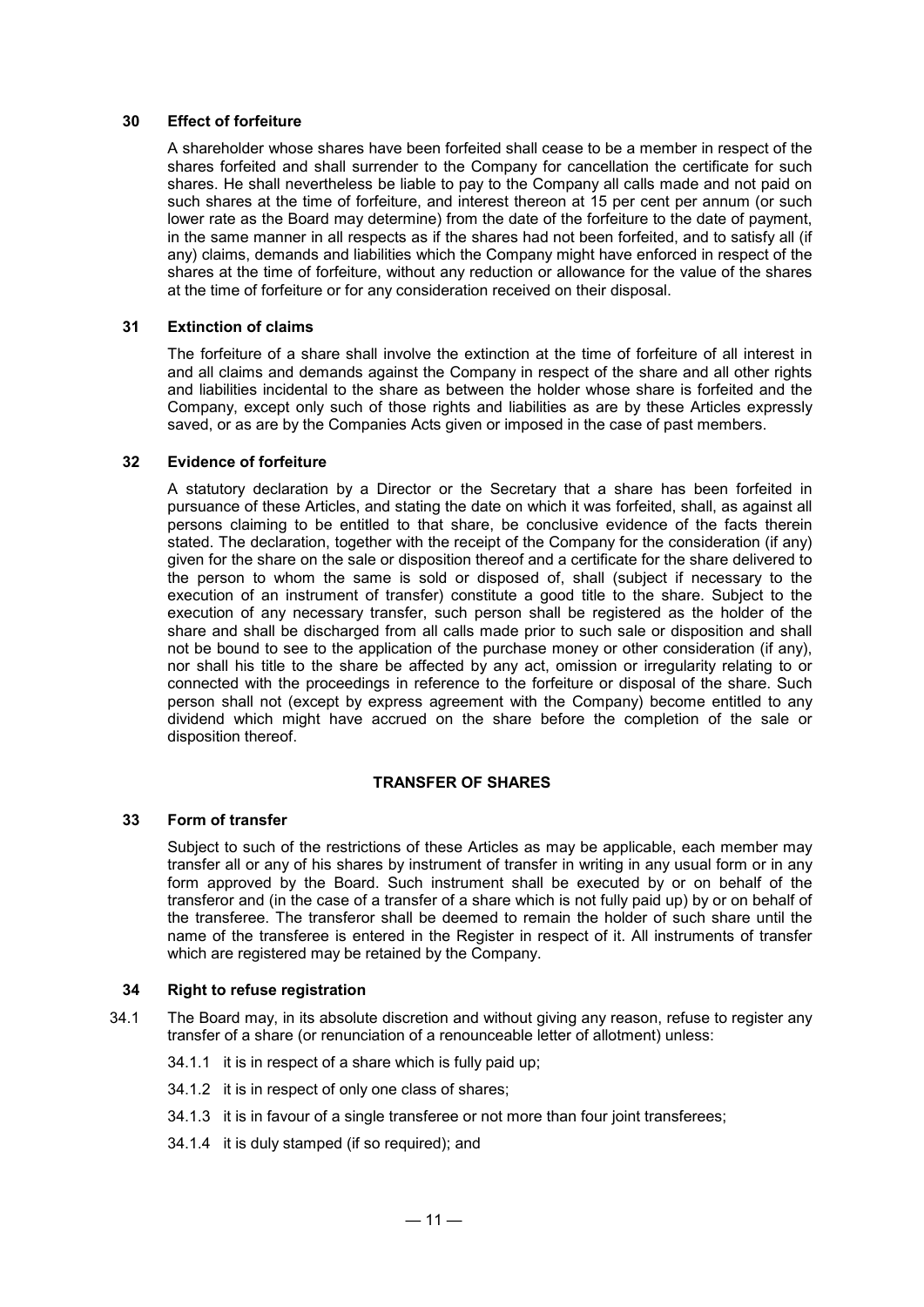34.1.5 it is delivered for registration to the Office or such other place as the Board may from time to time determine, accompanied (except in the case of a transfer by a recognised person where a certificate has not been issued or in the case of a renunciation) by the certificate for the shares to which it relates and such other evidence as the Board may reasonably require to prove the title of the transferor or person renouncing and the due execution of the transfer or renunciation by him or, if the transfer or renunciation is executed by some other person on his behalf, the authority of that person to do so;

provided that the Board shall not refuse to register any transfer or renunciation of partly paid shares which are admitted to AIM on the grounds that they are partly paid shares in circumstances where such refusal would prevent dealings in such shares from taking place on an open and proper basis.

34.2 Transfers of shares will not be registered in the circumstances referred to in Article 80.

#### **35 Notice of refusal**

If the Board refuses to register a transfer of a share it shall, within two months after the date on which the transfer was lodged with the Company, send notice of the refusal to the transferee. Any instrument of transfer which the Board refuses to register shall (except in the case of suspected or actual fraud) be returned to the person depositing it.

#### **36 Closing of Register**

The registration of transfers of shares or of any class of shares may be suspended (to the extent the same is consistent with the Companies Acts) at such times and for such periods (not exceeding 30 days in any year) as the Board may from time to time determine. Notice of closure of the Register shall be given in accordance with the requirements of the Companies Acts.

#### **37 Fees on registration**

No fee shall be charged for registration of a transfer or on the registration of any probate. letters of administration, certificate of death or marriage, power of attorney, notice or other instrument relating to or affecting the title to any shares.

#### **38 Other powers in relation to transfers**

Nothing in these Articles shall preclude the Board from recognising a renunciation of the allotment of any share by the allottee in favour of some other person or, if empowered by these Articles to authorise any person to execute an instrument of transfer of a share, from authorising any person to transfer that share in accordance with any procedures implemented pursuant to Article 15.

#### **TRANSMISSION OF SHARES**

#### **39 On death**

If a member dies, the survivors or survivor, where he was a joint holder, and his executors or administrators, where he was a sole or the only survivor of joint holders, shall be the only persons recognised by the Company as having any title to his shares. Nothing in these Articles shall release the estate of a deceased member from any liability in respect of any share which has been solely or jointly held by him.

#### **40 Election of person entitled by transmission**

Any person becoming entitled to a share in consequence of the death or bankruptcy of any member, or of any other event giving rise to a transmission of such entitlement by operation of law, may, on such evidence as to his title being produced as the Board may require, elect either to become registered as a member or to have some person nominated by him registered as a member. If he elects to become registered himself, he shall give notice to the Company to that effect. If he elects to have some other person registered, he shall execute an instrument of transfer of such share to that person. All the provisions of these Articles relating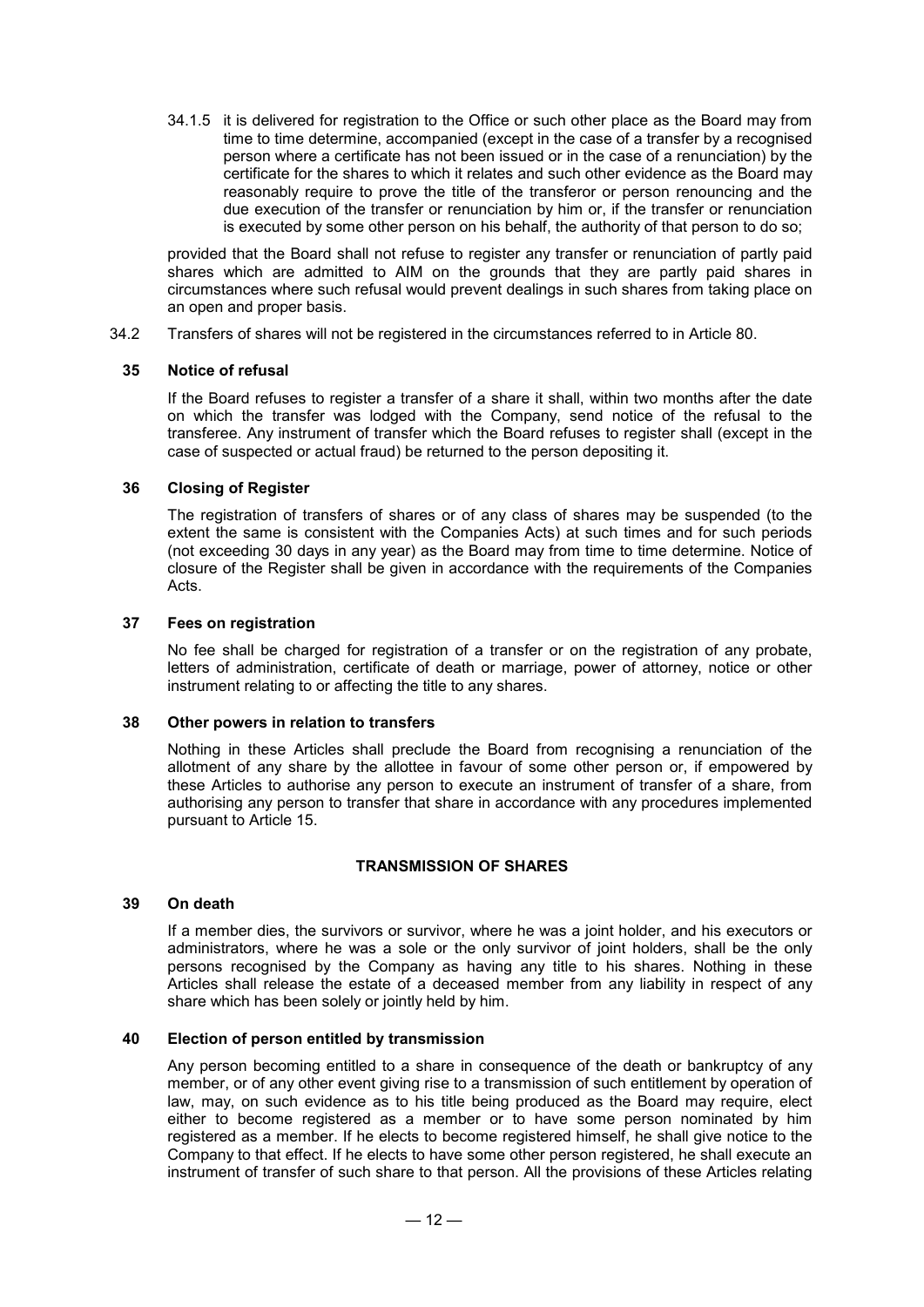to the transfer of shares shall apply to the notice or instrument of transfer (as the case may be) as if it were an instrument of transfer executed by the member and his death, bankruptcy or other event as aforesaid had not occurred. Where the entitlement of a person to a share in consequence of the death or bankruptcy of a member or of any other event giving rise to its transmission by operation of law is proved to the satisfaction of the Board, the Board shall within two months after proof cause the entitlement of that person to be noted in the Register.

## **41 Rights on transmission**

Where a person becomes entitled to a share in consequence of the death or bankruptcy of any member, or of any other event giving rise to a transmission of such entitlement by operation of law, the rights of the holder in relation to such share shall cease. However, the person so entitled may give a good discharge for any dividends and other moneys payable in respect of it and shall have the same rights to which he would be entitled if he were the holder of the share, except that he shall not, before he is registered as the holder of the share, be entitled in respect of it to receive notice of, or to attend or vote at, any meeting of the Company or at any separate meeting of the holders of any class of shares of the Company. The Board may at any time give notice requiring any such person to elect either to be registered himself or to transfer the share. If the notice is not complied with within 60 days, the Board may thereafter withhold payment of all dividends and other moneys payable in respect of such share until the requirements of the notice have been complied with.

## **DESTRUCTION OF DOCUMENTS**

## **42 Destruction of documents**

- 42.1 The Company may destroy:
	- 42.1.1 any instrument of transfer, after six years from the date on which it is registered;
	- 42.1.2 any dividend mandate or any variation or cancellation thereof or any notification of change of name or address, after two years from the date on which it is recorded;
	- 42.1.3 any share certificate, after one year from the date on which it is cancelled; and
	- 42.1.4 any other document on the basis of which any entry in the Register is made, after six years from the date on which an entry was first made in the Register in respect of it,

Provided that the Company may destroy any such type of document at a date earlier than that authorised by this Article if a copy of such document is made and retained (whether made electronically, by microfilm, by digital imaging or by any other means) until the expiration of the period applicable to the destruction of the original of such document.

- 42.2 It shall be conclusively presumed in favour of the Company that every entry in the Register purporting to have been made on the basis of a document so destroyed was duly and properly made, that every instrument of transfer so destroyed was duly registered, that every share certificate so destroyed was duly cancelled, that every other document so destroyed had been properly dealt with in accordance with its terms and was valid and effective in accordance with the particulars in the records of the Company, provided that:
	- 42.2.1 this Article 42 shall apply only to the destruction of a document in good faith and without notice of any claim (regardless of the parties to it) to which the document might be relevant;
	- 42.2.2 nothing in this Article 42 shall be construed as imposing on the Company any liability in respect of the destruction of any such document otherwise than as provided for in this Article 42 which would not attach to the Company in the absence of this Article 42; and
	- 42.2.3 references in this Article 42 to the destruction of any document include references to the disposal of it in any manner.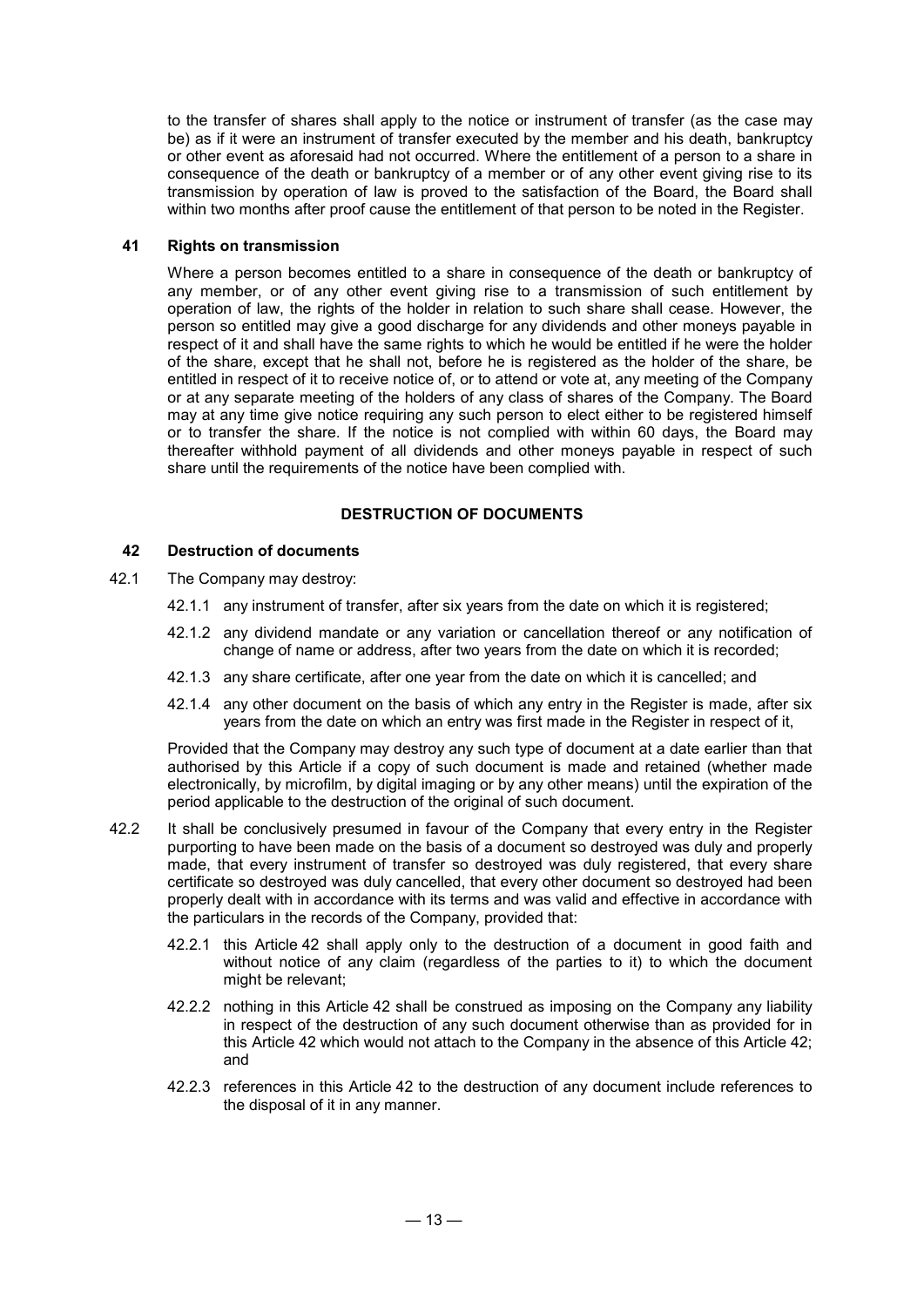## **ALTERATION OF SHARE CAPITAL**

#### **43 Increase, consolidation, cancellation and sub division**

- 43.1 The Company may from time to time by ordinary resolution:
	- 43.1.1 increase its share capital by such sum to be divided into shares of such amount as the resolution prescribes;
	- 43.1.2 consolidate and divide all or any of its share capital into shares of larger amount than its existing shares;
	- 43.1.3 cancel any shares which, at the date of the passing of the resolution, have not been taken, or agreed to be taken, by any person and diminish the amount of its share capital by the amount of the shares so cancelled; and
	- 43.1.4 subject to the provisions of the Companies Acts, sub divide its shares or any of them into shares of smaller amount, and may by such resolution determine that, as between the shares resulting from such sub division, one or more of the shares may, as compared with the others, have any such preferred, deferred or other special rights or be subject to any such restrictions as the Company has power to attach to unissued or new shares.

#### **44 Fractions**

- 44.1 Whenever as the result of any consolidation, division or sub-division of shares any holders would become entitled to fractions of a share, the Board may, on behalf of those holders:
	- 44.1.1 sell the shares representing the fractions for the best price reasonably obtainable to any person (including, subject to the provisions of the Companies Acts, the Company) and distribute the net proceeds of sale after deduction of the expenses of sale in due proportion among those holders (except that any amount otherwise due to a holder, being less than £3 or such other sum as the Board may from time to time determine, may be retained for the benefit of the Company); or
	- 44.1.2 provided that the necessary unissued shares are available, the Board may issue to such holder credited as fully paid by way of capitalisation the minimum number of shares required to round up his holding to an exact multiple of the number of shares to be consolidated into a single share (such issue being deemed to have been effected prior to consolidation); and the amount required to pay up such shares shall be appropriated at the Board's discretion from any of the sums standing to the credit of any of the Company's reserve accounts (including share premium account and capital redemption reserve) or to the credit of profit and loss account and capitalised by applying the same in paying up the share. In relation to such a capitalisation the Board may exercise all the powers conferred on it by Article 158 without an ordinary resolution of the Company.
- 44.2 Subject to the provisions of the Companies Acts, the Board may treat shares of a holder in certificated form and in uncertificated form as separate holdings in giving effect to subdivisions and/or consolidations and may cause any shares arising on subdivision or consolidation and representing fractional entitlements to be entered in the Register as shares in certificated form where this is desirable to facilitate the sale thereof.
- 44.3 For the purposes of any sale of consolidated shares pursuant to Article 44.1, the Board may authorise a person to execute an instrument of transfer of the shares to, or in accordance with, the directions of the purchaser, and the transferee shall not be bound to see to the application of the purchase money, nor shall his title to the shares be affected by any irregularity in or invalidity of the proceedings in reference to the sale.

## **45 Reduction of capital**

Subject to the provisions of the Companies Acts and to any rights for the time being attached to any shares, the Company may by special resolution reduce its share capital, any capital redemption reserve, share premium account or other undistributable reserve in any way.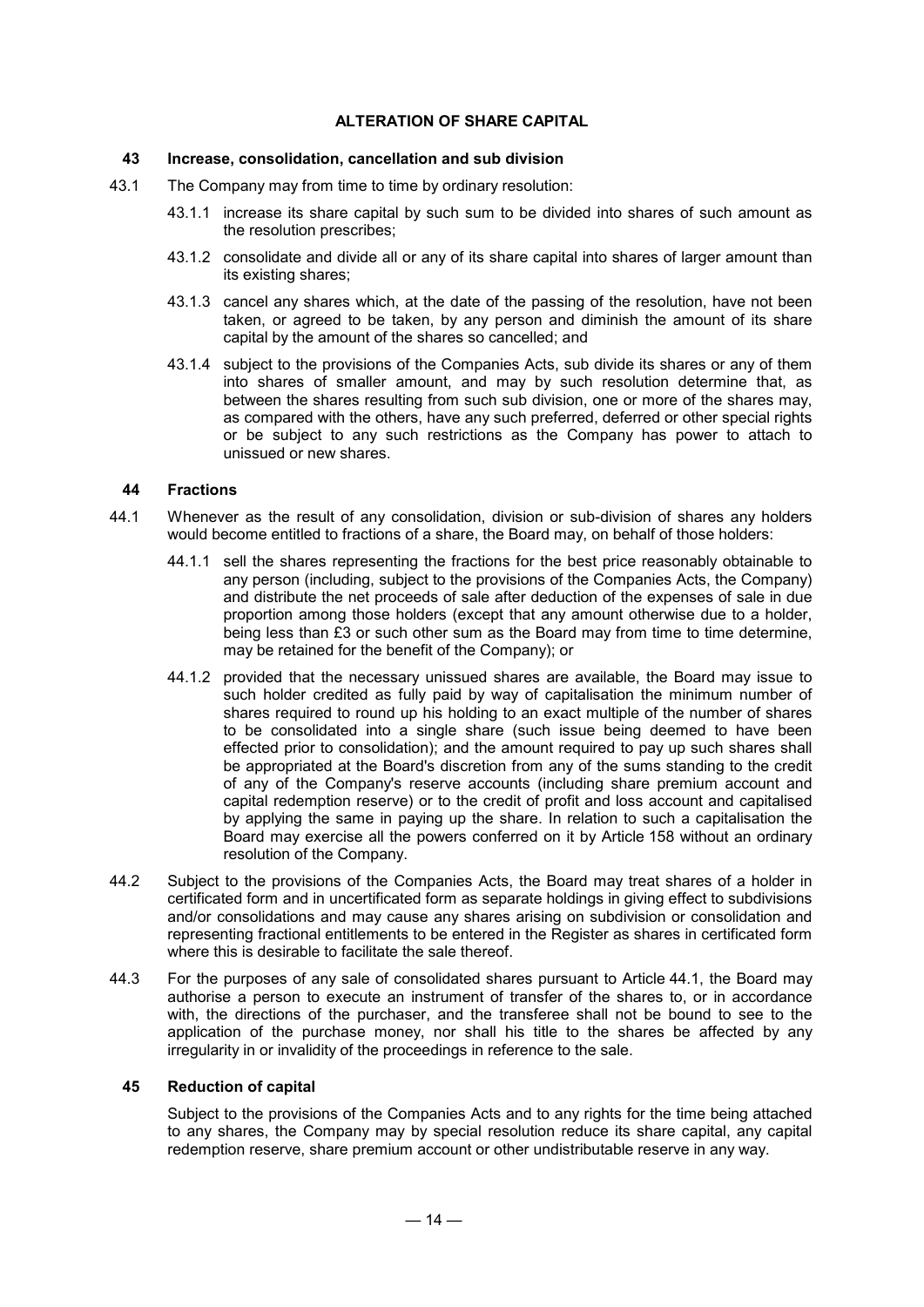#### **46 Purchase of own shares**

- 46.1 Subject to the provisions of the Companies Acts and to any rights for the time being attached to any shares, the Company may purchase, or may enter into a contract under which it will or may purchase, any of its own shares of any class (including any redeemable shares). Any shares to be so purchased may be selected in any manner whatsoever.
- 46.2 The Company may not exercise any right in respect of treasury shares held by it, including any right to attend or vote at meetings, to participate in any offer by the Company to shareholders or to receive any distribution (including in a winding-up), but without prejudice to its right to sell the treasury shares, to transfer the shares for the purposes of or pursuant to an employees' share scheme, to receive an allotment of shares as fully paid bonus shares in respect of the treasury shares or to receive any amount payable on redemption of any redeemable treasury shares.

#### **VARIATION OF CLASS RIGHTS**

#### **47 Sanction to variation**

Subject to the provisions of the Companies Acts, if at any time the share capital of the Company is divided into shares of different classes, any of the rights for the time being attached to any share or class of shares in the Company (whether or not the Company may be or is about to be wound up) may from time to time be varied or abrogated in such manner (if any) as may be provided by such rights or, in the absence of any such provision, either with the consent in writing of the holders of not less than three quarters in nominal value of the issued shares of the class (excluding any shares of that class held as treasury shares) or with the sanction of a special resolution passed at a separate general meeting of the holders of shares of the class duly convened and held in accordance with these Articles.

#### **48 Class meetings**

All the provisions in these Articles as to general meetings shall, with any necessary modifications, apply equally to every meeting of the holders of any class of shares. The Board may convene a meeting of the holders of any class of shares whenever it thinks fit and whether or not the business to be transacted involves a variation or abrogation of class rights. The quorum at every such meeting shall be not less than two persons holding or representing by proxy at least one third of the nominal amount paid up on the issued shares of the class in question (excluding any shares of that class held as treasury shares). Every holder of shares of the class (other than a holder of treasury shares), present in person or by proxy, may demand a poll. Each such holder shall on a poll be entitled to one vote for every share of the class held by him (subject to any rights or restrictions attached to that class). If at any adjourned meeting of such holders a quorum is not present, one person holding shares of the class in question (whatever the number of shares held by him but excluding any shares of that class held as treasury shares) who is present in person or by proxy shall be a quorum.

#### **49 Deemed variation**

Subject to the terms of issue of or rights attached to any shares, the rights or privileges attached to any class of shares shall not be deemed to be varied or abrogated by the creation or issue of any new shares ranking pari passu in all respects (save as to the date from which such new shares shall rank for dividend) with or subsequent to those already issued or by the reduction of the capital paid up on such shares or by the purchase or redemption by the Company of its own shares or the sale of any shares held as treasury shares in accordance with the provisions of the Companies Acts and these Articles.

#### **GENERAL MEETINGS**

#### **50 Annual general meetings**

Subject to the provisions of the Companies Acts, annual general meetings shall be held at such time and place as the Board may determine.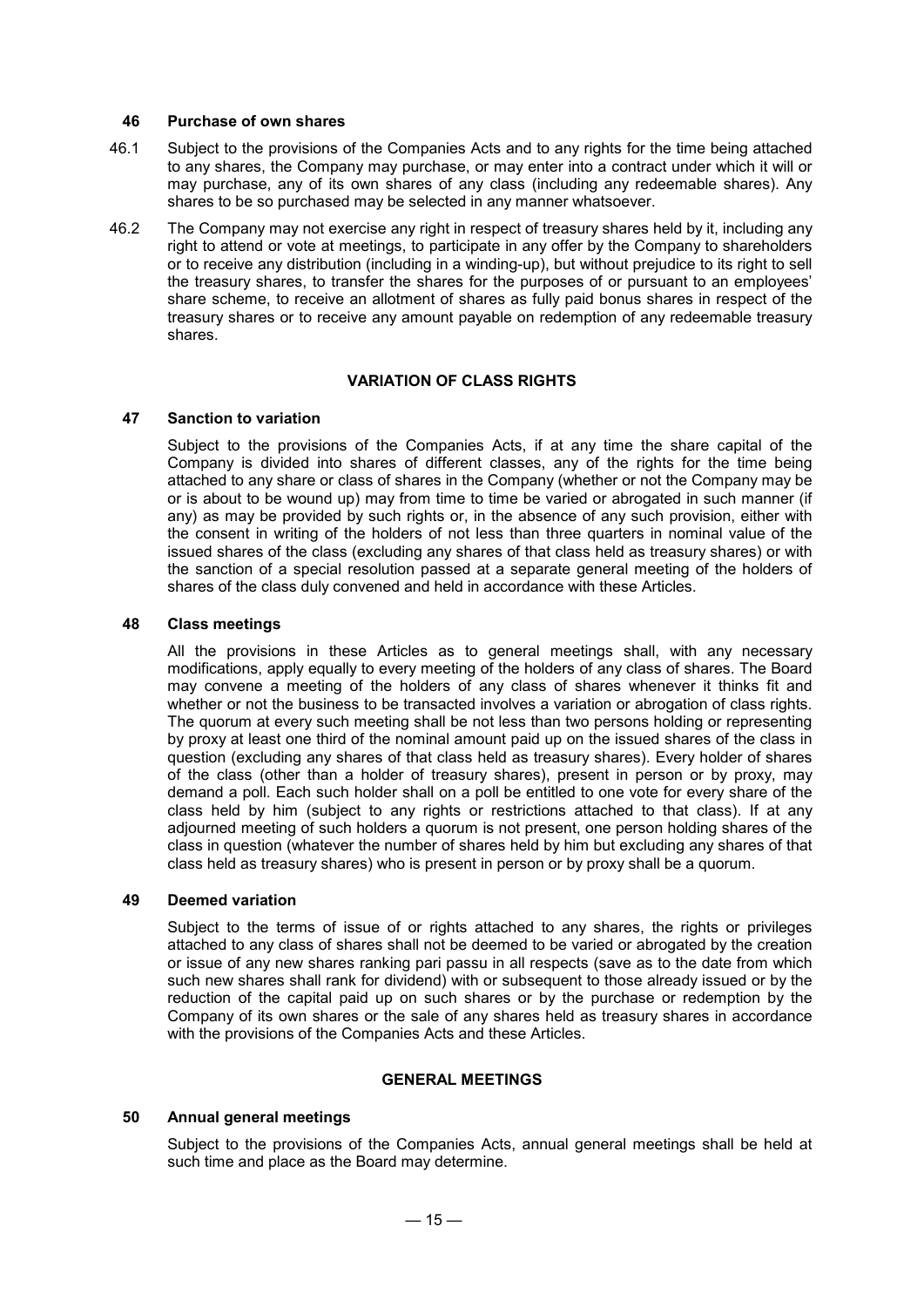## **51 Extraordinary general meetings**

All general meetings, other than annual general meetings, shall be called extraordinary general meetings.

## **52 Convening of extraordinary general meeting**

The Board may convene an extraordinary general meeting whenever it thinks fit. An extraordinary general meeting shall also be convened on a members' requisition, or in default may be convened by the requisitionists, as provided by sections 303-305 (inclusive) CA 2006. At any meeting convened on a members' requisition or by the requisitionists no business shall be transacted except that stated by the requisition or proposed by the Board. If there are within the United Kingdom insufficient members of the Board to convene a general meeting, any Director may call a general meeting.

#### **53 Notice of general meetings**

- 53.1 An annual general meeting and an extraordinary general meeting shall be convened by such notice as may be required by law from time to time.
- 53.2 Subject to the provisions of the Companies Acts, and notwithstanding that it is convened by shorter notice than that specified in this Article 53, a general meeting shall be deemed to have been duly convened if it is so agreed:
	- 53.1.1 in the case of an annual general meeting, by all the members entitled to attend and vote at the meeting; and
	- 53.1.2 in the case of any other meeting, by a majority in number of the members having a right to attend and vote at the meeting, being a majority together holding not less than 95 per cent in nominal value of the shares giving that right.
- 53.3 The notice of any general meeting shall specify:
	- 53.3.1 whether the meeting is an annual general meeting or an extraordinary general meeting;
	- 53.3.2 the place, the day and the time of the meeting;
	- 53.3.3 the general nature of the business to be transacted at the meeting;
	- 53.3.4 if the meeting is convened to consider a special resolution, the text of the resolution and the intention to propose the resolution as such; and
	- 53.3.5 with reasonable prominence, that a member entitled to attend and vote is entitled to appoint one or more proxies to attend and to speak and vote instead of him and that the proxy or proxies need not also be a member provided that each proxy is appointed to exercise the rights attached to a different share or shares held by the member.
- 53.4 The notice shall be given to the members (other than any who, under the provisions of these Articles or of any restrictions imposed on any shares, are not entitled to receive notice from the Company), to the Directors and to the Auditors and to any other person who may be entitled to receive it.

#### **54 Omission to send notice or non-receipt of notice**

The accidental omission to give or send notice of any meeting or, in cases where it is intended that it be sent out with the notice, any other document relating to the meeting including an appointment of proxy to, or the non receipt of either by, any person entitled to receive the same shall not invalidate the proceedings at that meeting.

#### **55 Postponement of general meetings**

55.1 If the Board, in its absolute discretion, considers that it is impractical or unreasonable for any reason to hold a general meeting on the date or at the time or place specified in the notice calling the general meeting, it may postpone the general meeting to another date, time and/or place. The Board shall take reasonable steps to ensure that notice of the date, time and place of the postponed meeting is provided to any member trying to attend the meeting at the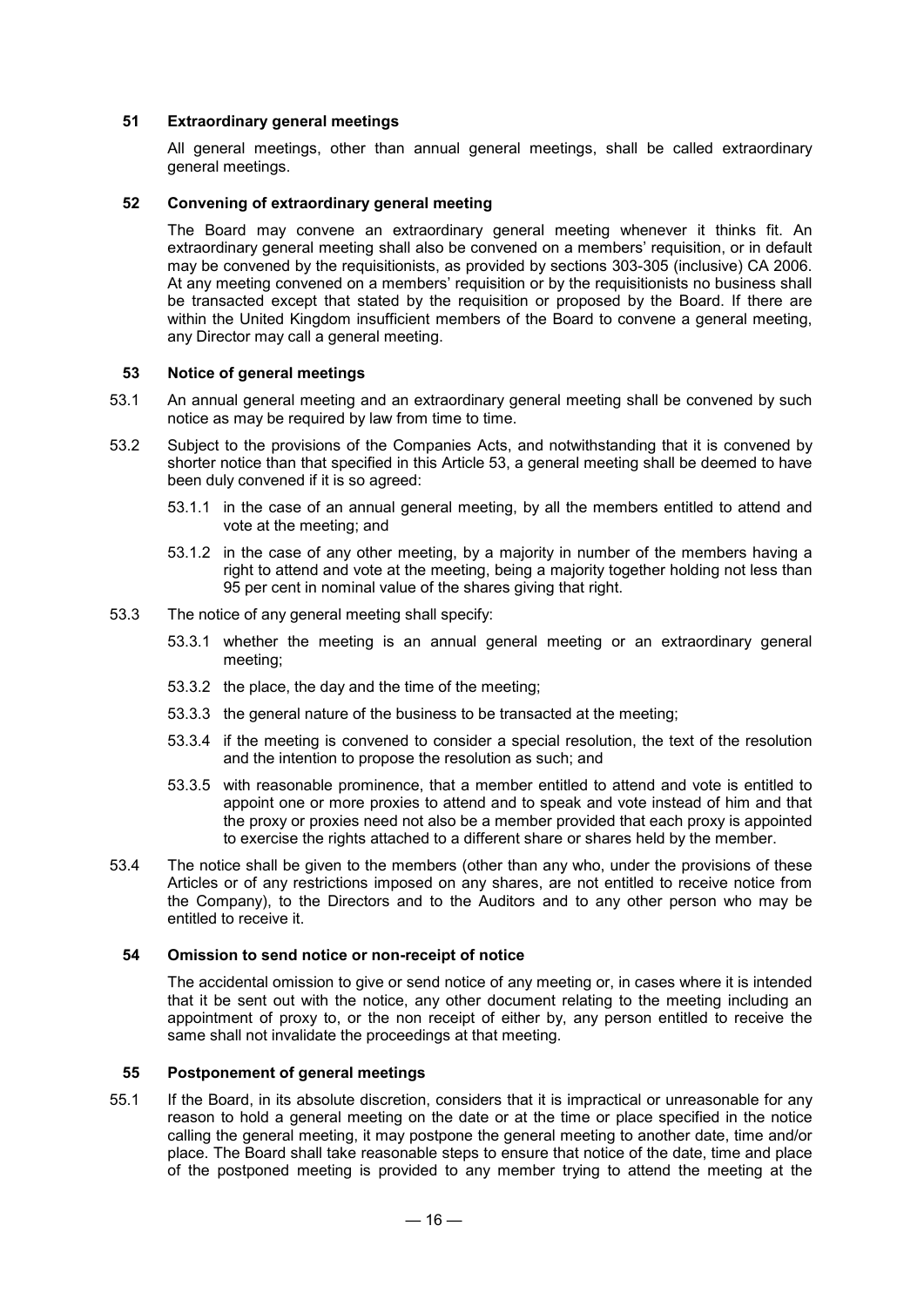original time and place. When a meeting is so postponed, notice of the date, time and place of the postponed meeting shall, if practicable, also be placed in at least two national newspapers in the United Kingdom. Notice of the business to be transacted at such postponed meeting shall not be required. If a meeting is postponed in accordance with this Article, the appointment of a proxy will be valid if it is delivered and received as required by these Articles not less than 48 hours before the time appointed for holding the postponed meeting. The Board may (for the avoidance of doubt) also postpone any meeting which has been rearranged under this Article.

55.2 In calculating the period mentioned in Article 55.1, no account shall be taken of any part of a day which is not a working day.

## **PROCEEDINGS AT GENERAL MEETINGS**

#### **56 Quorum**

- 56.1 No business shall be transacted at any general meeting unless a quorum is present when the meeting proceeds to business. Save as otherwise provided in these Articles, two persons entitled to attend and to vote on the business to be transacted, each being a member or a proxy for a member or a duly authorised representative of a corporation which is a member, shall be a quorum.
- 56.2 In calculating whether a quorum is present for the purposes of Article 56.1, if two or more persons are appointed as proxies for the same member or two or more persons are appointed as corporate representatives of the same corporate member, only one of such proxies or only one of such corporate representatives shall be counted.

#### **57 If quorum not present**

If within five minutes (or such longer interval as the Chairman in his absolute discretion thinks fit) from the time appointed for the holding of a general meeting a quorum is not present, or if during a meeting such a quorum ceases to be present, the meeting, if convened by or upon the requisition of members, shall be dissolved. In any other case, the meeting shall stand adjourned to the same day in the next week at the same time and place, or to later on the same day or to such other day and at such time and place as the Chairman (or, in default, the Board) may determine. If at such adjourned meeting a quorum is not present within five minutes from the time appointed for holding the meeting, one person entitled to vote on the business to be transacted, being a member or a proxy for a member or a duly authorised representative of a corporation which is a member, shall be a quorum.

#### **58 Chairman**

The Chairman (if any) of the Board shall preside as Chairman at every general meeting of the Company. If there is no Chairman or if at any meeting he is not present within five minutes after the time appointed for holding the meeting, or is unwilling to act as Chairman, the Deputy Chairman (if any) of the Board shall (if present and willing to act) preside as Chairman at such meeting. If neither the Chairman nor the Deputy Chairman is present and willing to act, the Directors present shall choose one of their number to act or, if there is only one Director present, he shall be Chairman if willing to act. If no Director is present and willing to act, the members present (in person or by proxy) and entitled to vote shall choose one of their number to be Chairman of the meeting.

#### **59 Entitlement to attend and speak**

Each Director shall, notwithstanding that he is not a member, be entitled to attend and speak at any general meeting and at any separate meeting of the holders of any class of shares of the Company. The Chairman may invite any person to attend and speak at any general meeting where he considers this will assist in the deliberations of the meeting.

#### **60 Power to adjourn**

The Chairman may, with the consent of a meeting at which a quorum is present, and shall, if so directed by the meeting, adjourn any meeting from time to time (or indefinitely) and from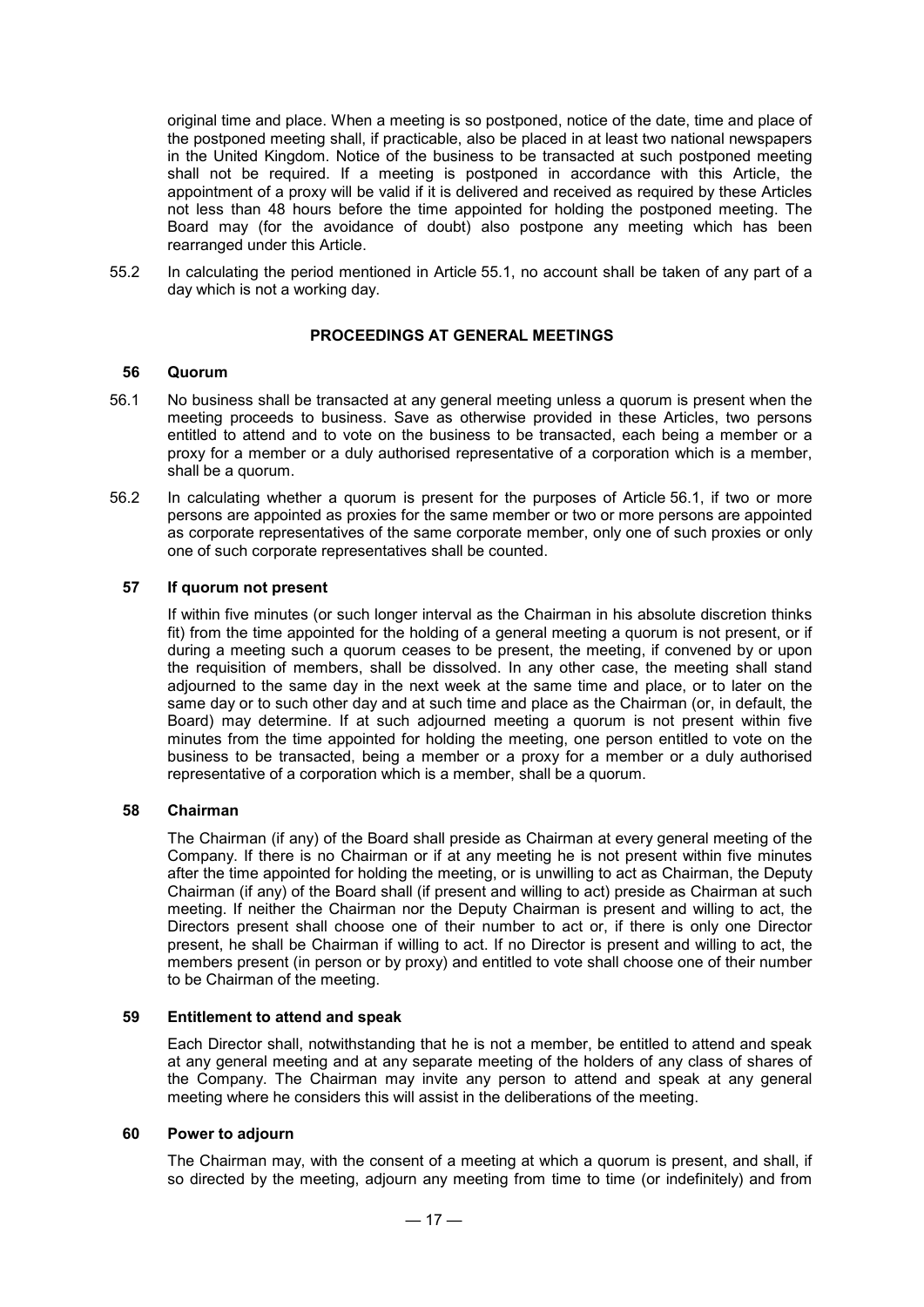place to place as the meeting shall determine. However, without prejudice to any other power which he may have under these Articles or at common law, the Chairman may, without the need for the consent of the meeting, interrupt or adjourn any meeting (whether or not it has commenced or a quorum is present) from time to time and from place to place, or for an indefinite period, if he is of the opinion that it has become necessary to do so in order to secure the proper and orderly conduct of the meeting or to give all persons entitled to do so a reasonable opportunity of attending, speaking and voting at the meeting or to ensure that the business of the meeting is properly disposed of. No business shall be transacted at any adjourned meeting except business which might properly have been transacted at the meeting, had the adjournment not taken place.

## **61 Notice of adjourned meeting**

Where a meeting is adjourned indefinitely, the Board shall fix the time and place for the adjourned meeting. Whenever a meeting is adjourned for 30 days or more or indefinitely, at least seven clear days' notice, specifying the place, the day and time of the adjourned meeting and the general nature of the business to be transacted, shall be given in the same manner as in the case of an original meeting. Save as aforesaid, no member shall be entitled to any notice of an adjournment or of the business to be transacted at any adjourned meeting.

## **62 Business of adjourned meeting**

No business shall be transacted at any adjourned meeting other than the business which might properly have been transacted at the meeting from which the adjournment took place.

## **63 Accommodation of members and security arrangements**

- 63.1 The Board may, for the purpose of controlling the level of attendance and ensuring the safety of those attending at any place specified for the holding of a general meeting, from time to time make such arrangements as the Board shall in its absolute discretion consider to be appropriate and may from time to time vary any such arrangements in place or make new arrangements. The entitlement of any member or proxy to attend a general meeting at such place shall be subject to any such arrangements as may be for the time being approved by the Board. In the case of any meeting to which such arrangements apply the Board may, when specifying the place of the meeting:
	- 63.1.1 direct that the meeting shall be held at a place specified in the notice at which the Chairman of the meeting shall preside ("the Principal Place"); and
	- 63.1.2 make arrangements for simultaneous attendance and participation at other places by members otherwise entitled to attend the general meeting, but excluded from the Principal Place under the provisions of this Article, or who wish to attend at any of such other places, provided that persons attending at the Principal Place and at any of such other places shall be able to see, and hear and be seen and heard by, persons attending at the Principal Place and at such other places, by any means.

Such arrangements for simultaneous attendance may include arrangements for controlling the level of attendance in any manner at any of such other places (as stated above), provided that they shall operate so that any members and proxies excluded from attending at the Principal Place are able to attend at one of the other places. For the purposes of all other provisions of these Articles any such meeting shall be treated as being held and taking place at the Principal Place.

63.2 The Board may direct that any person wishing to attend any meeting should provide evidence of identity and submit to such searches or other security arrangements or restrictions as the Board shall consider appropriate in the circumstances. The Board shall be entitled in its absolute discretion to refuse entry to, or eject from, any meeting any person who fails to provide such evidence of identity or to submit to such searches or to otherwise comply with such security arrangements or restrictions.

## **64 Orderly Conduct**

The Chairman shall take such action or give such directions as he thinks fit to promote the orderly conduct of the business of the meeting as laid down in the notice of the meeting. The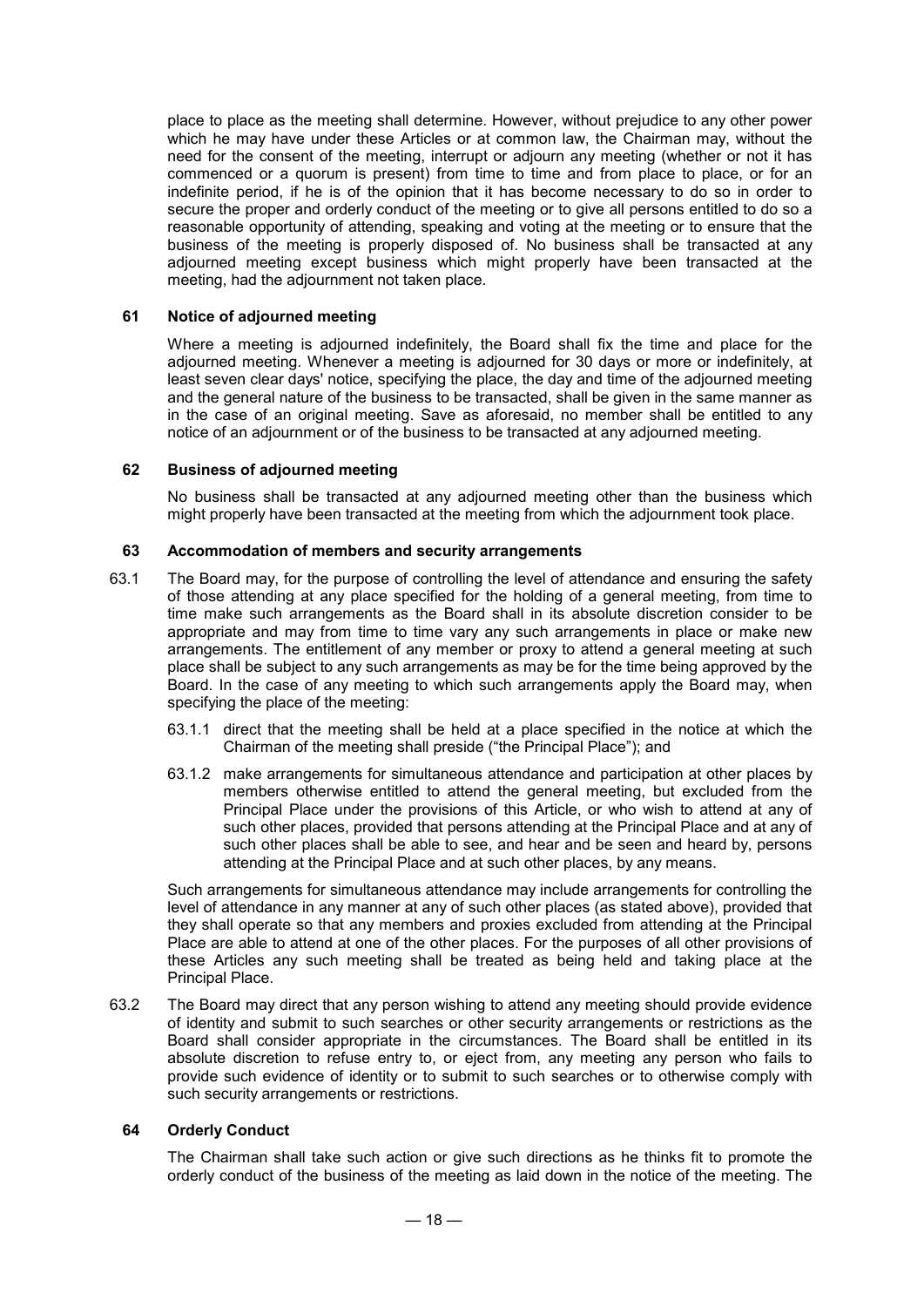Chairman's decision on matters of procedure or arising incidentally from the business of the meeting shall be final, as shall his determination as to whether any matter is of such a nature.

## **VOTING AND POLLS**

## **65 Method of voting**

- 65.1 At any general meeting a resolution put to a vote of the meeting shall be decided on a show of hands, unless (before or on the declaration of the result of the show of hands) a poll is duly demanded. Subject to the provisions of the Companies Acts, a poll may be demanded by:
	- 65.1.1 the Chairman of the meeting; or
	- 65.1.2 by at least five members present in person or by proxy and entitled to vote on the resolution; or
	- 65.1.3 a member or members present in person or by proxy representing not less than ten per cent of the total voting rights of all the members having the right to vote on the resolution (excluding any voting rights attached to shares in the Company which are held as treasury shares); or
	- 65.1.4 a member or members present in person or by proxy holding shares conferring a right to vote on the resolution, being shares on which an aggregate sum has been paid up equal to not less than ten per cent of the total sum paid up on all the shares conferring that right (excluding shares in the Company conferring a right to vote on the resolution which are held as treasury shares).
- 65.2 The Chairman may also demand a poll before a resolution is put to the vote on a show of hands.
- 65.3 At general meetings, resolutions shall be put to the vote by the Chairman and there shall be no requirement for the resolution to be proposed or seconded by any person.

#### **66 Chairman's declaration conclusive on show of hands**

Unless a poll is duly demanded and the demand is not withdrawn, a declaration by the Chairman of the meeting that a resolution on a show of hands has been carried, or carried unanimously or by a particular majority, or lost, or not carried by a particular majority, and an entry to that effect in the book containing the minutes of proceedings of the Company, shall be conclusive evidence of the fact, without proof of the number or proportion of the votes recorded for or against such resolution.

## **67 Objection to or error in voting**

No objection shall be raised to the qualification of any voter or to the counting of, or failure to count, any vote, except at the meeting or adjourned meeting or poll at which the vote objected to is given or tendered or at which the error occurs. Any objection or error shall be referred to the Chairman of the meeting and shall only vitiate the decision of the meeting on any resolution if the Chairman decides that the same is of sufficient magnitude to vitiate the resolution or may otherwise have affected the decision of the meeting. Any vote which is not disallowed at such a meeting or poll shall be valid for all purposes. The decision of the Chairman on such matters shall be final and conclusive.

#### **68 Amendment to resolutions**

- 68.1 If an amendment is proposed to any resolution under consideration but is in good faith ruled out of order by the Chairman of the meeting, any error in such ruling shall not invalidate the proceedings on the substantive resolution.
- 68.2 In the case of a resolution duly proposed as a special resolution, no amendment thereto (other than a clerical amendment to correct a patent error) may in any event be considered or voted on and in the case of a resolution duly proposed as an ordinary resolution, no amendment thereto (other than an amendment to correct a patent error) may be considered or voted on, unless either at least 48 hours prior to the time appointed for holding the meeting or adjourned meeting at which such ordinary resolution is to be proposed, notice in writing of the terms of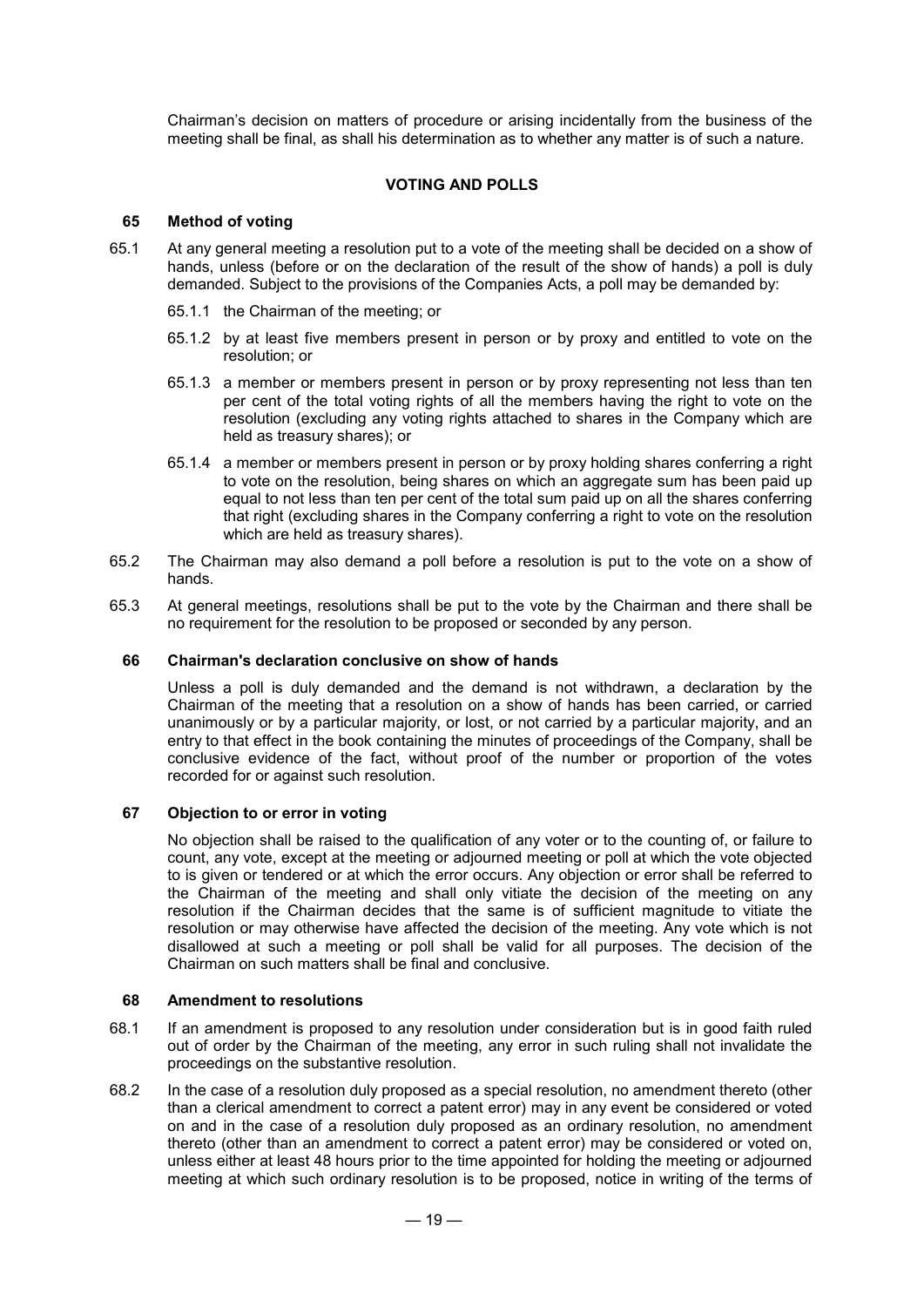the amendment and intention to move the same has been lodged at the Office or the Chairman of the meeting in his absolute discretion decides that it may be considered or voted on. The Chairman of the meeting can agree to the withdrawal of any proposed amendment before it is voted on at the meeting.

68.3 In calculating the periods mentioned in Article 68.2, no account shall be taken of any part of a day which is not a working day.

## **69 Procedure on a poll**

- 69.1 Any poll duly demanded on the election of a Chairman of a meeting or on any question of adjournment shall be taken forthwith. A poll duly demanded on any other matter shall be taken in such manner (including the use of ballot or voting papers or electronic means, or any combination thereof) and at such time and place, not being more than 30 days from the date of the meeting or adjourned meeting at which the poll was demanded, as the Chairman shall direct. The Chairman may appoint scrutineers who need not be members. No notice need be given of a poll not taken immediately if the time and place at which it is to be taken are announced at the meeting at which it is demanded. In any other case, at least seven clear days' notice shall be given specifying the time and place at which the poll is to be taken. The result of the poll shall be deemed to be the resolution of the meeting at which the poll was demanded.
- 69.2 The demand for a poll (other than on the election of a Chairman of the meeting or any question of adjournment) shall not prevent the continuance of the meeting for the transaction of any business, other than the question on which a poll has been demanded. If a poll is demanded before the declaration of the result on a show of hands and the demand is duly withdrawn, the meeting shall continue as if the demand had not been made.
- 69.3 The demand for a poll may be withdrawn at any time before the poll is taken, but only with the consent of the Chairman of the meeting. A demand so withdrawn shall not invalidate the result of a show of hands declared before the demand was made.
- 69.4 On a poll votes may be given in person or by proxy. A member entitled to more than one vote need not, if he votes, use all his votes or cast all the votes he uses in the same way.

#### **70 Votes of members**

Subject to the provisions of the Companies Acts, to Article 73, to any special terms as to voting on which any shares may have been issued or may for the time being be held and to any suspension or abrogation of voting rights pursuant to these Articles, at any general meeting, every member who is present in person or by proxy shall, on a show of hands, have one vote and every member present in person or by proxy shall, on a poll, have one vote for each share of which he is the holder.

#### **71 Votes of joint holders**

If two or more persons are joint holders of a share, then in voting on any question, the vote of the senior who tenders a vote (whether in person or by proxy), shall be accepted to the exclusion of the votes of the other joint holders. For this purpose, seniority shall be determined by the order in which the names of the holders stand in the Register.

#### **72 Votes of member suffering incapacity**

72.1 Where in England or elsewhere a receiver or other person (by whatever name called) has been appointed by any court claiming jurisdiction in that behalf to exercise powers with respect to the property or affairs of any member on the ground (however formulated) of mental disorder, the Board may, in its absolute discretion, on or subject to the production of such evidence of the appointment as the Board may require, permit such receiver or other person to vote in person or, on a poll, by proxy on behalf of such member at any general meeting. Evidence to the satisfaction of the Board of the authority of the person claiming to exercise the right to vote shall be deposited at the Office, or deposited or received at such other place or address as is specified in accordance with these Articles for the deposit or receipt of appointments of proxy, not less than 48 hours before the time appointed for holding the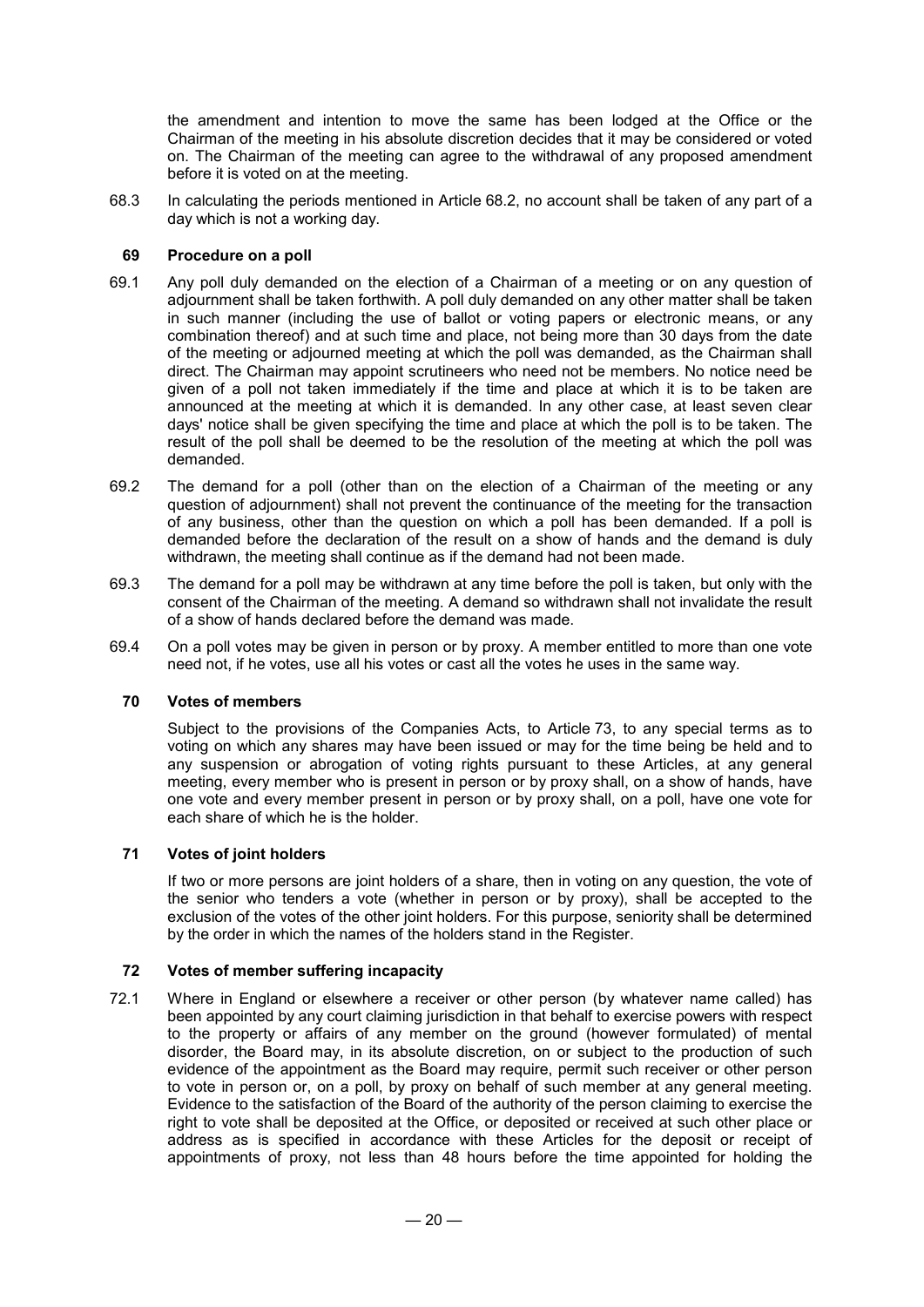meeting or adjourned meeting at which the right to vote is to be exercised, and in default the right to vote shall not be exercisable.

72.2 In calculating the periods mentioned in Article 72.1, no account shall be taken of any part of a day which is not a working day.

## **PROXIES AND CORPORATE REPRESENTATIVES**

## **73 Voting by proxy**

Any person or persons (whether a member of the Company or not) may be appointed to act as a proxy provided that each proxy is appointed to exercise the rights attached to a different share or shares held by the member. The appointment of a proxy or proxies shall not preclude a member from attending and voting in person on a show of hands or on a poll on any matters in respect of which the proxy or proxies is or are appointed. In the event that and to the extent that a member personally votes his shares his proxy or proxies shall not be entitled to vote and any vote cast by a proxy in such circumstances shall be ignored.

## **74 Form of proxy**

- 74.1 The appointment of a proxy or proxies shall, subject to the provisions of the Companies Acts:
	- 74.1.1 be in writing, in any common form or in such other form as the Board may approve, and (i) if in writing but not in electronic form, made under the hand of the appointor or of his attorney duly authorised in writing; or, if the appointor is a corporation, under its common seal or under the hand of some officer or attorney or other person duly authorised in that behalf; or (ii) if in writing in electronic form, submitted by or on behalf of the appointor and authenticated;
	- 74.1.2 be deemed (subject to any contrary direction contained in it) to confer authority to exercise all or any rights of his or their appointee to demand or join in demanding a poll and to speak at any meeting and to vote (whether on a show of hands or on a poll) on any resolution or amendment of a resolution put to the meeting for which it is given, as the proxy or proxies think(s) fit;
	- 74.1.3 unless the contrary is stated in it, be valid as well for any adjournment of the meeting as for the meeting to which it relates; and
	- 74.1.4 where it is stated to apply to more than one meeting, be valid for all such meetings as well as for any adjournment of any such meetings.
- 74.2 The Board may allow a proxy for a holder of any shares in uncertificated form to be appointed by electronic communication in the form of an uncertificated proxy instruction. The Board may also allow any supplement to the uncertificated proxy instruction or any amendment or revocation of any uncertificated proxy instruction to be made by a further uncertificated proxy instruction.
- 74.3 The Board may decide what method should be used to determine at what time the instruction or notification is treated as being received by the Company. The Board may treat any notification purporting or expressed to be sent on behalf of a holder of a share in uncertificated form as sufficient evidence of the authority of the person sending the instruction to send it on behalf of that holder.
- 74.4 For the purposes of this Article 74, an uncertificated proxy instruction is a properly authenticated dematerialised instruction, and/or other instruction or notification, sent through a relevant system to a participant in that system chosen by the Board to act for the Company. The uncertificated proxy instruction may be in any form and subject to any terms and conditions that the Board deems appropriate, but always subject to the facilities and requirements of the relevant system.

## **75 Deposit or receipt of proxy**

75.1 The appointment of a proxy and the power of attorney or other authority (if any) under which it is authenticated, or a copy of such authority certified notarially or in some other way approved by the Board, shall: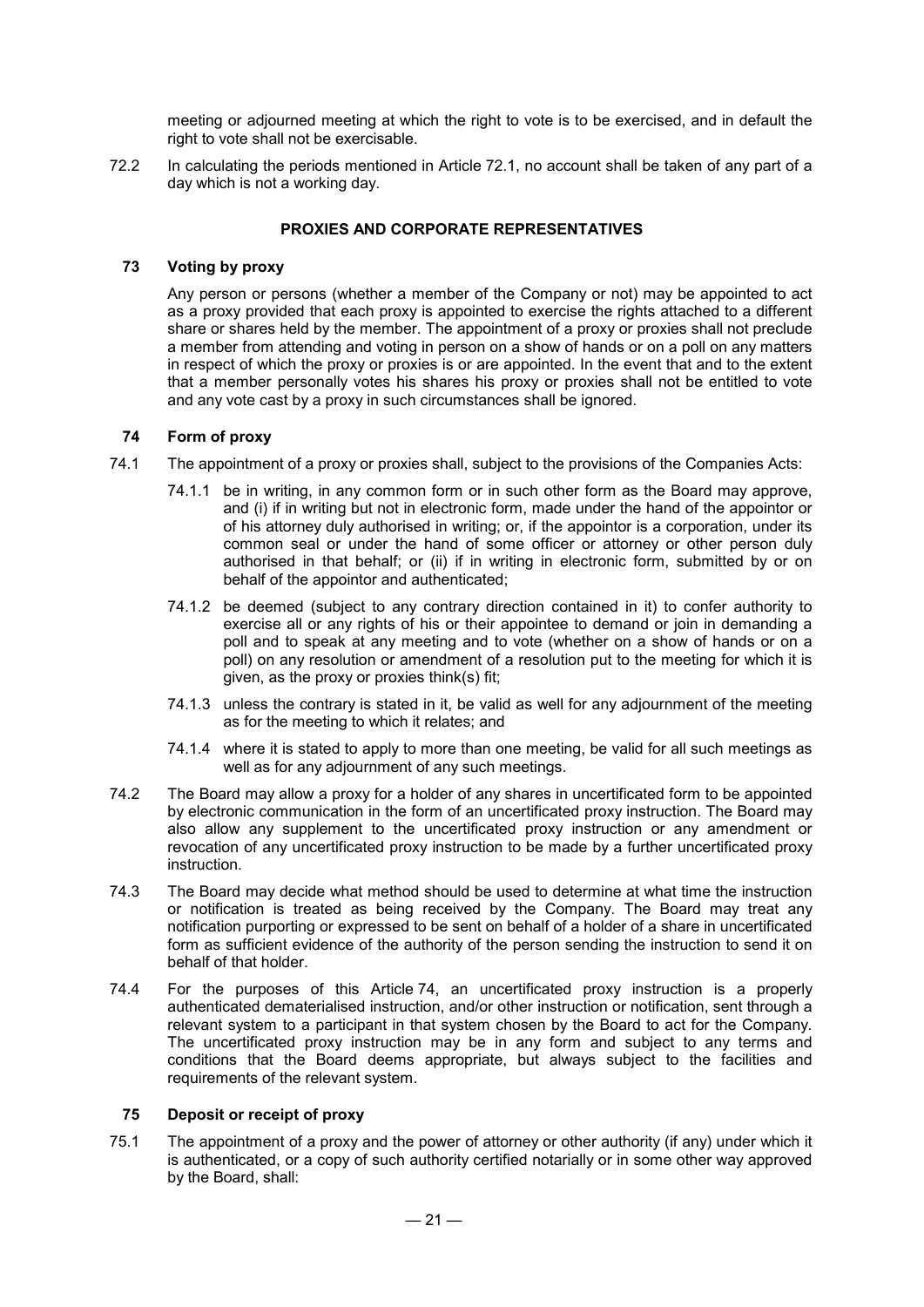- 75.1.1 in the case of an instrument in writing (including, whether or not the appointment of proxy is in electronic form, any such power of attorney or other authority) be deposited at the Office, or at such other place or places within the United Kingdom as is specified in the notice convening the meeting or in any notice of any adjourned meeting or in any appointment of proxy sent out by the Company in relation to the meeting, not less than 48 hours before the time of the holding of the meeting or adjourned meeting at which the person named in the appointment proposes to vote; or
- 75.1.2 in the case of an appointment in electronic form, where an address has been specified for the purpose of receiving documents or information in electronic form:
	- (a) in the notice convening the meeting; or
	- (b) in any instrument of proxy sent out by the Company in relation to the meeting; or
	- (c) in any invitation in electronic form to appoint a proxy issued by the Company in relation to the meeting,

be received at such address not less than 48 hours before the time for holding the meeting or adjourned meeting at which the person named in the appointment proposes to vote; or

- 75.1.3 in the case of a poll taken more than 48 hours after it is demanded, be deposited or received as aforesaid after the poll has been demanded and not less than 24 hours before the time appointed for the taking of the poll; or
- 75.1.4 in the case of a poll not taken forthwith but taken not more than 48 hours after it was demanded, be delivered at the meeting at which the poll was demanded to the Chairman of the meeting or to any Director.
- 75.2 In calculating the periods mentioned in Article 75.1, no account shall be taken of any part of a day which is not a working day.

## **76 Maximum validity of proxy**

An appointment of proxy not deposited, delivered or received in the manner specified in Article 75 shall be invalid. No appointment of proxy shall be valid after the expiry of 12 months from the date named in it as the date of its execution or the date of its submission, except at an adjourned meeting or on a poll demanded at a meeting or an adjourned meeting, in cases where the meeting was originally held within 12 months from such date.

## **77 Multiple proxies**

When two (or more) valid but differing appointments of proxy are received in respect of the same share for use at the same meeting and in respect of the same matter, the one which is last validly received (regardless of its date or of the date of its execution or submission) shall be treated as replacing and revoking the other or others as regards that share. If the Company is unable to determine which appointment was last validly received, none of them shall be treated as valid in respect of that share.

## **78 Revocation of proxy**

- 78.1 A vote given or demand for a poll made by a proxy shall be valid notwithstanding the death or mental disorder of the principal or the revocation of the appointment of proxy, or of the authority under which the appointment of proxy was executed, or the transfer of the share in respect of which the appointment of proxy is given, unless notice in writing of such death, mental disorder, revocation or transfer shall have been received by the Company at the Office, or at such other place or places or address as has or have been appointed for the deposit or receipt of appointments of proxy:
	- 78.1.1 in the case of a meeting or adjourned meeting, at least 48 hours before the commencement of the meeting or adjourned meeting;
	- 78.1.2 in the case of a poll taken more than 48 hours after it was demanded, at least 24 hours before the taking of the poll;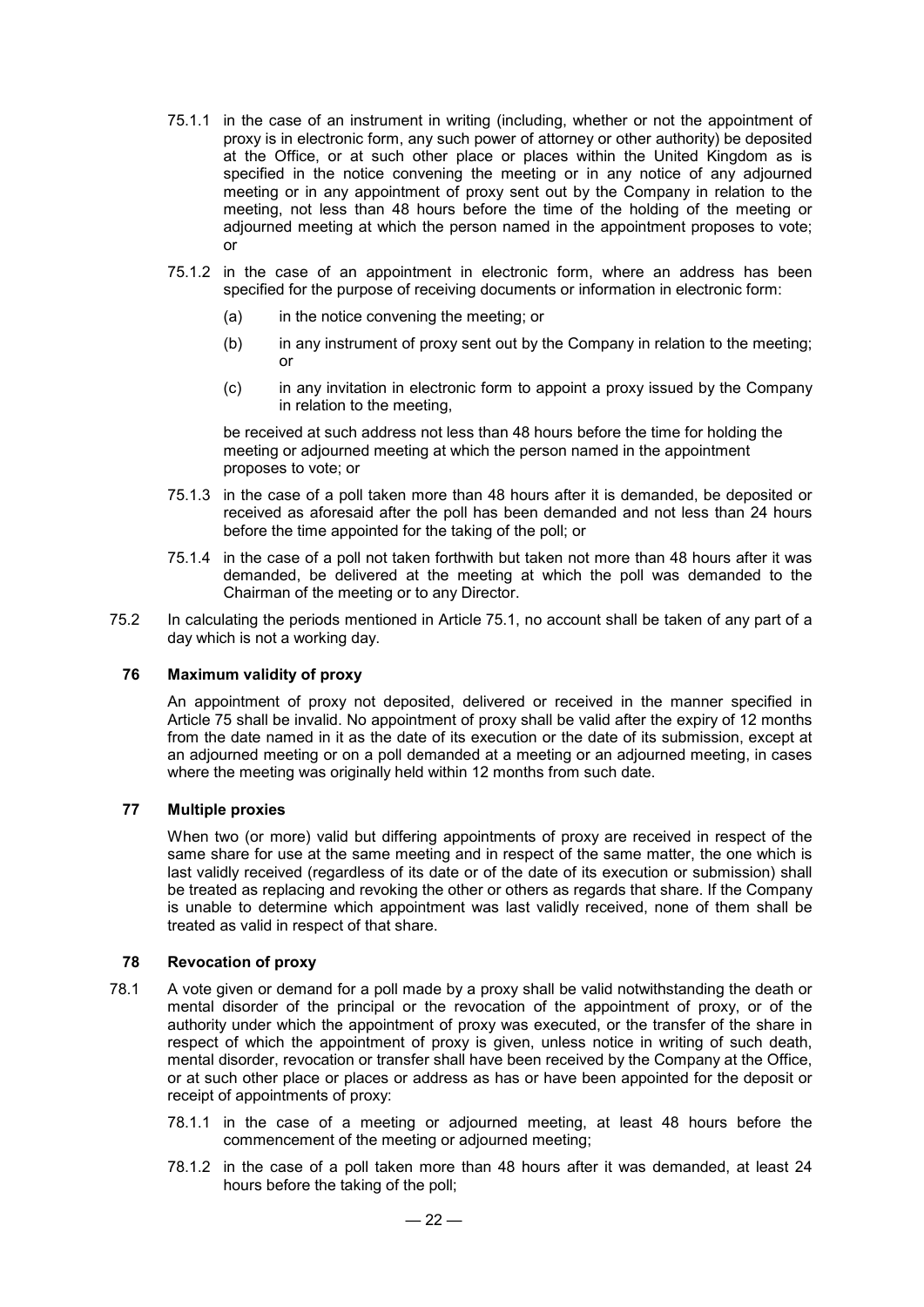- 78.1.3 in the case of a poll not taken forthwith but taken not more than 48 hours after it was demanded, at the meeting at which the poll was deemed.
- 78.2 In calculating the periods mentioned in Article 78.1, no account shall be taken of any part of the day which is not a working day (as defined in section 1173 CA 2006).

## **79 Corporate representative**

A corporation (whether or not a company within the meaning of the Companies Acts) which is a member may, by resolution of its directors or other governing body, authorise such person or persons as it thinks fit to act as its representative or representatives at any meeting of the Company or at any separate meeting of the holders of any class of shares. Any person or persons so authorised shall be entitled to exercise the same powers on behalf of the corporation (in respect of that part of the corporation's holdings to which the authority relates) that the corporation could exercise if it were an individual member. The corporation shall for the purposes of these Articles be deemed to be present in person at any such meeting if a person so authorised is present at it; and all references to attendance and voting in person shall be construed accordingly. A Director, the Secretary, or some person authorised for the purpose by the Secretary, may require any representative to produce a certified copy of the resolution so authorising him or such other evidence of his authority reasonably satisfactory to them before permitting him to exercise his powers.

#### **80 Failure to disclose interests in shares**

- 80.1 Where a member, or any other person appearing to be interested in shares held by that member, has been issued with a notice pursuant to section 793 CA 2006 (a "Section 793 Notice") and has failed in relation to any shares ("the default shares", which expression includes any shares issued after the date of such notice in respect of those shares) to give the Company the information required within the prescribed period from the service of the notice, the following sanctions shall apply unless the Board otherwise determines:
	- 80.1.1 the member shall not be entitled (in respect of the default shares) to be present or to vote (either in person or by representative or by proxy) at any general meeting or at any separate meeting of the holders of any class of shares or on any poll, or to exercise any other right conferred by membership in relation to any such meeting or poll; and
	- 80.1.2 where the default shares represent at least 0.25 per cent in nominal value of the issued shares of their class (excluding any shares of that class held as treasury shares):
		- (a) any dividend or other money payable in respect of the shares shall be withheld by the Company, which shall not have any obligation to pay interest on it, and the member shall not be entitled to elect, pursuant to Article 156, to receive shares instead of that dividend; and
		- (b) no transfer, (other than an excepted transfer), of any shares held by the member shall be registered unless:
			- (i) the member is not himself in default as regards supplying the information required; and
			- (ii) the member proves to the satisfaction of the Board that no person in default as regards supplying such information is interested in any of the shares the subject of the transfer.
- 80.2 Where the sanctions under Article 80.1 apply in relation to any shares, they shall cease to have effect (and any dividends withheld under subparagraph 80.1.2 shall become payable):
	- 80.2.1 if the shares are transferred by means of an excepted transfer but only in respect of the shares transferred; or
	- 80.2.2 at the end of a period of 7 days (or such shorter period as the Board may determine) following receipt by the Company of the information required by the Section 793 Notice and the Board being fully satisfied that such information is full and complete.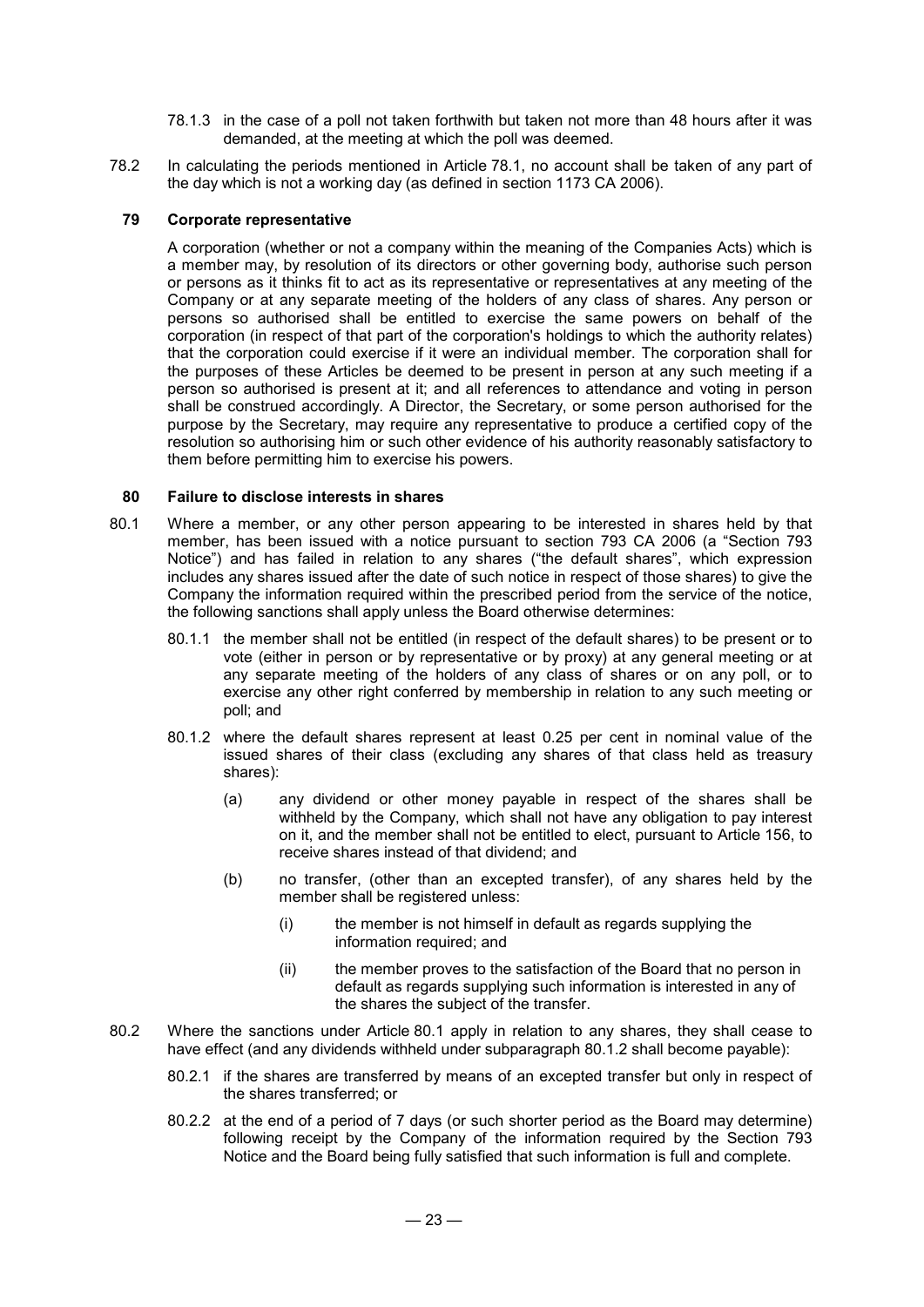- 80.3 Where, on the basis of information obtained from a member in respect of any share held by him, the Company issues a Section 793 Notice to any other person, it shall at the same time send a copy of the Section 793 Notice to the member, but the accidental omission to do so, or the non receipt by the member of the copy, shall not invalidate or otherwise affect the application of Article 80.1.
- 80.4 Where default shares in which a person appears to be interested are held by a Depositary, the provisions of this Article 80 shall be treated as applying only to those shares held by the Depositary in which such person appears to be interested and not (insofar as such person's apparent interest is concerned) to any other shares held by the Depositary.
- 80.5 Where the member on which a Section 793 Notice is served is a Depositary acting in its capacity as such, the obligations of the Depositary as a member of the Company shall be limited to disclosing to the Company such information relating to any person appearing to be interested in the shares held by it, as has been recorded by it pursuant to the arrangements entered into by the Company, or approved by the Board pursuant to which it was appointed as a Depositary.
- 80.6 For the purposes of this Article 80:
	- 80.6.1 a person, other than the member holding a share, shall be treated as appearing to be interested in that share if the member has informed the Company that the person is, or may be, so interested, or if the Company (after taking account of any information obtained from the member or, pursuant to a Section 793 Notice, from anyone else) knows or has reasonable cause to believe that the person is, or may be, so interested;
	- 80.6.2 "**interested**" shall be construed as it is for the purpose of section 793 CA 2006;
	- 80.6.3 reference to a person having failed to give the Company the information required by a Section 793 Notice, or being in default as regards supplying such information, includes, without limitation, reference:
		- (a) to his having failed or refused to give all or any part of it; and
		- (b) to his having given information which he knows to be false in a material particular or his having recklessly given information which is false in a material particular;
	- 80.6.4 "**prescribed period**" means 14 days;
	- 80.6.5 "**excepted transfer**" means, in relation to any shares held by a member:
		- (a) a transfer by way of or pursuant to acceptance of a takeover offer for the Company (within the meaning of section 974 CA 2006); or
		- (b) a transfer in consequence of a sale made through a recognised investment exchange or any other stock exchange outside the United Kingdom on which the Company's shares are normally traded; or
		- (c) a transfer which is shown to the satisfaction of the Board to be made in consequence of a bona fide sale of the whole of the beneficial interest in the shares to a person who is unconnected with the member or with any other person appearing to be interested in the shares. For the purposes of this subparagraph (c), any associate (as defined in section 435 Insolvency Act 1986) shall be included in the class of persons who are connected with the member or any person appearing to be interested in such shares.
- 80.7 Nothing contained in this Article 80 shall be taken to limit the powers of the Company under section 794 CA 2006.

## **UNTRACED MEMBERS**

## **81 Power of sale**

81.1 The Company shall be entitled to sell at the best price reasonably obtainable any share of a member, or any share to which a person is entitled by transmission, if and provided that: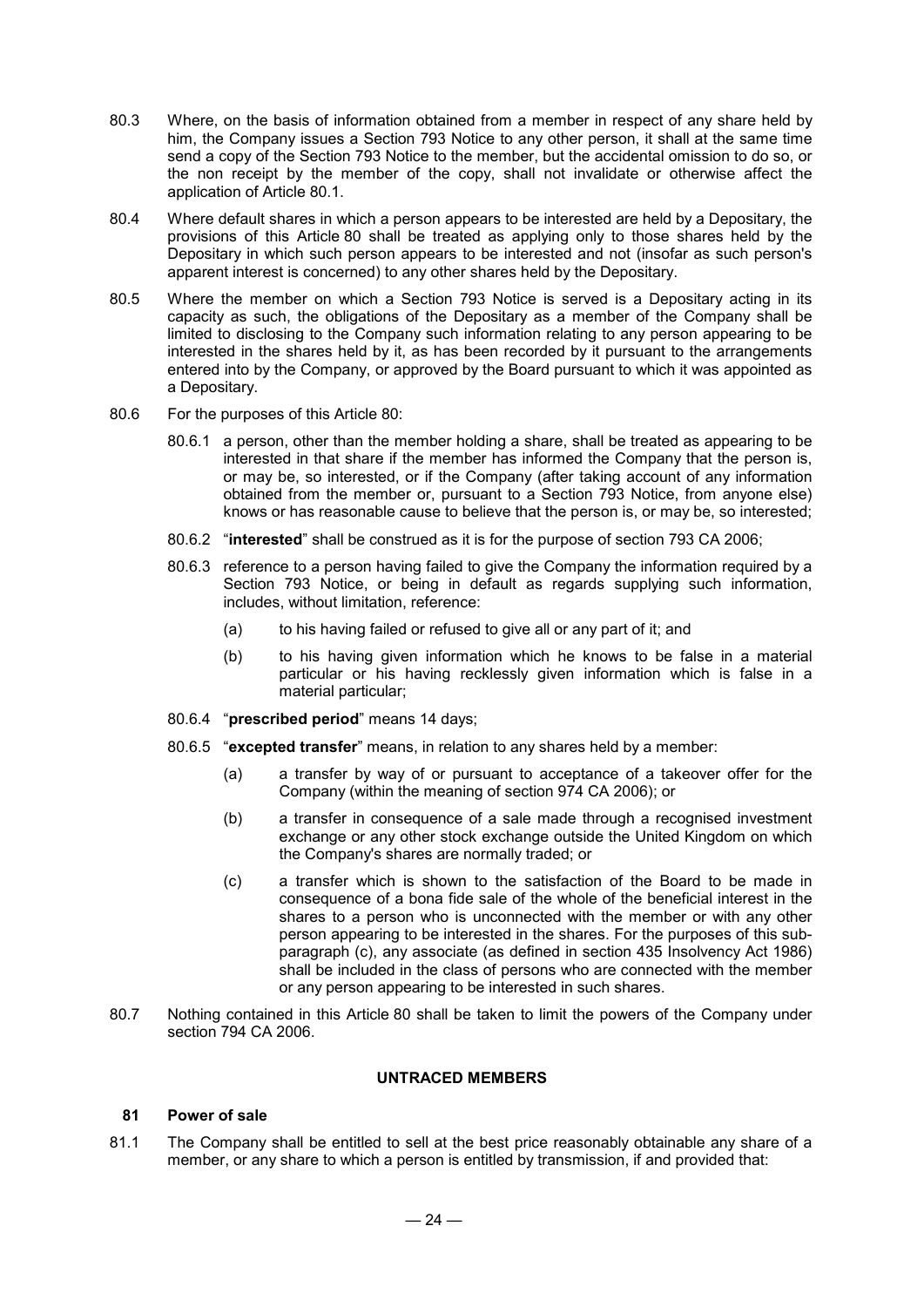- 81.1.1 during the period of 12 years immediately prior to the date of the publication of the advertisements referred to in sub-paragraph 81.1.2 below (or, if published on different dates, the earlier or earliest thereof) (the "relevant period"), the Company has paid at least three cash dividends (whether interim or final) on the share and no cash dividend payable on the share has either been claimed or cashed;
- 81.1.2 on or after expiry of the relevant period, the Company has given notice of its intention to sell such share by advertisements in two newspapers, of which one shall be a national newspaper published in the United Kingdom and the other shall be a newspaper circulating in the area of the address on the Register or other last known address of the member or the person entitled by transmission to the share or the address for the service of notices notified under Article 165.3;
- 81.1.3 the said advertisements, if not published on the same day, shall have been published within 30 days of each other; and
- 81.1.4 during the further period of three months following the date of publication of the said advertisements (or, if published on different dates, the later or latest thereof) and prior to the exercise of the power of sale, the Company has not received any communication in respect of such share from the member or person entitled by transmission.
- 81.2 To give effect to any sale of shares pursuant to this Article, the Board may authorise some person to transfer the shares in question and may enter the name of the transferee in respect of the transferred shares in the Register, notwithstanding the absence of any share certificate being lodged in respect thereof, and may issue a new certificate to the transferee. An instrument of transfer executed by that person shall be as effective as if it had been executed by the holder of, or the person entitled by transmission to, the shares. The purchaser shall not be bound to see to the application of the purchase moneys, nor shall his title to the shares be affected by any irregularity or invalidity in the proceedings relating to the sale.
- 81.3 If, during the relevant period referred to in Article 81.1 or during any period ending on the date when all the requirements of sub-paragraphs 81.1.1 to 81.1.4 above have been satisfied, any additional shares have been issued in respect of those held at the beginning of, or previously so issued during, any such period and all the requirements of sub-paragraphs 81.1.2 to 81.1.4 above have been satisfied in regard to such additional shares, the Company shall also be entitled to sell the additional shares.

## **82 Application of proceeds of sale**

The net proceeds of sale shall belong to the Company which shall account to the member or other person entitled to such share for an amount equal to such net proceeds by carrying all moneys in respect thereof to a separate account. The Company shall be deemed to be a debtor to, and not a trustee for, such member or other person in respect of such moneys. Moneys carried to such separate account may either be employed in the business of the Company or invested in such investments as the Board may from time to time think fit. No interest shall be payable to such member or other person in respect of such moneys and the Company shall not be required to account for any money earned on them.

#### **PRESIDENT**

#### **83 Appointment of President**

The Board may appoint any person who is or has been a Director and who, in the opinion of the Board, has rendered outstanding services to the Company to be President and may determine the period for which he is to hold office. Any such appointment may be made on such terms as to remuneration and otherwise as the Board may think fit and may be terminated by the Board.

## **84 Duties of President**

It shall be the duty of the President to advise the Board on such matters as he or it may deem to be of interest to the Company. The President shall not by virtue of his office as such have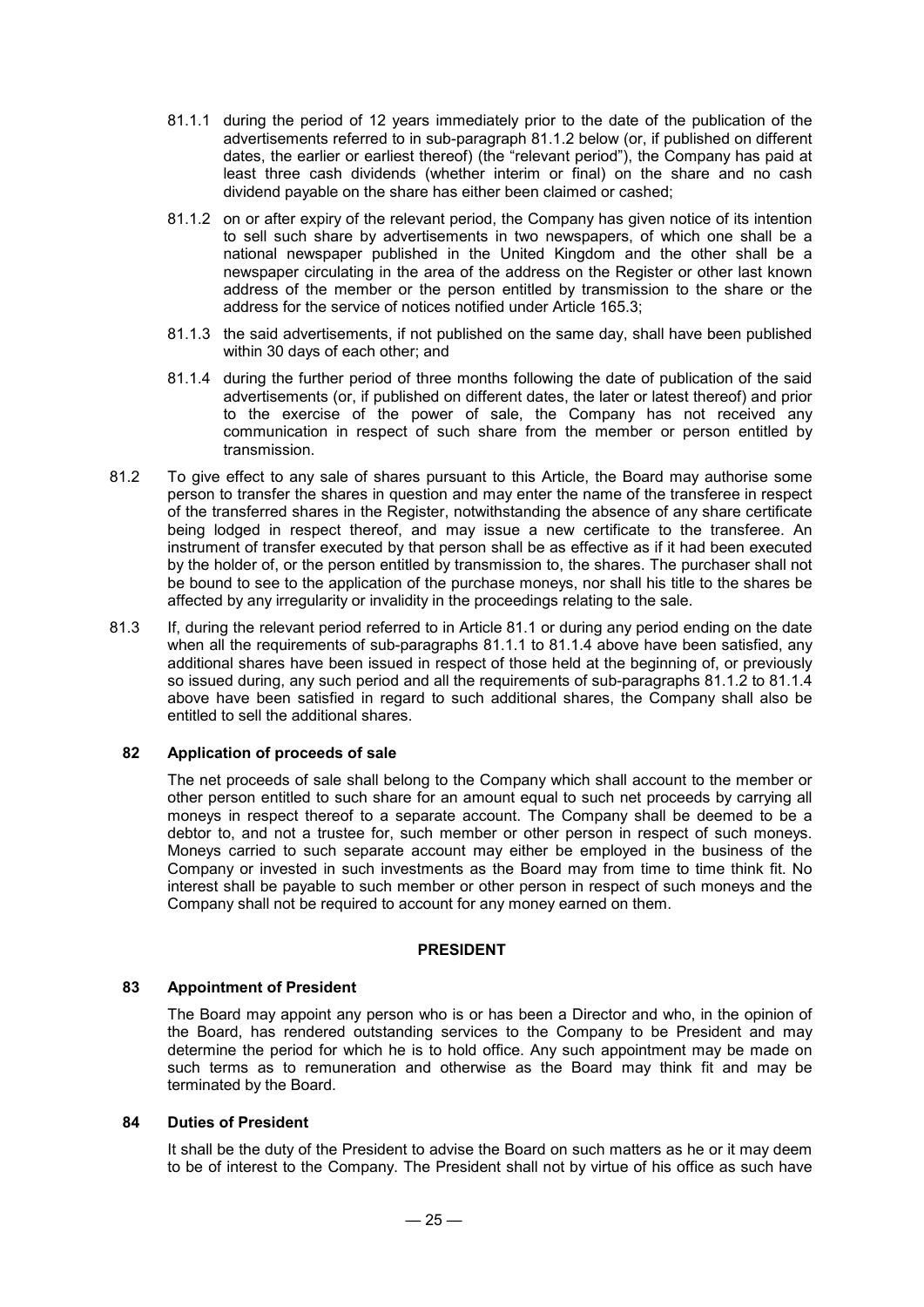any powers or duties in relation to the management of the business of the Company and shall not by virtue of his office as such be a Director.

## **APPOINTMENT, RETIREMENT AND REMOVAL OF DIRECTORS**

## **85 Number of Directors**

Unless and until otherwise determined by the Company by ordinary resolution, the number of Directors (other than any alternate Directors) shall be not less than two.

#### **86 Power of Company to appoint Directors**

Subject to the provisions of these Articles, the Company may by ordinary resolution appoint a person who is willing to act to be a Director, either to fill a vacancy or as an addition to the existing Board, but the total number of Directors shall not at any time exceed any maximum number fixed by or in accordance with these Articles.

#### **87 Power of Board to appoint Directors**

Without prejudice to the power of the Company in general meeting under these Articles to appoint any person to be a Director, the Board shall have power at any time to appoint any person who is willing to act as a Director, either to fill a vacancy or as an addition to the existing Board, but so the total number of Directors shall not exceed any maximum number fixed by or in accordance with these Articles. Any Director so appointed shall retire at the first annual general meeting of the Company following his appointment and shall not be taken into account in determining the number of Directors who are to retire by rotation at that meeting.

## **88 Appointment of executive Directors**

Subject to the provisions of the Companies Acts, the Board, or any committee authorised by the Board may from time to time appoint one or more directors to hold any employment or executive office (including that of Chief Executive or Managing Director) for such term (subject to the provisions of the Companies Acts) and subject to such other conditions as the Board, or any committee authorised by the Board, thinks fit in accordance with Article 110. The Board, or any committee authorised by the Board, may revoke or terminate any such appointment without prejudice to any claim for damages for breach of contract between the Director and the Company.

## **89 Eligibility of new Directors**

No person, other than a Director retiring (by rotation or otherwise), shall, unless recommended by the Board for election, be appointed or re-appointed a Director at any general meeting unless not less than seven nor more than 42 clear days before the date appointed for the meeting, notice in writing duly executed by a member (other than the person to be proposed) qualified to vote at the meeting of the intention to propose that person for appointment or reappointment, stating the particulars which would, if he were so appointed or re-appointed, be required to be included in the Company's register of directors, together with notice executed by that person of his willingness to be appointed or re-appointed, is lodged at the Office.

#### **90 Share qualification**

A Director shall not be required to hold any shares of the Company.

## **91 Resolution for appointment of two or more Directors**

A resolution for the appointment of two or more persons as Directors by a single resolution shall be void unless an ordinary resolution that it shall be so proposed has first been agreed to by the meeting without any vote being given against it.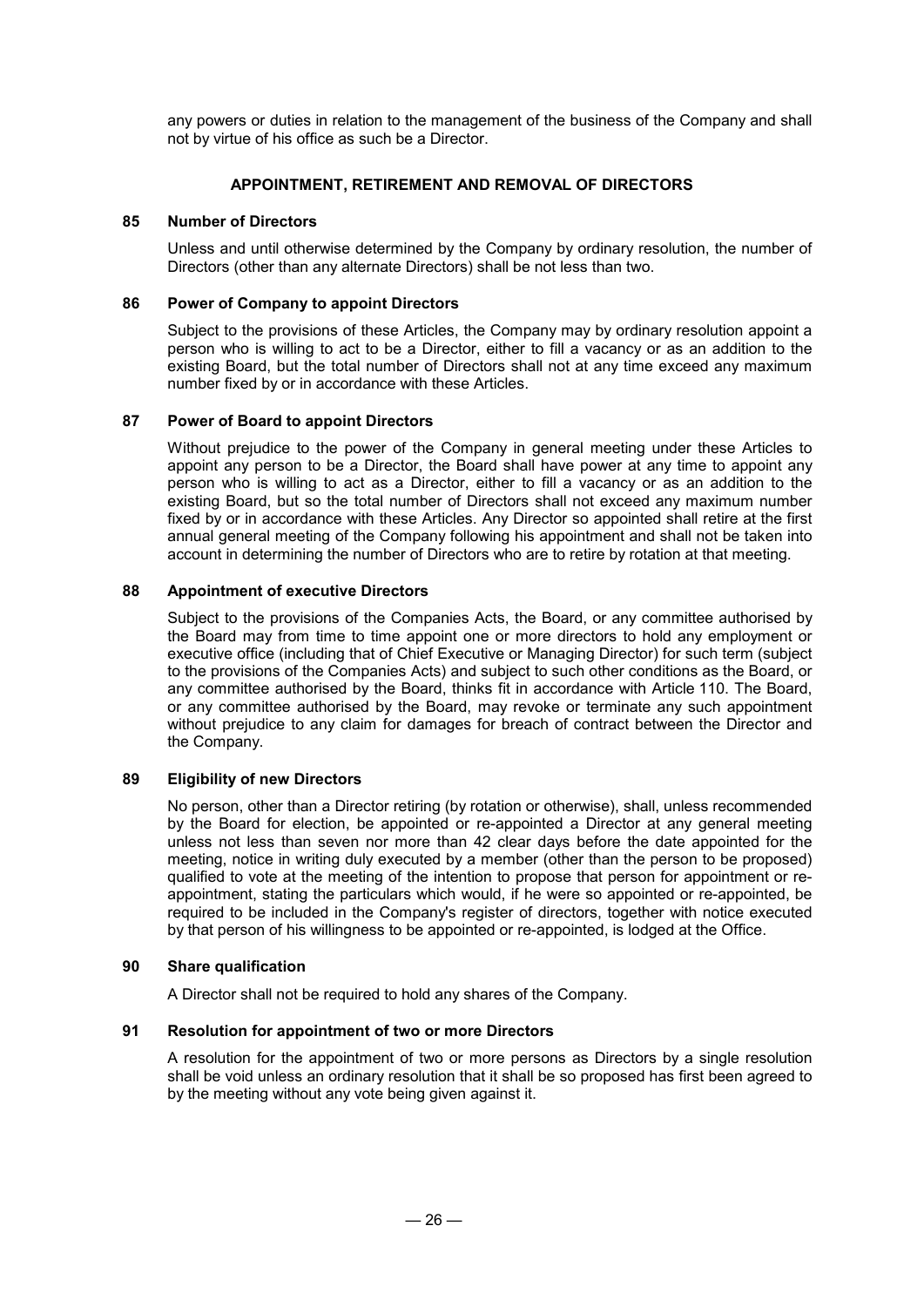## **92 Retirement at annual general meetings**

- 92.1 At each annual general meeting, any Director who was elected or last re-elected at or before the annual general meeting held in the third calendar year before the current year shall automatically retire.
- 92.2 At each annual general meeting of the Company, one third of the Directors who are subject to retirement by rotation or, if their number is not three or a multiple of three, the number nearest to but not exceeding one third, shall retire from office. If there are fewer than three Directors who are subject to retirement by rotation, one Director shall retire from office.
- 92.3 In addition to any Director required to retire by rotation under Article 92.2, there shall also be required to retire by rotation any Director who at an annual general meeting of the Company shall have been a Director at each of the preceding two annual general meetings of the Company and who was not required to retire by rotation at either such annual general meeting and who has not otherwise ceased to be a Director (either by resignation, retirement, removal or otherwise) and been re-elected by general meeting of the Company at or since either such annual general meeting.
- 92.4 Subject to the provisions of the Companies Acts and of these Articles, the Directors to retire by rotation at each annual general meeting shall be so far as necessary to obtain the number required, first, any Director who wishes to retire and not offer himself for re election and secondly, those Directors who have been longest in office since their appointment or last re appointment. As between two or more Directors who have been in office for an equal length of time, the Director to retire shall, in default of agreement between them, be determined by lot. The Directors to retire on each occasion (both as to number and identity) shall be determined by the composition of the Board at the start of business on the date of the notice convening the annual general meeting notwithstanding any change in the number or identity of the Directors after that time but before the close of the meeting.

## **93 Position of retiring Director**

A Director who retires at an annual general meeting (whether by rotation or otherwise) may, if willing to act, be re appointed. If he is not re appointed or deemed to have been re appointed, he shall retain office until the meeting appoints someone in his place or, if it does not do so, until the end of the meeting.

#### **94 Deemed re appointment**

- 94.1 At any general meeting at which a Director retires under any provision of these Articles, the Company may by ordinary resolution fill the vacancy by electing the retiring Director or some other person eligible for appointment. If the Company does not do so, the retiring Director shall (if willing) be deemed to have been re appointed except in the following circumstances:
	- 94.1.1 it is expressly resolved not to fill the vacancy;

94.1.2 a resolution for the re appointment of the Director is put to the meeting and lost.

## **95 Removal by ordinary resolution**

In addition to any power of removal conferred by the Companies Acts, the Company may by ordinary resolution remove any Director before the expiration of his period of office, but without prejudice to any claim for damages which he may have for breach of any contract of service between him and the Company, and may (subject to these Articles) by ordinary resolution appoint another person who is willing to act to be a Director in his place. Any person so appointed shall be treated, for the purposes of determining the time at which he or any other Director is to retire, as if he had become a Director on the day on which the person in whose place he is appointed was last appointed or re appointed a Director.

## **96 Vacation of office by Director**

96.1 Without prejudice to the provisions for retirement (by rotation or otherwise) contained in these Articles, the office of a Director shall be vacated if: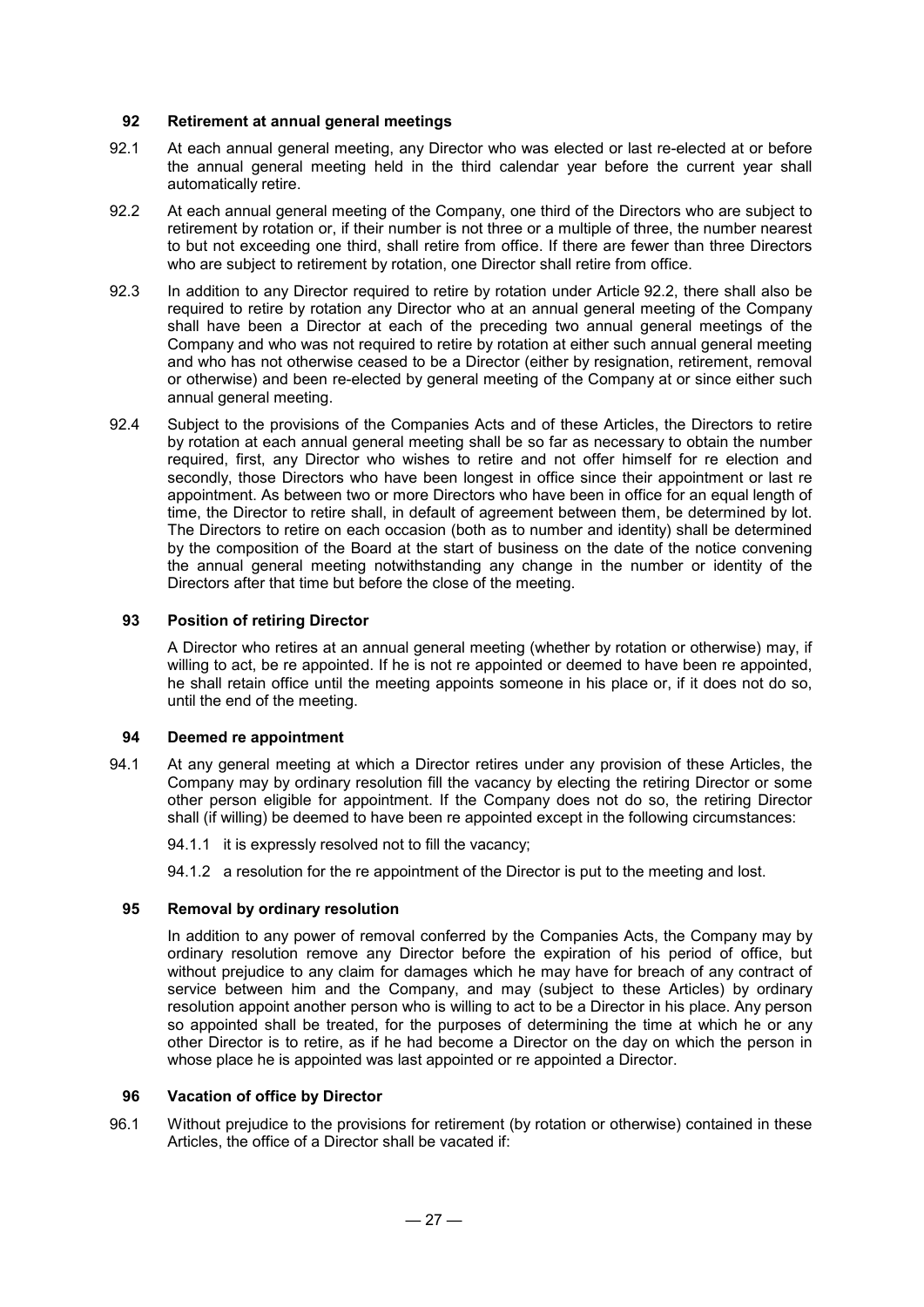- 96.1.1 he resigns by notice in writing delivered to, or, if in electronic form, received by, the Secretary at the Office or tendered at a Board meeting;
- 96.1.2 he ceases to be a Director by virtue of any provision of the Companies Acts, is removed from office pursuant to these Articles or the Companies Acts, or becomes prohibited by law from being a Director;
- 96.1.3 he becomes bankrupt, has an interim receiving order made against him, makes any arrangement or compounds with his creditors generally or applies to the court for an interim order under section 253 Insolvency Act 1986 in connection with a voluntary arrangement under that Act;
- 96.1.4 an order is made by any court of competent jurisdiction on the ground (howsoever formulated) of mental disorder for his detention or for the appointment of a guardian or receiver or other person to exercise powers with respect to his affairs or he becomes a patient for any purpose of any statute relating to mental health and the Board resolves that his office be vacated;
- 96.1.5 both he and his alternate Director appointed pursuant to the provisions of these Articles (if any) are absent, without the permission of the Board, from Board meetings for six consecutive months.

## **97 Resolution as to vacancy conclusive**

A resolution of the Board declaring a Director to have vacated office under the terms of Article 96 shall be conclusive as to the fact and grounds of vacation stated in the resolution.

## **ALTERNATE DIRECTORS**

## **98 Appointments**

- 98.1 Each Director (other than an alternate Director) may, by notice in writing delivered to or, if in electronic form, received by the Secretary at the Office, or in any other manner approved by the Board, appoint any other Director or any person approved for that purpose by the Board and willing to act, to be his alternate and remove from office an alternate director so appointed by him.
- 98.2 No appointment of an alternate Director who is not already a Director shall be effective until his consent to act as a Director in the form prescribed by the Companies Acts has been received at the Office.
- 98.3 An alternate Director need not hold a share qualification and shall not be counted in reckoning any maximum or minimum number of Directors allowed by these Articles.

#### **99 Participation in Board meetings**

Every alternate Director shall (subject to his giving to the Company an address within the United Kingdom at which notices may be served on him) be entitled to receive notice of all meetings of the Board and all committees of the Board of which his appointor is a member and, in the absence from such meetings of his appointor, to attend and vote at such meetings and to exercise all the powers, rights, duties and authorities of his appointor (except as regards power to appoint an alternate). A Director acting as alternate Director shall have a separate vote at Board meetings for each Director for whom he acts as alternate Director (and who is not present) in addition to his own vote (if any) as a Director, but he shall count as only one for the purpose of determining whether a quorum is present.

#### **100 Alternate Director responsible for own acts**

Every person acting as an alternate Director shall be an officer of the Company, shall alone be responsible to the Company for his own acts and defaults and shall not be deemed to be the agent of the Director appointing him.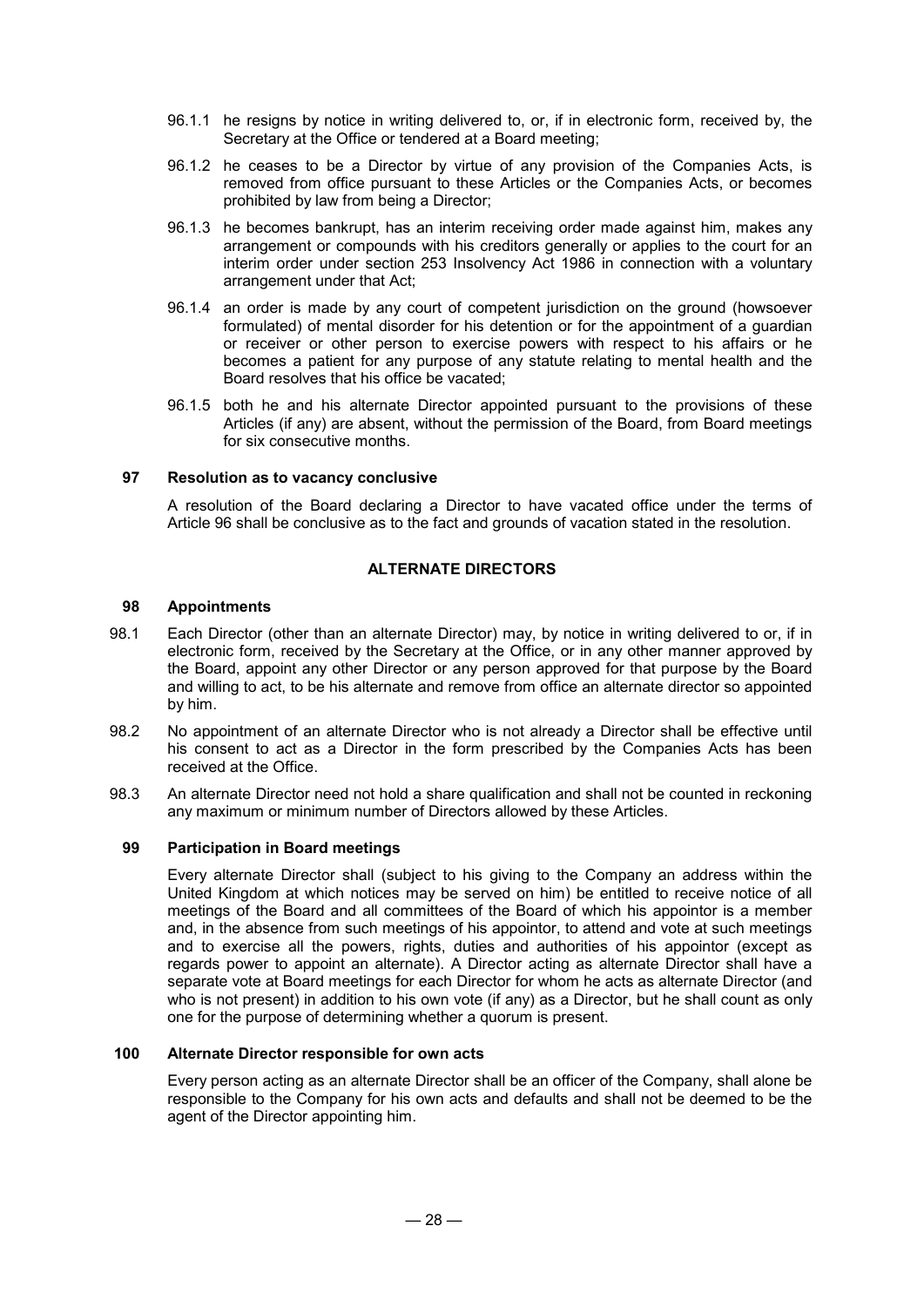#### **101 Interests of alternate Director**

The provisions of Articles 129–140 (Directors' Interests) shall apply to an alternate Director to the same extent as if he was a Director and for the purposes of those provisions an alternate Director shall be deemed to have an interest which conflicts, or which possibly may conflict, with the interest of the Company if either he or his appointor has such an interest. The provisions of Articles 173 and 174 (Right to Indemnity and Power to Insure) shall also apply to an alternate Director to the same extent as if he was a Director. An alternate Director shall not be entitled to receive from the Company any fees in his capacity as an alternate director, except only such part (if any) of the fees payable to his appointor as his appointor may by notice in writing to the Company direct. Subject to this Article, the Company shall pay to an alternate Director such expenses as might properly have been paid to him if he had been a Director.

#### **102 Revocation of appointment**

- 102.1 An alternate Director shall cease to be an alternate Director:
	- 102.1.1 if his appointor revokes his appointment; or
	- 102.1.2 if his appointor ceases for any reason to be a Director, provided that if any Director retires but is re appointed or deemed to be re appointed at the same meeting, any valid appointment of an alternate Director which was in force immediately before his retirement shall remain in force; or
	- 102.1.3 if any event happens in relation to him which, if he were a Director otherwise appointed, would cause him to vacate office; or
	- 102.1.4 if he resigns his office by notice in writing to the Company.

#### **DIRECTORS' REMUNERATION, EXPENSES AND PENSIONS**

#### **103 Directors' fees**

The Directors (other than alternate Directors) shall be entitled to receive by way of fees for their services as Directors such sum as the Board, or any committee authorised by the Board, may from time to time determine (not exceeding £200,000 per annum or such other sum as the Company in general meeting by ordinary resolution shall from time to time determine). Such sum (unless otherwise directed by the resolution of the Company by which it is voted) shall be divided among the Directors in such proportions and in such manner as the Board, or any committee authorised by the Board, may determine or, in default of such determination, equally (except that in such event any Director holding office for less than the whole of the relevant period in respect of which the fees are paid shall only rank in such division in proportion to the time during such period for which he holds office). Any fees payable pursuant to this Article shall be distinct from any salary, remuneration or other amounts payable to a Director pursuant to any other provisions of these Articles and shall accrue from day to day.

#### **104 Expenses**

Each Director shall be entitled to be repaid all reasonable travelling, hotel and other expenses properly incurred by him in or about the performance of his duties as Director, including any expenses incurred in attending meetings of the Board or any committee of the Board or general meetings or separate meetings of the holders of any class of shares or of debentures of the Company.

## **105 Additional remuneration**

If by arrangement with the Board, or any committee authorised by the Board, any Director shall perform or render any special duties or services outside his ordinary duties as a Director and not in his capacity as a holder of employment or executive office, he may be paid such reasonable additional remuneration (whether by way of salary, commission, participation in profits or otherwise) as the Board, or any committee authorised by the Board, may from time to time determine.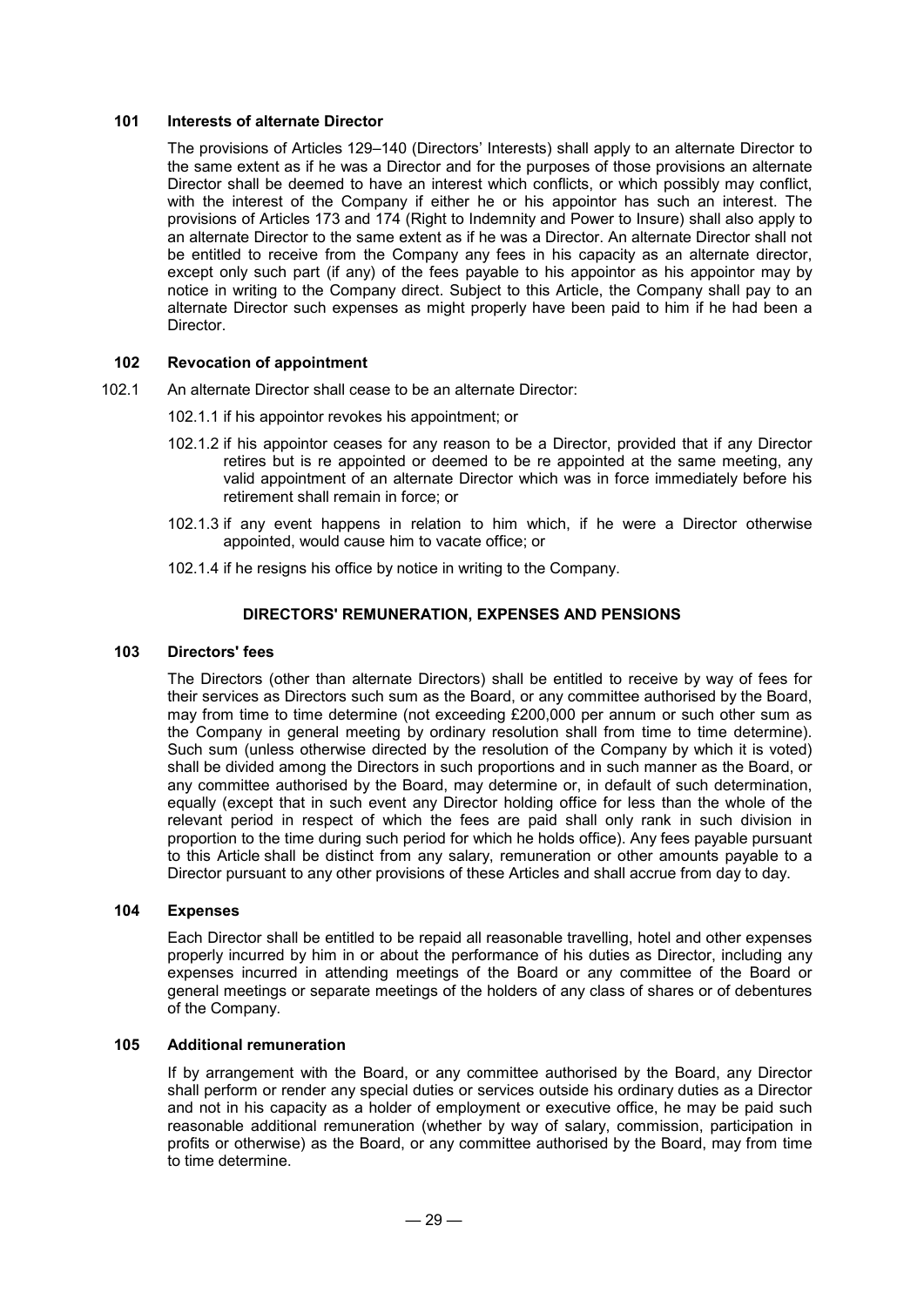## **106 Remuneration of executive Directors**

The salary or remuneration of any Director appointed to hold any employment or executive office in accordance with the provisions of these Articles may be either a fixed sum of money, or may altogether or in part be governed by business done or profits made or otherwise determined by the Board, or any committee authorised by the Board, and may be in addition to or in lieu of any fee payable to him for his services as Director pursuant to these Articles.

## **107 Pensions and other benefits**

The Board, or any committee authorised by the Board, may exercise all the powers of the Company to provide pensions or other retirement or superannuation benefits and to provide death or disability benefits or other allowances or gratuities (whether by insurance or otherwise) for, or to institute and maintain any institution, association, society, club, trust, other establishment or profit-sharing, share incentive, share purchase or employees' share scheme calculated to advance the interests of the Company or to benefit, any person who is or has at any time been a Director or employee of the Company or any company which is a holding company or a subsidiary undertaking of or allied to or associated with the Company or any such holding company or subsidiary undertaking or any predecessor in business of the Company or of any such holding company or subsidiary undertaking, and for any member of his family (including a spouse or former spouse) and any person who is or was dependent on him. For such purpose the Board may establish, maintain, subscribe and contribute to any scheme, institution, association, club, trust or fund and pay premiums and, subject to the provisions of the Companies Acts, lend money or make payments to, guarantee or give an indemnity in respect of, or give any financial or other assistance in connection with any of the aforesaid matters. The Board may procure any of such matters to be done by the Company either alone or in conjunction with any other person. Any Director or former Director shall be entitled to receive and retain for his own benefit any pension or other benefit provided under this Article and shall not be obliged to account for it to the Company.

## **POWERS AND DUTIES OF THE BOARD**

#### **108 Powers of the Board**

Subject to the provisions of the Companies Acts, the Memorandum of Association of the Company, these Articles and to any directions given by special resolution of the Company, the business of the Company shall be managed by the Board, which may exercise all the powers of the Company, whether relating to the management of the business or not. No alteration of the Memorandum of Association or of these Articles and no such direction given by the Company shall invalidate any prior act of the Board which would have been valid if such alteration had not been made or such direction had not been given. Provisions contained elsewhere in these Articles as to any specific power of the Board shall not be deemed to limit the general powers given by this Article.

#### **109 Powers of Directors being less than minimum number**

If the number of Directors is less than the minimum for the time being prescribed by these Articles, the remaining Director or Directors shall act only for the purposes of appointing an additional Director or Directors to make up such minimum or of convening a general meeting of the Company for the purpose of making such appointment. If there are no Director or Directors able or willing to act, any two members may summon a general meeting for the purpose of appointing Directors. Subject to the provisions of these Articles, any additional Director so appointed shall hold office only until the dissolution of the first annual general meeting of the Company following his appointment unless he is re elected during such meeting.

## **110 Powers of executive Directors**

The Board may from time to time delegate or entrust to and confer on any Director holding executive office (including a Chief Executive or Managing Director) such of its powers, authorities and discretions (with power to sub delegate) for such time, on such terms and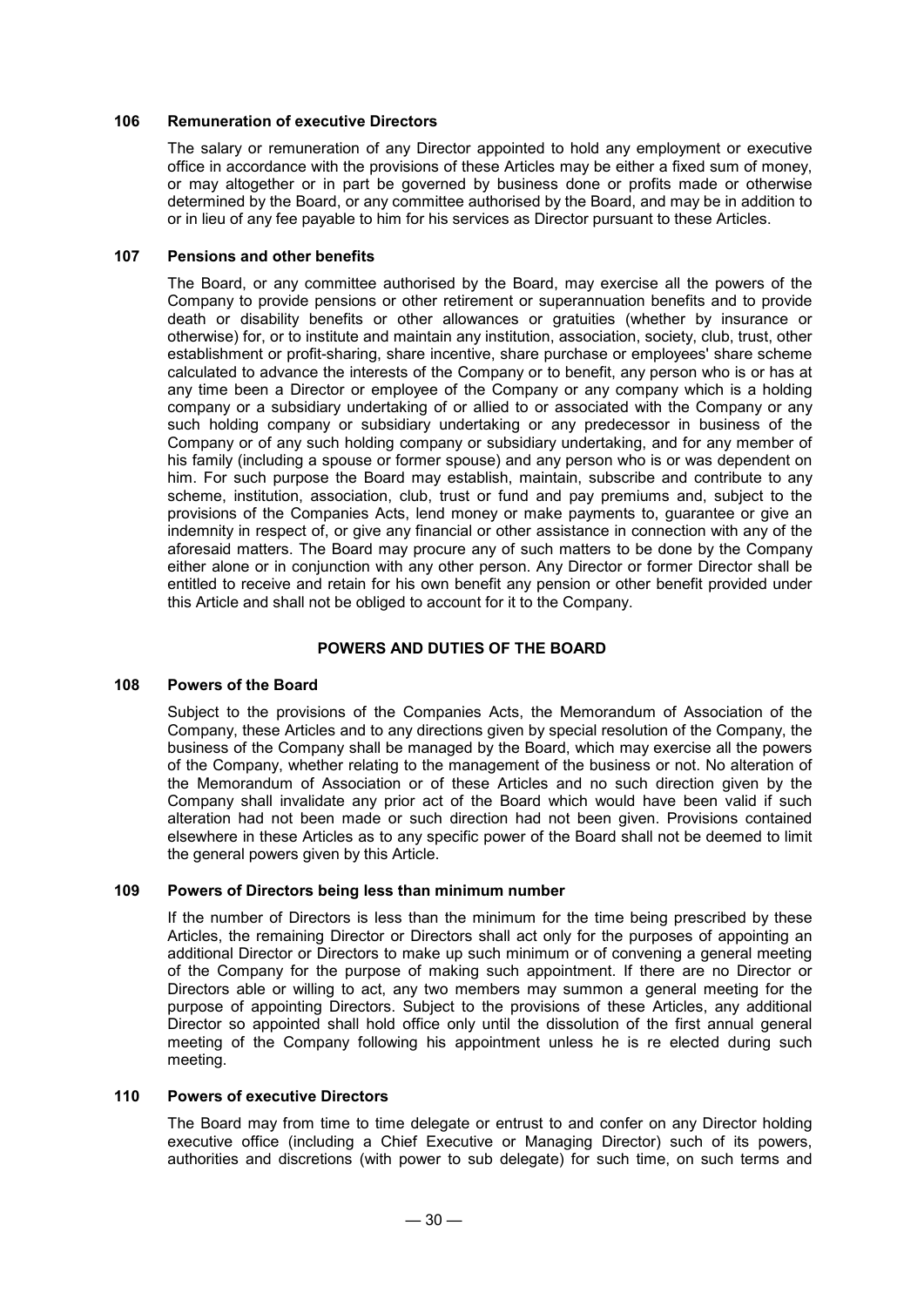subject to such conditions as it thinks fit, and the Board may from time to time revoke, withdraw, alter or vary all or any of such powers.

#### **111 Delegation to committees**

- 111.1 The Board may delegate any of its powers, authorities and discretions (including, without prejudice to the generality of the foregoing, all powers, authorities and discretion whose exercise involves or may involve the payment of remuneration to or the conferring of any other benefit on all or any of the Directors) for such time on such terms and subject to such conditions as it thinks fit to any committee consisting of one or more Directors and (if thought fit) one or more other persons.
- 111.2 Any such committee shall, unless the Board otherwise resolves, have power to sub-delegate to sub-committees any of the powers, authorities or discretions delegated to it.
- 111.3 A majority of the members of any committee or sub-committee shall be Directors and no resolution of a committee or sub-committee shall be effective unless a majority of those present when it is passed are Directors or alternate Directors.
- 111.4 The Board may confer any of its powers, authorities and discretions either collaterally with, or to the exclusion of and in substitution for, all or any of the powers of the Board in that respect and may from time to time revoke, withdraw, alter or vary any of such powers and discharge any such committee or sub-committee in whole or in part. Insofar as any power, authority or discretion is so delegated, any reference in these Articles to the exercise by the Board of such power, authority or discretion shall be construed as if it were a reference to the exercise of such power, authority or discretion by such committee or sub-committee. The power to delegate contained in this Article shall be effective in relation to the powers, authorities and discretions of the Board generally and shall not be limited by the fact that in certain Articles, but not in others, express reference is made to particular powers, authorities or discretions being exercised by the Board or by a committee authorised by the Board.
- 111.5 The meetings and proceedings of any such committee or sub-committee consisting of more than one person shall be governed mutatis mutandis by the provisions of these Articles regulating the meetings and proceedings of the Board, so far as the same are not superseded by any regulations made by the Board under this Article 111.

#### **112 Delegation to individual Directors**

The Board may entrust to and confer upon a Director any of its powers, authorities and discretions (with power to sub-delegate) upon such terms (subject to the Companies Acts) and subject to such conditions and with such restrictions as it may decide and either collaterally with or to the exclusion of its own powers, authorities and discretions. The Board may from time to time revoke or vary all or any of them but no person dealing in good faith and without notice of the revocation or variation shall be affected by it. The power to delegate contained in this Article shall be effective in relation to the powers, authorities and discretions of the Board generally and shall not be limited by the fact that in certain Articles, but not in others, express reference is made to particular powers, authorities or discretions being exercised by the Board or by a committee authorised by the Board.

## **113 Local management**

The Board may establish any local or divisional boards or agencies for managing any of the affairs of the Company in any specified locality, either in the United Kingdom or elsewhere, and may appoint any persons to be members of such local or divisional board, or any managers or agents, and may fix their remuneration. The Board may delegate to any local or divisional board, manager or agent so appointed any of its powers, authorities and discretions (with power to sub delegate) and may authorise the members for the time being of any such local or divisional board, or any of them, to fill any vacancies and to act notwithstanding vacancies; and any such appointment or delegation may be made for such time, on such terms and subject to such conditions as the Board may think fit. The Board may confer such powers either collaterally with, or to the exclusion of and in substitution for, all or any of the powers of the Board in that respect and may from time to time revoke, withdraw, alter or vary all or any of such powers. Subject to any terms and conditions expressly imposed by the Board, the proceedings of any local or divisional board or agency with two or more members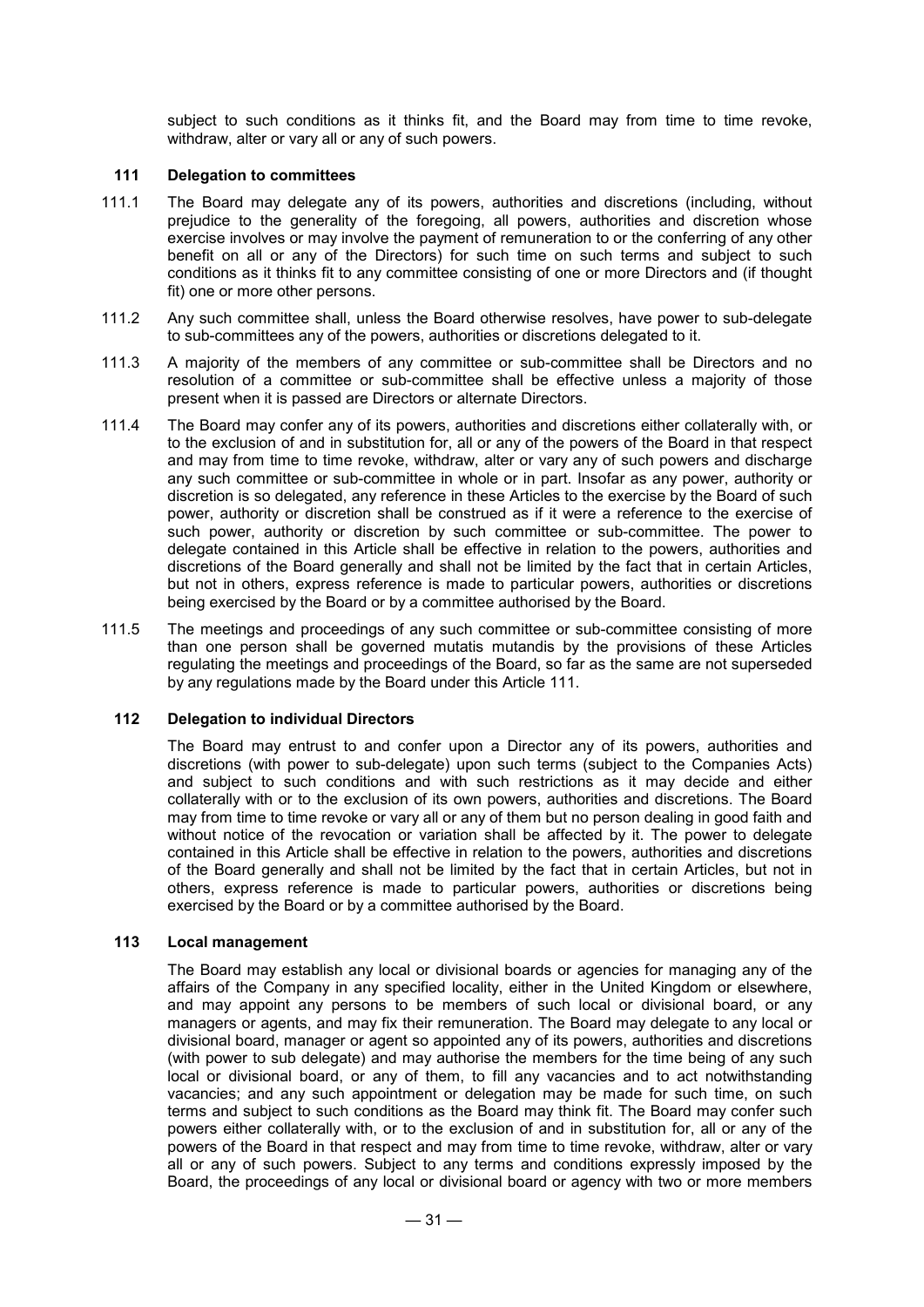shall be governed by such of these Articles as regulate the proceedings of the Board, so far as they are capable of applying. The power to delegate contained in this Article shall be effective in relation to the powers, authorities and discretions of the Board generally and shall not be limited by the fact that in certain Articles, but not in others, express reference is made to particular powers, authorities or discretions being exercised by the Board or by a committee authorised by the Board.

## **114 Power of attorney**

The Board may, by power of attorney or otherwise, appoint any person or persons to be the agent of the Company and may delegate to any such person or persons any of its powers, authorities and discretions (with power to sub delegate), in each case for such purposes and for such time, on such terms (including as to remuneration) and subject to such conditions as it thinks fit. The Board may confer such powers either collaterally with, or to the exclusion of and in substitution for, all or any of the powers of the Board in that respect and may from time to time revoke, withdraw, alter or vary any of such powers. The power to delegate contained in this Article shall be effective in relation to the powers, authorities and discretions of the Board generally and shall not be limited by the fact that in certain Articles, but not in others, express reference is made to particular powers, authorities or discretions being exercised by the Board or by a committee authorised by the Board.

## **115 Associate directors**

The Board may appoint any person (not being a Director) to any office or employment having a designation or title including the word "director" or attach to any existing office or employment with the Company such designation or title and may terminate any such appointment or the use of such designation or title. The inclusion of the word "director" in the designation or title of any such office or employment shall not imply that such person is, or is deemed to be, or is empowered in any respect to act as, a Director for any of the purposes of the Companies Acts or these Articles.

#### **116 Exercise of voting power**

The Board may exercise or cause to be exercised the voting power conferred by the shares in any other company held or owned by the Company, or any power of appointment to be exercised by the Company, in such manner in all respects as it thinks fit (including the exercise of the voting power or power of appointment in favour of the appointment of any Director as a director or other officer or employee of such company or in favour of the payment of remuneration to the directors, officers or employees of such company).

## **117 Provision for employees**

The Board may exercise any power conferred on the Company by the Companies Acts to make provision for the benefit of persons (other than directors, former directors or shadow directors) employed or formerly employed by the Company or any of its subsidiary undertakings (or any member of his family or any person who is dependent on him) in connection with the cessation or the transfer to any person of the whole or part of the undertaking of the Company or that subsidiary undertaking.

#### **118 Overseas registers**

Subject to the provisions of the Companies Acts, the Board may exercise the powers conferred on the Company with regard to the keeping of an overseas branch, local or other register and may make and vary such regulations as it thinks fit respecting the keeping of any such register.

## **119 Borrowing powers**

The Board may exercise all the powers of the Company to borrow money and to mortgage or charge all or any part of the undertaking, property and assets (present and future) and uncalled capital of the Company and, subject to the provisions of the Companies Acts, to create and issue debenture and other loan stock and debentures and other securities, whether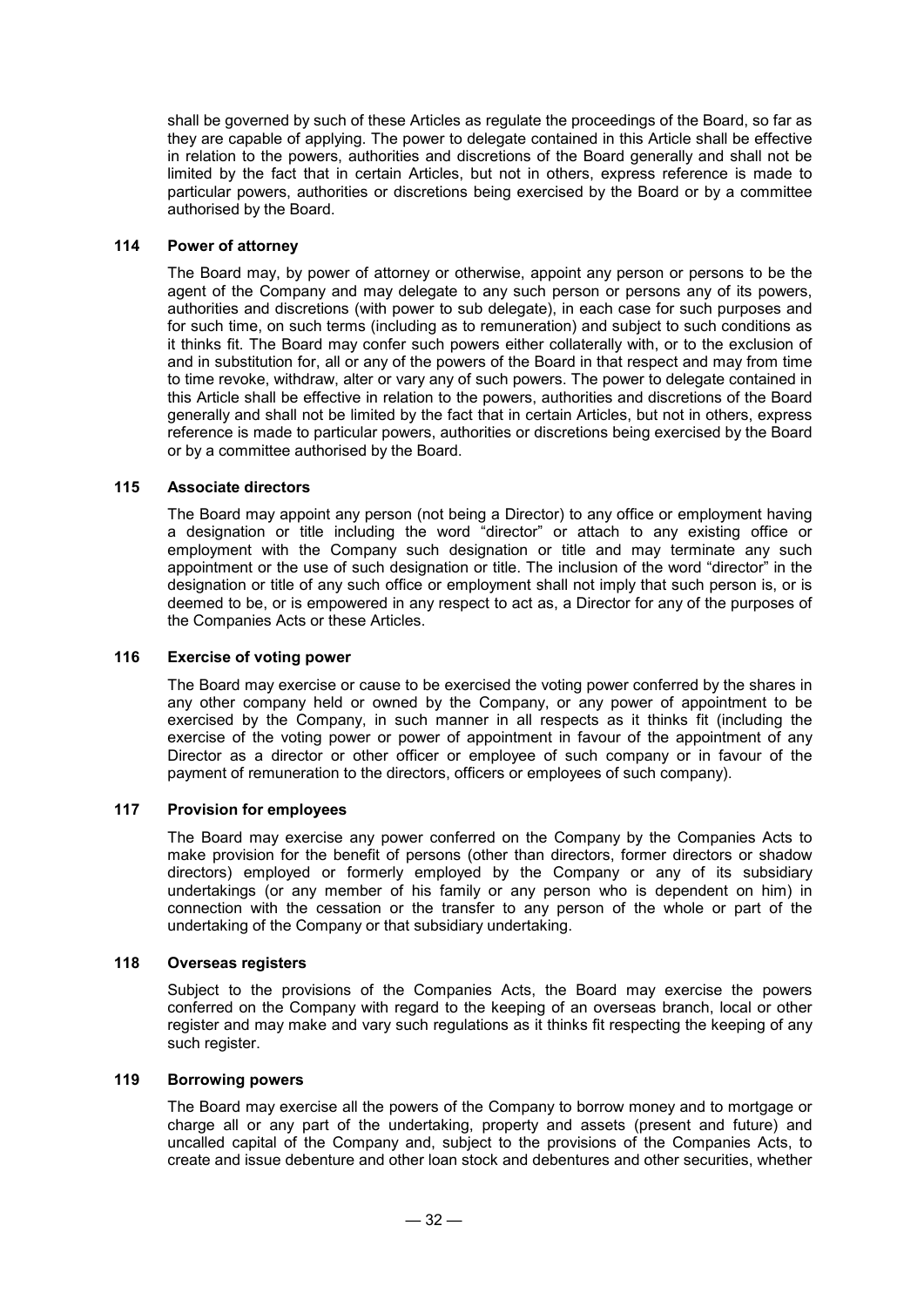outright or as collateral security for any debt, liability or obligation of the Company or of any third party.

## **PROCEEDINGS OF DIRECTORS AND COMMITTEES**

#### **120 Board meetings**

Subject to the provisions of these Articles, the Board may meet for the despatch of business, adjourn and otherwise regulate its proceedings as it thinks fit.

#### **121 Notice of Board meetings**

One Director may, and the Secretary at the request of a Director shall, summon a Board meeting at any time on reasonable notice. Notice of a Board meeting shall be deemed to be properly given to a Director if it is given to him personally or by word of mouth or sent in writing to him at his last known address (or any other address given by him to the Company for that purpose). A Director may waive the requirement that notice be given to him of any Board meeting, either prospectively or retrospectively. It shall not be necessary to give notice of a Board meeting to a Director who is absent from the United Kingdom, unless he has requested the Board in writing that notices of Board meetings shall during his absence be given to him at any address in the United Kingdom given by him to the Company for this purpose or, in the case of notices in electronic form, any address given by him to the Company for that purpose, but such notices need not be given any earlier than notices given to Directors not so absent.

#### **122 Quorum**

The quorum necessary for the transaction of business may be determined by the Board and until otherwise determined, shall be two persons, each being a Director or an alternate Director. A duly convened meeting of the Board at which a quorum is present shall be competent to exercise all or any of the authorities, powers, and discretions for the time being vested in or exercisable by the Board. Subject to these Articles, any Director who ceases to be a Director at a meeting of the Board may continue to be present and to act as a Director and be counted in the quorum until the termination of the meeting if no other Director objects and if otherwise a quorum of Directors would not be present.

#### **123 Chairman of Board**

The Board may appoint one or more of its body as Chairman or Joint Chairman and one or more of its body as Deputy Chairman of its meetings and may determine the period for which he is or they are to hold office and may at any time remove him or them from office. If no such Chairman or Deputy Chairman is elected, or if at any meeting neither a Chairman nor a Deputy Chairman is present within five minutes of the time appointed for holding the same, the Directors present shall choose one of their number to be Chairman of the meeting. In the event there are two or more Joint Chairmen or, in the absence of a Chairman, two or more Deputy Chairmen present, the Joint Chairman or Deputy Chairman to act as Chairman of the meeting shall be decided by those Directors present. Any Chairman or Deputy Chairman may also hold executive office under the Company.

#### **124 Voting**

Questions arising at any meeting shall be determined by a majority of votes. In the case of an equality of votes the Chairman of that meeting shall have a second or casting vote.

#### **125 Electronic participation in meetings**

125.1 Any Director or his alternate may validly participate in a meeting of the Board or a committee of the Board by means of conference telephone or any other form of communications equipment, provided that all persons participating in the meeting are able to hear and speak to each other throughout such meeting, or by a series of telephone calls from the Chairman of the meeting or by exchange of communication in electronic form addressed to the Chairman of the meeting.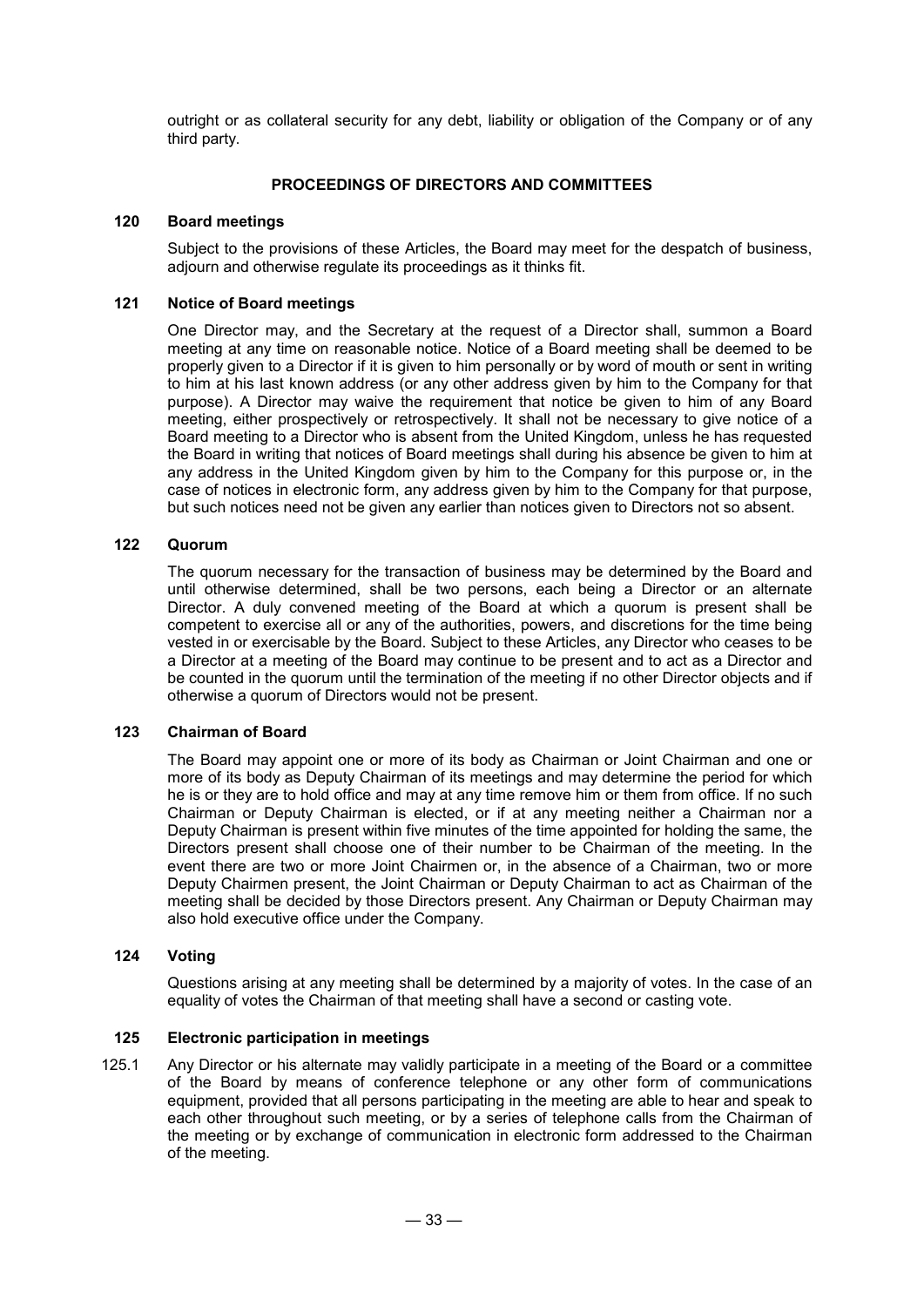- 125.2 A person so participating by being present or being in telephone communication with or by exchanging communication in electronic form with those in the meeting or with the Chairman of the meeting shall be deemed to be present in person at the meeting and shall accordingly be counted in a quorum and be entitled to vote. Such a meeting shall be deemed to take place where the largest group of those participating is assembled or, if there is no group which is larger than any other group, where the Chairman of the meeting is.
- 125.3 A resolution passed at any meeting held in the above manner, and signed by the Chairman of the meeting, shall be as valid and effectual as if it had been passed at a meeting of the Board (or committee, as the case may be) duly convened and held.

#### **126 Resolution in writing**

- 126.1 A resolution in writing authenticated by all the Directors for the time being entitled to receive notice of a Board meeting and not being less than a quorum, or by all the members of a committee of the Board for the time entitled to receive notice of such committee meeting and not being less than a quorum of that committee, shall be as valid and effective for all purposes as a resolution duly passed at a meeting of the Board (or committee, as the case may be). Such a resolution:
	- 126.1.1 may consist of several documents in the same form each authenticated by one or more of the Directors or members of the relevant committee;
	- 126.1.2 need not be authenticated by an alternate Director if it is authenticated by the Director who appointed him;
	- 126.1.3 if authenticated by an alternate Director, need not also be authenticated by his appointor;
	- 126.1.4 to be effective, need not be authenticated by a Director who is prohibited by these Articles from voting thereon, or by his alternate.

#### **127 Minutes of proceedings**

- 127.1 The Board shall cause minutes to be made in books kept for the purpose of recording:
	- 127.1.1 all appointments of officers and committees made by the Board; and
	- 127.1.2 the names of Directors present at every meeting of the Board, of a committee of the Board, of the Company or of the holders of any class of shares or debentures of the Company, and all orders, resolutions and proceedings of such meetings.
- 127.2 Any such minutes, if purporting to be authenticated by the Chairman of the meeting at which the proceedings were held or by the Chairman of the next succeeding meeting or the Secretary, shall be prima facie evidence of the matters stated in such minutes without any further proof.

#### **128 Validity of proceedings**

All acts done by a meeting of the Board, or of a committee of the Board, or by any person acting as a Director, alternate Director or member of a committee shall, notwithstanding that it is afterwards discovered that there was some defect in the appointment of any person or persons acting as aforesaid, or that they or any of them were or was disqualified from holding office or not entitled to vote, or had in any way vacated their or his office, be as valid as if every such person had been duly appointed, and was duly qualified and had continued to be a Director, alternate Director or member of a committee and entitled to vote.

## **DIRECTORS' INTERESTS**

#### **129 Directors may have interests**

- 129.1 Provided that Article 131 is complied with, a Director, notwithstanding his office:
	- 129.1.1 may be a party to or otherwise be interested in any transaction, arrangement or proposal with the Company or in which the Company is otherwise interested;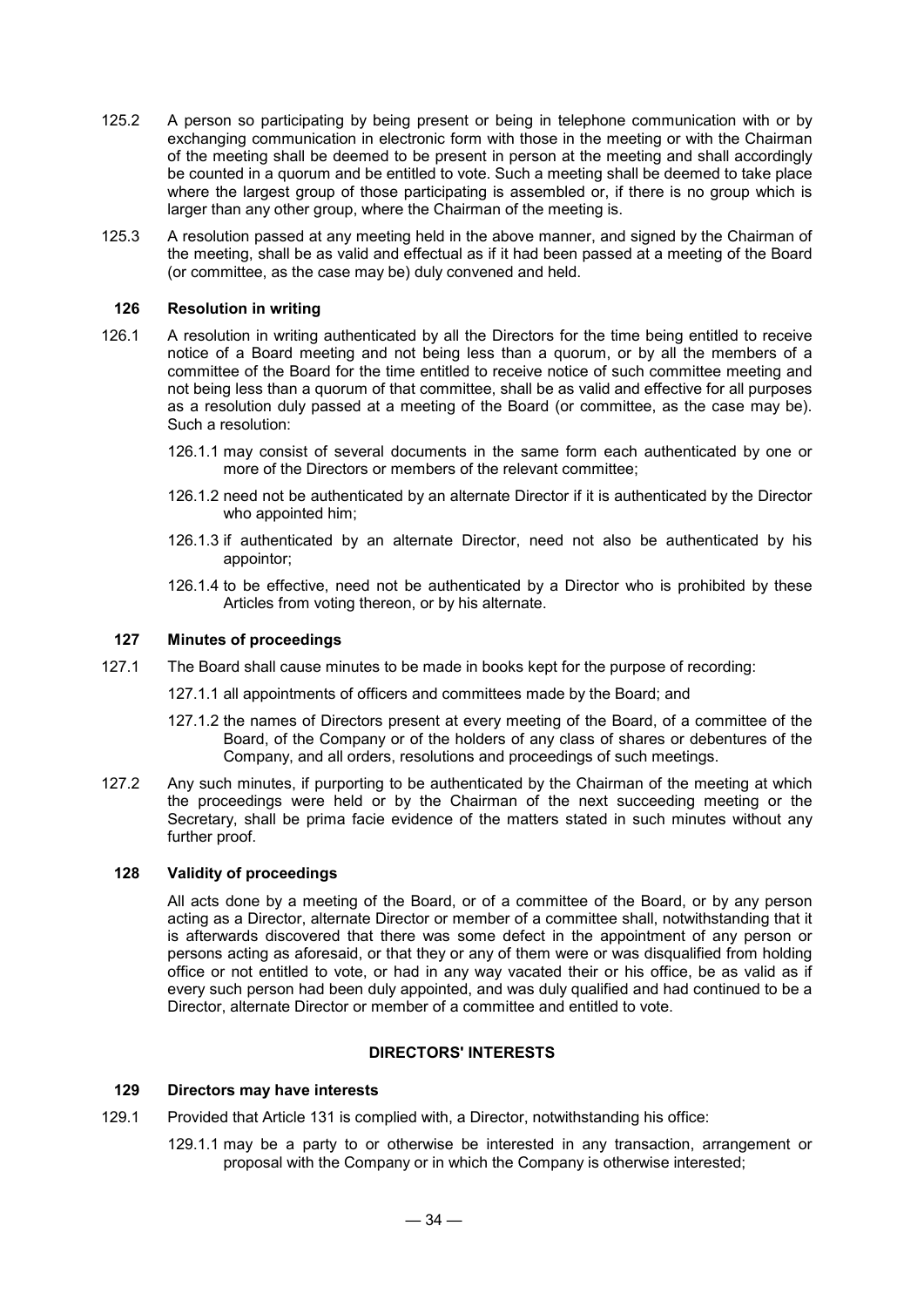- 129.1.2 may hold any other office or place of profit under the Company (except that of Auditor or of auditor of a subsidiary of the Company) in conjunction with the office of Director and may act by himself or through his firm in a professional capacity for the Company, and in any such case on such terms as to remuneration and otherwise as the Board may arrange, either in addition to or in lieu of any remuneration provided for by any other Article;
- 129.1.3 may be a director or other officer of, or employed by, or a party to any transaction or arrangement with or otherwise interested in, any company promoted by the Company or in which the Company is otherwise interested or as regards which the Company has any powers of appointment; and
- 129.1.4 shall not be liable to account to the Company for any profit, remuneration or other benefit realised by any office or employment or from any transaction, arrangement or proposal or from any interest in any body corporate, no such transaction, arrangement or proposal shall be liable to be avoided on the grounds of any such interest or benefit nor shall the receipt of any such profit, remuneration or any other benefit constitute a breach of his duty under the Companies Acts or under the law not to accept benefits from third parties.

#### **130 Power of the Board to authorise conflicts of interest**

- 130.1 The Board may authorise any matter (as defined in Article 130.2) proposed to it in accordance with these Articles which would, if not so authorised, involve a breach by a Director of his duty to avoid conflicts of interest under the Companies Acts.
- 130.2 A matter means any matter which relates to a situation (a relevant situation) in which a Director has, or can have, an interest which conflicts, or possibly may conflict, with the interests of the Company (including the exploitation of any property, information or opportunity, whether or not the Company could take advantage of it, but excluding any situation which cannot reasonably be regarded as likely to give rise to a conflict of interest).
- 130.3 The provisions of this Article do not apply to a conflict of interest arising in relation to a transaction or arrangement with the Company.
- 130.4 Any such authorisation will be effective only if:
	- 130.4.1 the relevant situation arises on or after 1 October 2008;
	- 130.4.2 any requirement as to quorum at the meeting at which the matter is considered is met without counting the Director in question or any other interested Director; and
	- 130.4.3 the matter was agreed to without their voting or would have been agreed to if their votes had not been counted.
- 130.5 The Board may (whether at the time of the giving of the authorisation or subsequently) make any such authorisation subject to any limits or conditions it expressly imposes but such authorisation is otherwise given to the fullest extent permitted.
- 130.6 The Board may vary or terminate any such authorisation at any time.

#### **131 Declaration of interests**

- 131.1 A Director shall declare the nature and extent of his interest in a relevant situation within Article 130 to the other Directors.
- 131.2 A Director who is aware that he is in any way interested in a proposed transaction or arrangement with the Company must declare the nature and extent of his interest to the other Directors.
- 131.3 A Director who is aware that he is in any way interested in a transaction or arrangement that has been entered into by the Company must declare the nature and extent of his interest to the other Directors, unless the interest has already been declared under Article 131.2.
- 131.4 The declaration of interest must (in the case of Article 131.3) and may, but need not (in the case of Article 131.1 or 131.2), be made:

131.4.1 at a meeting of the Directors; or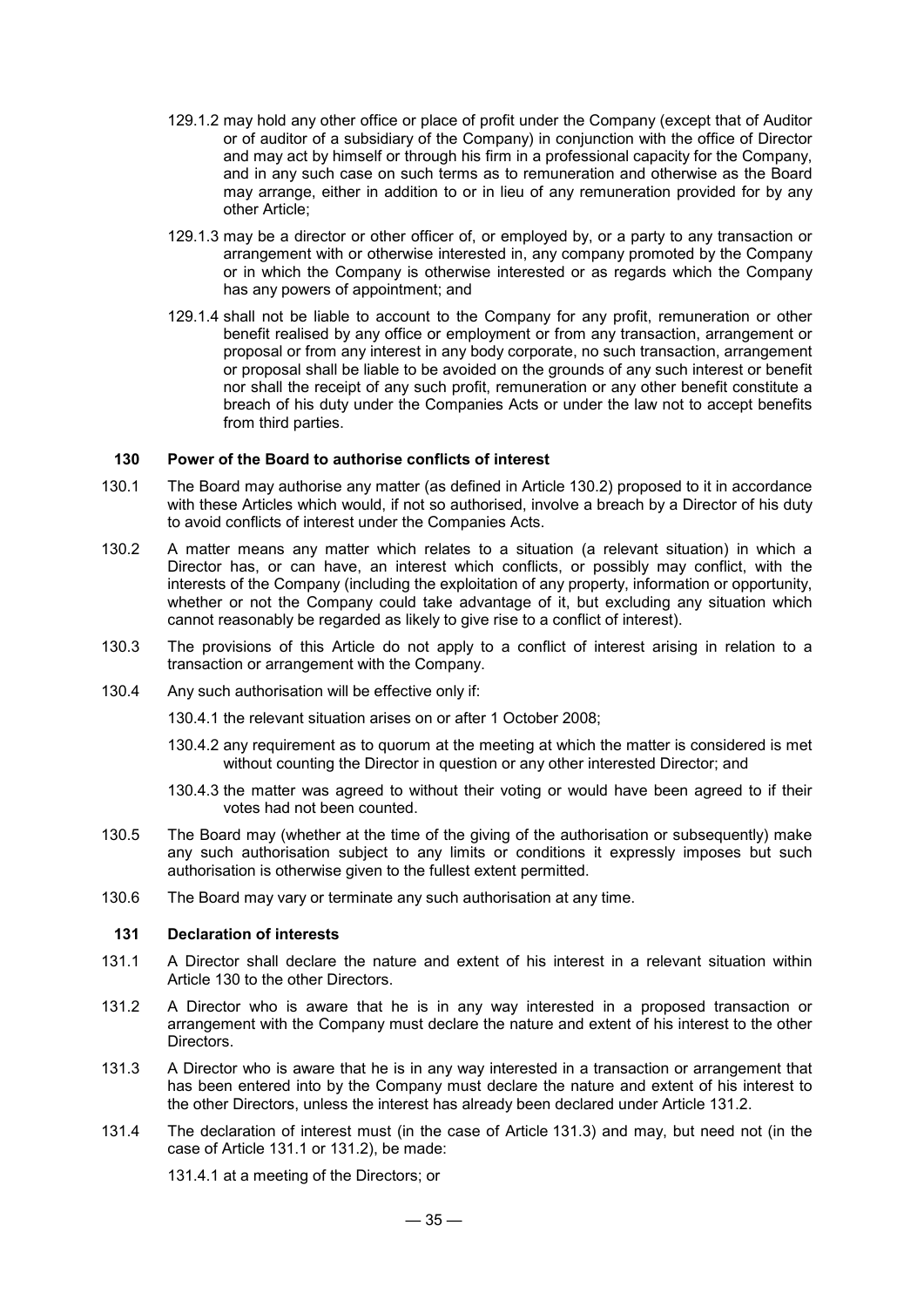131.4.2 by general or specific notice to the Directors in accordance with the Companies Acts.

- 131.5 If a declaration of interest made pursuant to this Article 131 proves to be, or becomes, inaccurate or incomplete, a further declaration must be made.
- 131.6 Any declaration of interest required by Article 131.1 above must be made as soon as reasonably practicable.
- 131.7 Any declaration of interest required by Article 131.2 above must be made before the Company enters into the transaction or arrangement or, to the extent earlier, in the case of an interest which arose before 1 October 2008, at the first meeting of the Directors at which the question of entering into the proposed transaction or arrangement is first taken into consideration.
- 131.8 Any declaration of interest under Article 131.3 above must be made as soon as reasonably practicable. Failure to comply with this requirement does not affect the underlying duty to make the declaration of interest.
- 131.9 For the purposes of Articles 131.1, 131.2 and 131.3, a Director need not declare an interest which arose on or after 1 October 2008:
	- 131.9.1 if it cannot reasonably be regarded as likely to give rise to a conflict of interest;
	- 131.9.2 if, or to the extent that, the other Directors are already aware of it; or
	- 131.9.3 if, or to the extent that, it concerns terms of his service contract that have been or are to be considered
		- (a) by a meeting of the Directors; or
		- (b) by a committee of the Directors appointed for the purpose under these Articles.

## **132 Entitlement to keep information confidential**

- 132.1 Subject to Article 132.2, a Director shall be under no duty to the Company with respect to any information which he obtains or has obtained otherwise than as a Director of the Company and in respect of which he has a duty of confidentiality to another person. In particular, the Director shall not be in breach of the general duties he owes to the Company under the Companies Acts because he fails:
	- 132.1.1 to disclose any such information to the Board or to any Director or other officer or employee of the Company; and/or
	- 132.1.2 to use or apply any such information in performing his duties as a Director of the Company.
- 132.2 To the extent that the relationship between a Director and a person to whom he owes a duty of confidentiality gives rise to a conflict of interest or possible conflict of interest, Article 132.1 applies only if the existence of that relationship has been authorised by the Board pursuant to Article 130.

#### **133 Avoiding conflicts of interest**

- 133.1 Where the existence of a Director's relationship with another person is authorised by the Board pursuant to Article 130 (and subject to any limits or conditions imposed pursuant to Article 130.5) and his relationship with that person gives rise to a conflict of interest or possible conflict of interest, the Director shall not be in breach of the general duties he owes to the Company under the Companies Acts because he:
	- 133.1.1 absents himself from meetings of the Board at which any matter relating to the conflict of interest or possible conflict of interest will or may be discussed or from the discussion of any such matter at a meeting or otherwise; and/or
	- 133.1.2 makes arrangements not to receive documents and information relating to any matter which gives rise to the conflict of interest or possible conflict of interest sent or supplied by the Company and/or makes arrangements for such documents and information to be received and read by a professional adviser,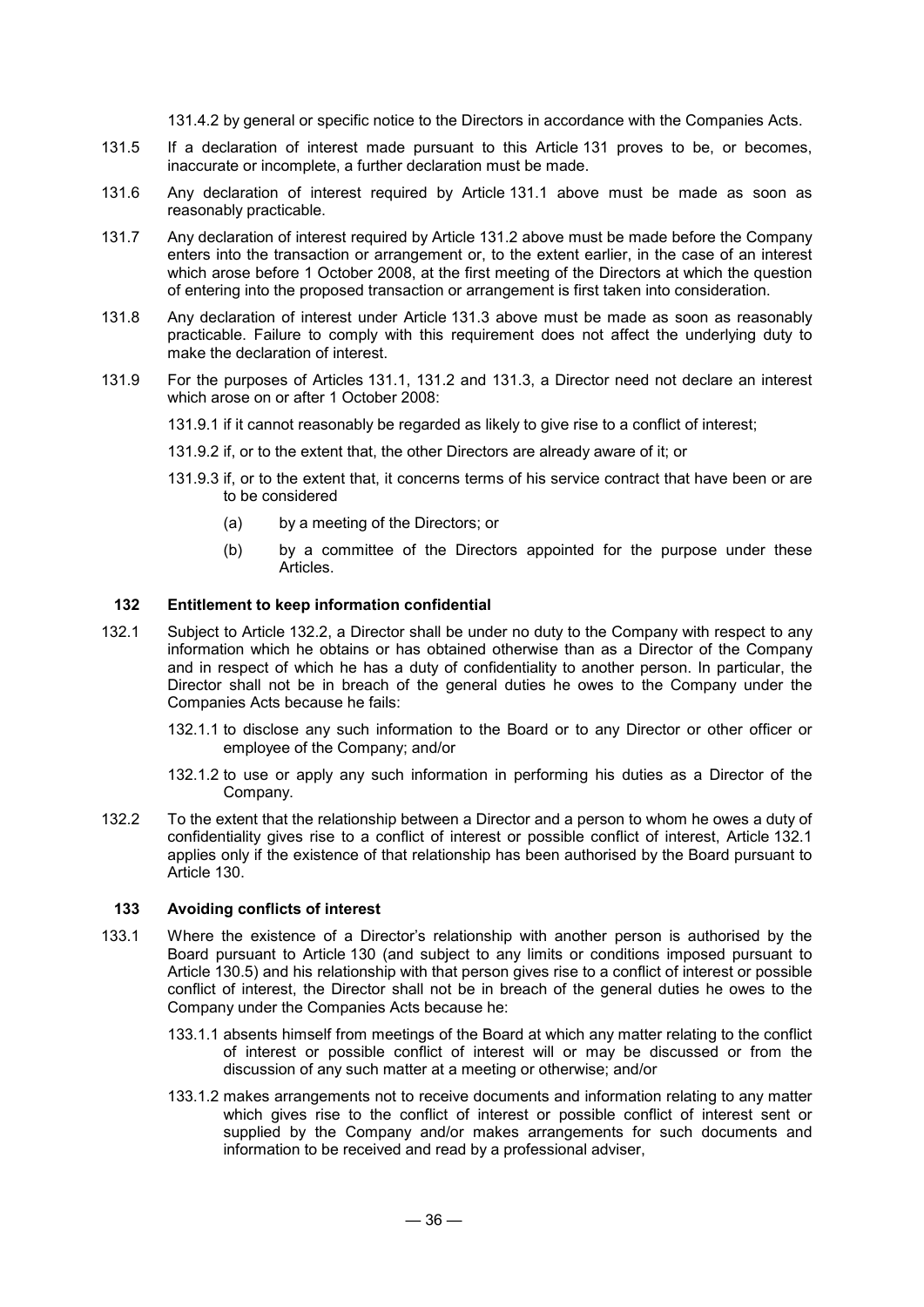for so long as he reasonably believes such conflict of interest or possible conflict of interest subsists.

## **134 Overriding principles**

- 134.1 The provisions of Articles 132 and 133 are without prejudice to any equitable principle or rule of law which may excuse the Director from:
	- 134.1.1 disclosing information in circumstances where disclosure would otherwise be required under these Articles; or
	- 134.1.2 attending meetings or discussions or receiving documents and information as referred to in Article 133, in circumstances where such attendance or receiving such documents and information would otherwise be required under these Articles.

#### **135 Interested Director not to vote or count for quorum**

- 135.1 A Director shall not vote on, or be counted in the quorum in relation to, any resolution of the Board or of a committee of the Board concerning any arrangement, transaction or proposal in which he has an interest which may reasonably be regarded as likely to give rise to a conflict of interest and, if he purports to do so, his vote shall not be counted, but this prohibition shall not apply and the Director may vote (and be counted in the quorum) in respect of any resolution concerning any one or more of the following matters:
	- 135.1.1 any transaction or arrangement in which he is interested by means of an interest in shares, debentures or other securities or otherwise in or through the Company;
	- 135.1.2 the giving of any guarantee, security or indemnity in respect of money lent to, or obligations incurred by him or any other person at the request of or for the benefit of, the Company or any of its subsidiary undertakings;
	- 135.1.3 the giving of any guarantee, security or indemnity in respect of a debt or obligation of the Company or any of its subsidiary undertakings for which he himself has assumed responsibility in whole or in part under a guarantee or indemnity or by the giving of security;
	- 135.1.4 the giving of any other indemnity where all other Directors are also being offered indemnities on substantially the same terms;
	- 135.1.5 any proposal concerning an offer of shares or debentures or other securities of or by the Company or any of its subsidiary undertakings in which offer he is, or may be, entitled to participate as a holder of securities or in the underwriting or subunderwriting of which he is to participate;
	- 135.1.6 any proposal concerning any other body corporate in which he does not to his knowledge have an interest (as the term is used in Part 22 CA 2006) in one per cent or more of the issued equity share capital of any class of such body corporate (calculated exclusive of any shares of that class in that company held as treasury shares) nor to his knowledge hold one per cent or more of the voting rights which he holds as shareholder or through his direct or indirect holding of financial instruments (within the meaning of the Disclosure and Transparency Rules) in such body corporate;
	- 135.1.7 any proposal relating to an arrangement for the benefit of the employees of the Company or any of its subsidiary undertakings which does not award him any privilege or benefit not generally awarded to the employees to whom such arrangement relates;
	- 135.1.8 any proposal concerning insurance which the Company proposes to maintain or purchase for the benefit of Directors or for the benefit of persons who include Directors; or
	- 135.1.9 any proposal concerning the funding of expenditure for the purposes referred to in Article 173.2 or doing anything to enable such Director or Directors to avoid incurring such expenditure.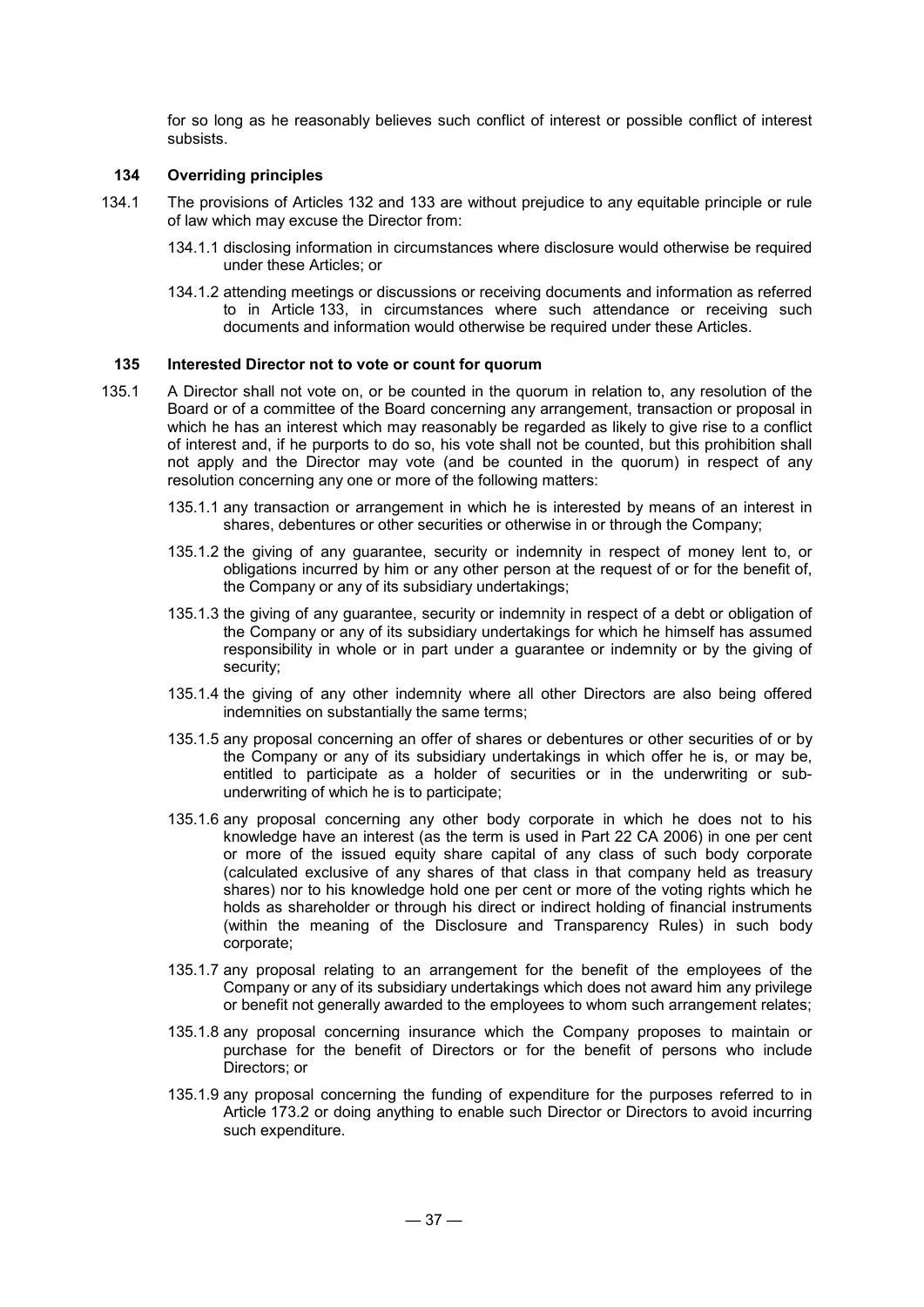#### **136 Director's interest in own appointment**

A Director shall not vote or be counted in the quorum on any resolution of the Board or committee of the Board concerning his own appointment (including fixing or varying the terms of his appointment or its termination) as the holder of any office or place of profit with the Company or any company in which the Company is interested. Where proposals are under consideration concerning the appointment (including fixing or varying the terms of appointment or its termination) of two or more Directors to offices or places of profit with the Company or any company in which the Company is interested, such proposals may be divided and a separate resolution considered in relation to each Director. In such case each of the Directors concerned (if not otherwise debarred from voting under these Articles) shall be entitled to vote (and be counted in the quorum) in respect of each resolution except that concerning his own appointment.

#### **137 Chairman's ruling conclusive on Director's interest**

If any question arises at any meeting as to whether an interest of a Director (other than the Chairman's interest) shall reasonably be regarded as likely to give rise to a conflict of interest or as to the entitlement of any Director (other than the Chairman) to vote or be counted in a quorum, and such question is not resolved by his voluntarily agreeing to abstain from voting or being counted in the quorum, such question shall be referred to the Chairman of the meeting. The Chairman's ruling in relation to the Director concerned shall be final and conclusive except in a case where the nature or extent of the interest of the Director concerned (so far as it is known to him) has not been fairly disclosed to the Board.

## **138 Directors' resolution conclusive on Chairman's interest**

If any question arises at any meeting as to whether an interest of the Chairman shall reasonably be regarded as likely to give rise to a conflict of interest or as to the entitlement of the Chairman to vote or be counted in a quorum, and such question is not resolved by his voluntarily agreeing to abstain from voting or being counted in the quorum, such question shall be decided by resolution of the Directors or committee members present at the meeting (excluding the Chairman), whose majority vote shall be final and conclusive except in a case where the nature or extent of the interest of the Chairman (so far as it is known to him) has not been fairly disclosed to the Board.

## **139 Relaxation of provisions**

Subject to the provisions of the Companies Acts, the Company may by ordinary resolution suspend or relax the provisions of Articles 129–138, either generally or in respect of any particular matter, or ratify any transaction not duly authorised by reason of a contravention of these Articles.

#### **140 Definitions**

- 140.1 For the purpose only of Articles 129–140:
	- 140.1 a **conflict of interest** includes a conflict of interest and duty and a conflict of duties;
	- 140.2 an **interest** means a direct or an indirect interest;
	- 140.3 an **interest, transaction** or **arrangement of which a Director is aware** includes an interest, transaction or arrangement of which that Director ought reasonably to be aware.

## **AUTHENTICATION OF DOCUMENTS**

#### **141 Power to authenticate documents**

Any Director, the Secretary or any person appointed by the Board for the purpose shall have power to authenticate any documents affecting the constitution of the Company and any resolution passed by the Company or the Board or any committee, and any books, records, documents and accounts relating to the business of the Company, and to certify copies thereof or extracts therefrom as true copies or extracts; and where any books, records,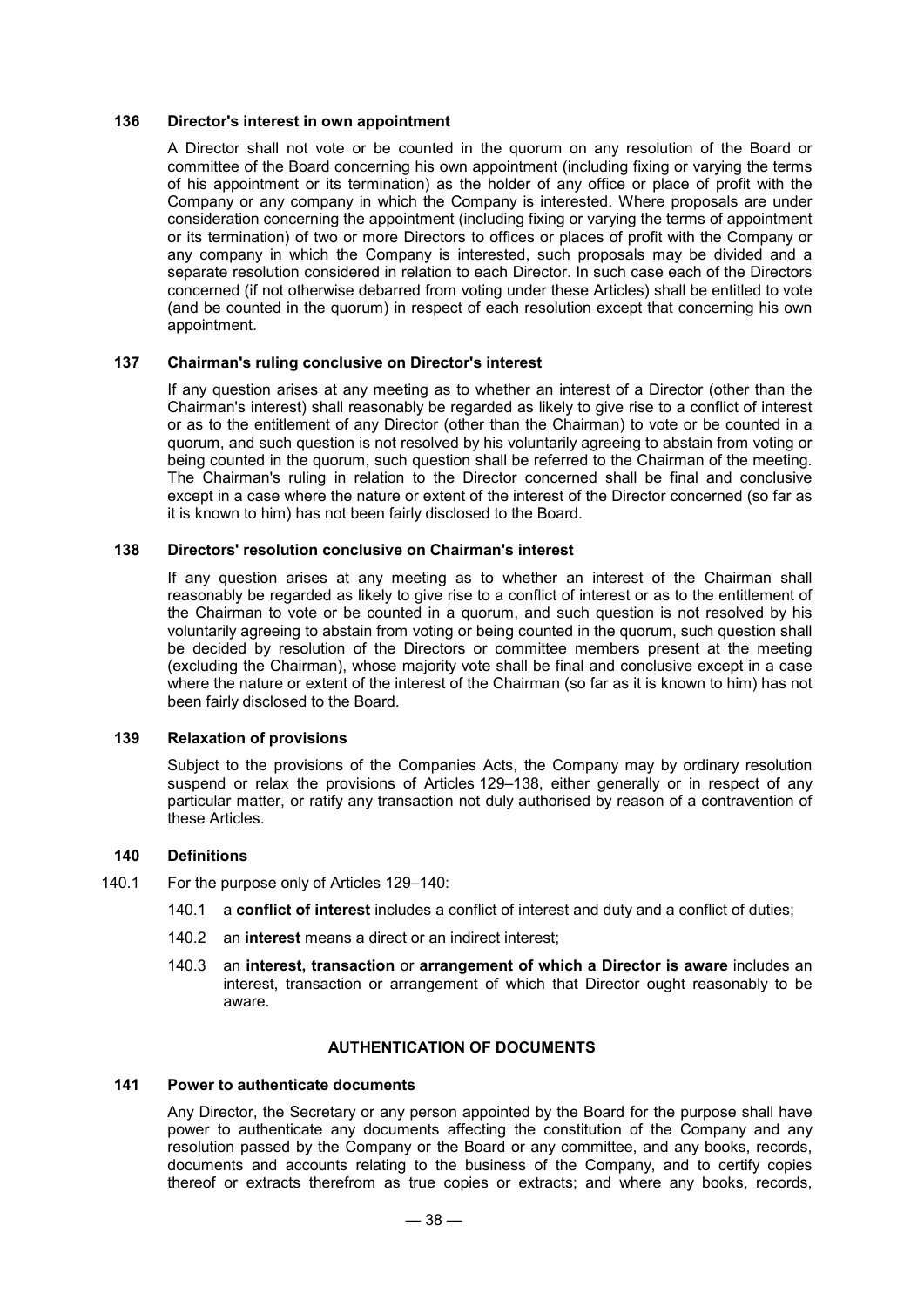documents or accounts are elsewhere than at the Office the local manager or other officer of the Company having their custody shall be deemed to be a person appointed by the Board for this purpose. A document purporting to be a copy of a resolution, or an extract from the minutes of a meeting, of the Company or of the Board or any committee which is so certified shall be conclusive evidence in favour of all persons dealing with the Company that such resolution has been duly passed or, as the case may be, that any minute so extracted is a true and accurate record of proceedings at a duly constituted meeting.

#### **SEALS**

#### **142 Safe custody**

The Board shall provide for the safe custody of the Seal and of any other seal of the Company.

#### **143 Application of seals**

- 143.1 The Seal shall be used only by the authority of a resolution of the Board or of a committee of the Board so authorised. The Board may determine whether any instrument to which the Seal is affixed shall be signed and, if it is to be signed, who shall sign it and by what means. The Board may also determine, either generally or in a particular case, that a signature may be dispensed with or affixed by mechanical or other means. Unless otherwise so determined:
	- 143.1.1 share certificates and, subject to the provisions of any instrument constituting the same, certificates issued under the Seal in respect of any debentures or other securities need not be signed and any signature may be affixed to or printed on any such certificate by any means approved by the Board; and
	- 143.1.2 every other instrument to which the Seal is affixed shall be signed by one Director and by the Secretary or by two Directors (or such other persons as the Board or a committee of the Board shall appoint for that purpose (and if the Secretary is a limited company, such company may nominate any person to act on its behalf)).

## **144 Execution as a deed without sealing**

Any instrument signed by one Director and the Secretary or by two Directors and expressed to be executed by the Company shall have the same effect as if executed under the Seal, provided that no instrument which makes it clear on its face that it is intended to have effect as a deed shall be so signed without the authority of the Directors or of a committee authorised by the Directors in that behalf.

#### **145 Official seal for use abroad**

Subject to the provisions of the Companies Acts, the Company may have an official seal for use in any place abroad.

#### **THE SECRETARY**

#### **146 The Secretary**

- 146.1 Subject to the provisions of the Companies Acts, the Board shall appoint a Secretary or Joint Secretaries and shall have power to appoint one or more persons to be an Assistant or Deputy Secretary at such remuneration and on such terms and conditions as it thinks fit and any such person so appointed may be removed by the Board.
- 146.2 Any provision of the Companies Acts or of these Articles requiring or authorising a thing to be done by or to a Director and the Secretary shall not be satisfied by its being done by or to the same person acting both as Director and as, or in place of, the Secretary.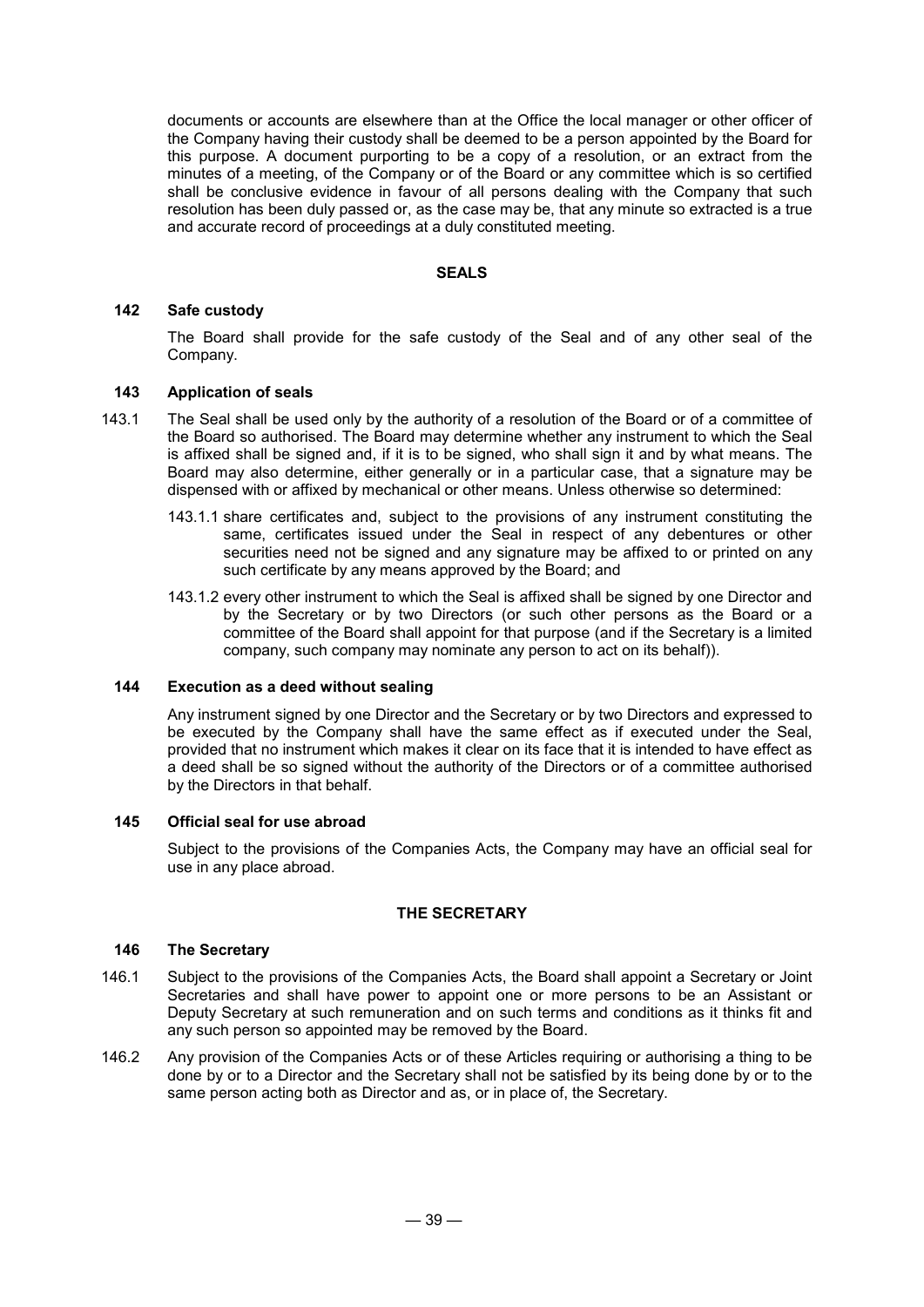#### **DIVIDENDS AND OTHER PAYMENTS**

#### **147 Declaration of dividends**

Subject to the provisions of the Companies Acts and of these Articles, the Company may by ordinary resolution declare dividends to be paid to members according to their respective rights and interests in the profits of the Company. However, no dividend shall exceed the amount recommended by the Board.

#### **148 Interim dividends**

Subject to the provisions of the Companies Acts, the Board may declare and pay such interim dividends (including any dividend payable at a fixed rate) as appears to the Board to be justified by the profits of the Company available for distribution. If at any time the share capital of the Company is divided into different classes, the Board may pay such interim dividends on shares which rank after shares conferring preferential rights with regard to dividend as well as on shares conferring preferential rights, unless at the time of payment any preferential dividend is in arrear. Provided that the Board acts in good faith, it shall not incur any liability to the holders of shares conferring preferential rights for any loss that they may suffer by the lawful payment of any interim dividend on any shares ranking after those with preferential rights.

#### **149 Entitlement to dividends**

Except as otherwise provided by the rights attached to shares, all dividends shall be declared and paid according to the amounts paid up on the shares on which the dividend is paid but no amount paid up on a share in advance of the date on which a call is payable shall be treated for the purposes of this Article as paid up on the share. Subject as aforesaid, all dividends shall be apportioned and paid proportionately to the amounts paid up on the shares during any portion or portions of the period in respect of which the dividend is paid, but if any share is issued on terms providing that it shall rank for dividend as from a particular date, it shall rank for dividend accordingly.

## **150 Calls or debts may be deducted from dividends**

The Board may deduct from any dividend or other money payable to any person on or in respect of a share all such sums as may be due from him to the Company on account of calls or otherwise in relation to the shares of the Company.

#### **151 Distribution in specie**

- 151.1 The Board may, with the authority of an ordinary resolution of the Company, direct that payment of any dividend declared may be satisfied wholly or partly by the distribution of assets, and in particular of paid up shares or debentures of any other company, or in any one or more of such ways. Where any difficulty arises in regard to such distribution, the Board may settle it as it thinks fit. In particular, the Board may:
	- 151.1.1 issue fractional certificates (or ignore fractions);
	- 151.1.2 fix the value for distribution of such assets or any part thereof and determine that cash payments may be made to any members on the footing of the value so fixed, in order to adjust the rights of members; and
	- 151.1.3 vest any such assets in trustees on trust for the persons entitled to the dividend.

#### **152 Dividends not to bear interest**

Unless otherwise provided by the rights attached to the share, no dividend or other moneys payable by the Company on or in respect of a share shall bear interest as against the Company.

#### **153 Method of payment**

153.1 The Company may pay any dividend, interest or other sum payable in respect of a share in cash or by direct debit, bank transfer, cheque, dividend warrant, or money order or by any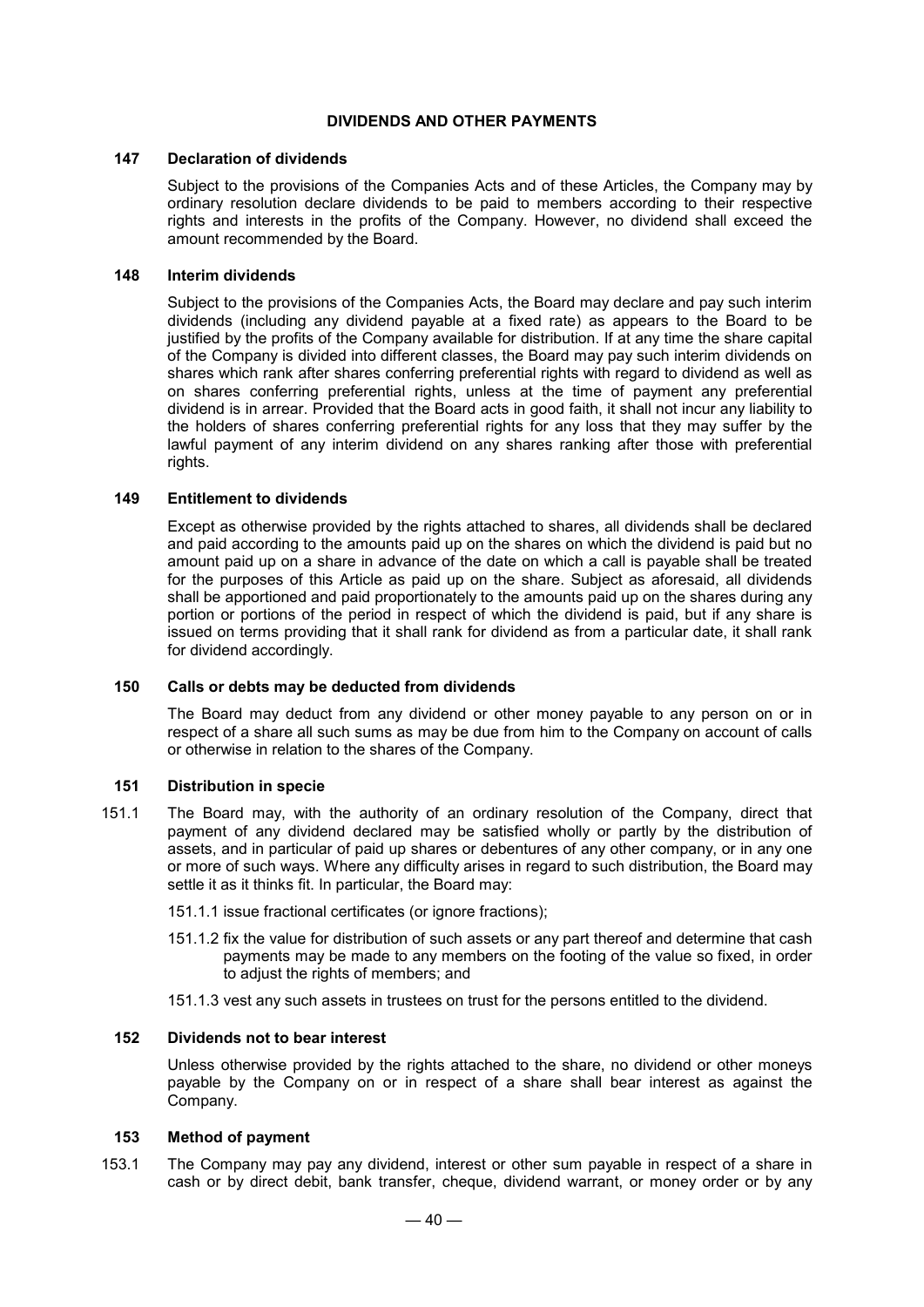other method (including by electronic media) as the Board may consider appropriate. In respect of shares in uncertificated form, where the Company is authorised to do so by or on behalf of the holder or joint holders in such manner as the Company shall from time to time consider sufficient, the Company may also pay any such dividend, interest or other moneys by means of the relevant system concerned (subject always to the facilities and requirements of that relevant system).

- 153.2 Every such cheque, warrant or order may be sent by post or other delivery service (or by such other means offered by the Company as the member or persons entitled to it may agree in writing) to the registered address (or in the case of a Depositary, subject to the approval of the Board, such persons and addresses as the Depositary may require) of the member or person entitled to it (or, if two or more persons are holders of the share or are jointly entitled to it by reason of the death or bankruptcy of the member or otherwise by operation of law, to the registered address of such of those persons as is first named in the Register) or to such person and such address as such member or person or persons may direct in writing. In respect of shares in uncertificated form, every such payment made by such other method as is referred to in Article 153.1 shall be made in such manner as may be consistent with the facilities and requirements of the relevant system concerned. Without prejudice to the generality of the foregoing, in respect of shares in uncertificated form, such payment may include the sending by the Company or by any person on its behalf of an instruction to the Operator of the relevant system to credit the cash memorandum account of the holder or joint holders or, if permitted by the Company, of such person as the holder or joint holders may in writing direct.
- 153.3 Every cheque, warrant, order or other form of payment is sent at the risk of the person entitled to the money represented by it, and shall be made payable to the person or persons entitled, or to such other person as the person or persons entitled may direct in writing. Payment of the cheque, warrant, order or other form of payment (including, in respect of shares in uncertificated form, the making of payment in accordance with the facilities and requirements of the relevant system concerned) shall be a good discharge to the Company. If any such cheque, warrant, order or other form of payment has or shall be alleged to have been lost, stolen or destroyed, the Board may, at the request of the person entitled thereto, issue a replacement cheque or warrant or order or make payment in some other form, subject to compliance with such conditions as to evidence and indemnity and the payment of out of pocket expenses of the Company in connection with the request as the Board may think fit.
- 153.4 Any joint holder or other person jointly entitled to a share may give an effective receipt for any dividend or other moneys payable in respect of such share.
- 153.5 The Board may, at its discretion, make provisions to enable a Depositary and/or any member as the Board shall from time to time determine to receive duly declared dividends in a currency or currencies other than sterling. For the purposes of the calculation of the amount receivable in respect of any dividend, the rate of exchange to be used to determine the foreign currency equivalent of any sum payable as a dividend shall be such rate or rates and the payment thereof shall be on such terms and conditions as the Board may in its absolute discretion determine.

#### **154 Uncashed dividends**

If cheques, warrants or orders for dividends or other sums payable in respect of a share sent by the Company to the person entitled thereto are returned to the Company or left uncashed on two consecutive occasions or, following one occasion, reasonable enquiries have failed to establish any new address to be used for the purpose, the Company shall not be obliged to send any dividends or other moneys payable in respect of that share due to that person until he notifies the Company of an address to be used for the purpose.

#### **155 Unclaimed dividends**

All dividends, interest or other sum payable and unclaimed for 12 months after having become payable may be invested or otherwise made use of by the Board for the benefit of the Company until claimed and the Company shall not be constituted a trustee in respect thereof. All dividends unclaimed for a period of 12 years after having been declared or become due for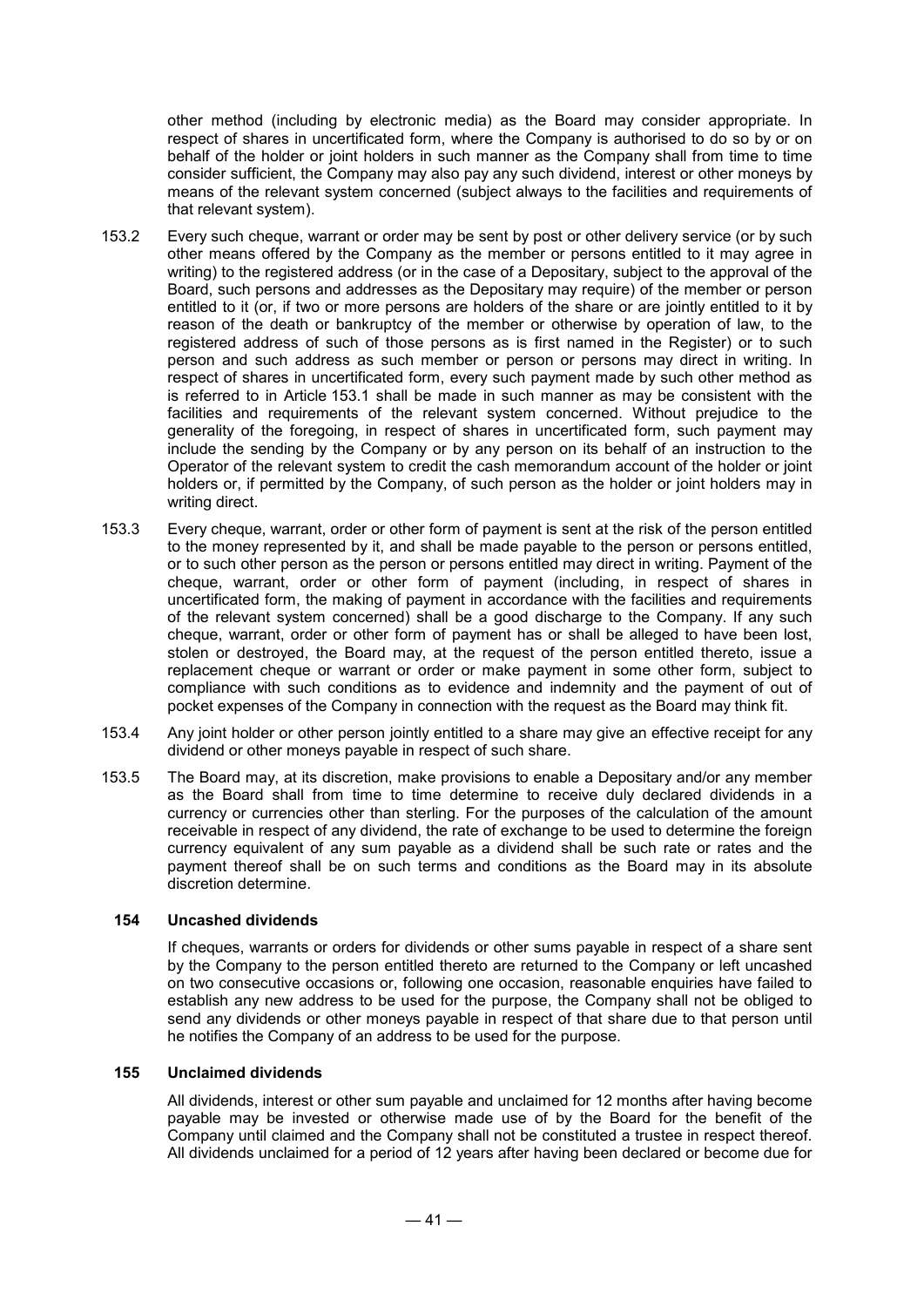payment shall (if the Board so resolves) be forfeited and shall cease to remain owing by the Company.

#### **156 Payment of scrip dividends**

- 156.1 The Board may, with the prior authority of an ordinary resolution of the Company and subject to such terms and conditions as the Board may determine, offer to any holders of Ordinary Shares (excluding any member holding shares as treasury shares) the right to elect to receive Ordinary Shares, credited as fully paid, instead of the whole (or some part, to be determined by the Board) of any dividend specified by the ordinary resolution. The following provisions shall apply:
	- 156.1.1 the said resolution may specify a particular dividend or dividends (whether or not already declared), or may specify all or any dividends declared within a specified period or periods (but such period or periods may not end later than the fifth anniversary of the date of the meeting at which the said resolution is passed);
	- 156.1.2 the entitlement of each holder of Ordinary Shares to new Ordinary Shares shall be such that the relevant value of the entitlement shall be as nearly as possible equal to (but not greater than) the cash amount (disregarding any tax credit) of the dividend that such holder would have received by way of dividend. For this purpose "relevant value" shall be calculated by reference to the average of the middle market quotations for the Ordinary Shares on the London Stock Exchange, as derived from the Daily Official List, for the day on which the Ordinary Shares are first quoted "ex" the relevant dividend and the four subsequent dealing days, or in such other manner as the Board may determine on such basis as it considers to be fair and reasonable. A certificate or report by the Auditors as to the amount of the relevant value in respect of any dividend shall be conclusive evidence of that amount;
	- 156.1.3 no fractions of a share shall be allotted. The Board may make such provisions as it thinks fit for any fractional entitlements including provisions whereby, in whole or in part, the benefit thereof accrues to the Company and/or under which fractional entitlements are accrued and/or retained and in each case accumulated on behalf of any member and such accruals or retentions are applied to the allotment by way of bonus to or cash subscription on behalf of such member of fully paid Ordinary Shares and/or provisions whereby cash payments may be made to members in respect of their fractional entitlements;
	- 156.1.4 the Board shall, after determining the basis of allotment, notify the holders of Ordinary Shares in writing of the right of election offered to them, and specify the procedure to be followed and place at which, and the latest time by which, elections must be lodged in order to be effective save that in the case of any holder of ordinary shares who has previously made, and has not revoked, an earlier election to receive ordinary shares in lieu of all future dividends, the Board shall instead send him a reminder that such election has been made, indicating how that election may be revoked in time for the next dividend proposed to be paid;
	- 156.1.5 the Board may exclude from any offer any holders of Ordinary Shares or any Ordinary Shares held by a Depositary where the Board considers that the making of the offer to them or in respect of such shares would or might involve the contravention of the laws of or the requirements of any regulatory body or stock exchange or other authority in any territory or that for any other reason the offer should not be made to them or in respect of such shares;
	- 156.1.6 the dividend (or that part of the dividend in respect of which a right of election has been offered) shall not be payable on Ordinary Shares in respect of which an election has been duly made ("the elected Ordinary Shares") and instead additional Ordinary Shares shall be allotted to the holders of the elected Ordinary Shares on the basis of allotment determined as aforesaid. For such purpose the Board may capitalise, out of any amount for the time being standing to the credit of any reserve or fund (including any share premium account or capital redemption reserve) or of any of the profits which could otherwise have been applied in paying dividends in cash as the Board may determine, a sum equal to the aggregate nominal amount of the additional Ordinary Shares to be allotted on that basis and apply it in paying up in full the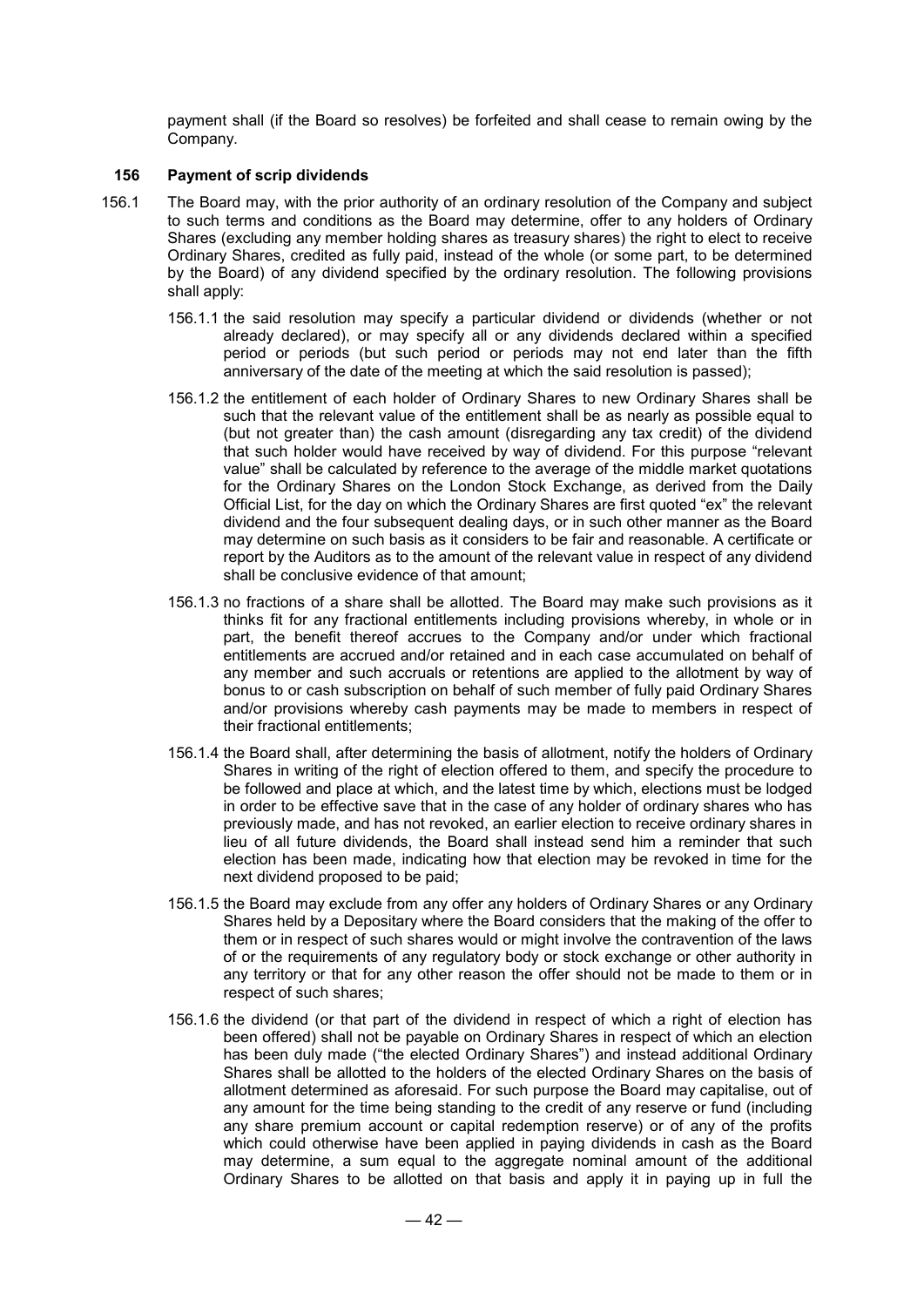appropriate number of unissued Ordinary Shares for allotment and distribution to the holders of the elected Ordinary Shares on that basis. A Board resolution capitalising any part of such reserve or fund or profits shall have the same effect as if such capitalisation had been declared by ordinary resolution of the Company in accordance with Article 158 and in relation to any such capitalisation the Board may exercise all the powers conferred on them by Article 158 without need of such ordinary resolution;

- 156.1.7 the additional Ordinary Shares so allotted shall rank pari passu in all respects with each other and with the fully paid Ordinary Shares in issue on the record date for the dividend in respect of which the right of election has been offered, except that they will not rank for any dividend or other distribution or other entitlement which has been declared, paid or made by reference to such record date;
- 156.1.8 the Board may terminate, suspend or amend any offer of the right to elect to receive Ordinary Shares in lieu of any cash dividend at any time and generally may implement any scrip dividend scheme on such terms and conditions as the Board may from time to time determine and take such other action as the Board may deem necessary or desirable from time to time in respect of any such scheme; and
- 156.1.9 the Board may establish or vary from time to time a procedure for election mandates in respect of future rights of election and may determine that every duly effected election in respect of any Ordinary Shares shall be binding on every successor in title to the holder thereof until the election mandate is revoked following that procedure.

#### **157 Reserves**

The Board may, before recommending any dividend (whether preferential or otherwise), carry to reserve out of the profits of the Company such sums as it thinks fit. All sums standing to reserve may be applied from time to time, at the discretion of the Board, for any purpose to which the profits of the Company may properly be applied, and pending such application may, at the like discretion, either be employed in the business of the Company or be invested in such investments as the Board thinks fit. The Board may divide the reserve into such special funds as it thinks fit, and may consolidate into one fund any special funds or any parts of any special funds into which the reserve may have been divided as it thinks fit. Any sum which the Board may carry to reserve out of the unrealised profits of the Company shall not be mixed with any reserve to which profits available for distribution have been carried. The Board may also, without placing the same to reserve, carry forward any profits which it may think prudent not to distribute.

#### **158 Capitalisation of reserves**

- 158.1 The Board may, with the authority of an ordinary resolution of the Company:
	- 158.1.1 subject as provided in this Article, resolve to capitalise any undivided profits of the Company not required for paying any preferential dividend (whether or not they are available for distribution) or any sum standing to the credit of any reserve or fund of the Company which is available for distribution or standing to the credit of share premium account or capital redemption reserve or other undistributable reserve;
	- 158.1.2 appropriate the sum resolved to be capitalised to the holders of Ordinary Shares in proportion to the nominal amounts of the shares (whether or not fully paid) held by them respectively which would entitle them to participate in a distribution of that sum if the shares were fully paid and the sum were then distributable and were distributed by way of dividend and apply such sum on their behalf either in or towards paying up the amounts, if any, for the time being unpaid on any shares held by them respectively, or in paying up in full unissued shares or debentures of the Company of a nominal amount equal to that sum, and allot the shares or debentures credited as fully paid to those holders of Ordinary Shares or as they may direct, in those proportions, or partly in one way and partly in the other, provided that:
		- (a) the share premium account, the capital redemption reserve, any other undistributable reserve and any profits which are not available for distribution may, for the purposes of this Article, only be applied in paying up unissued shares to be allotted to holders of Ordinary Shares credited as fully paid; and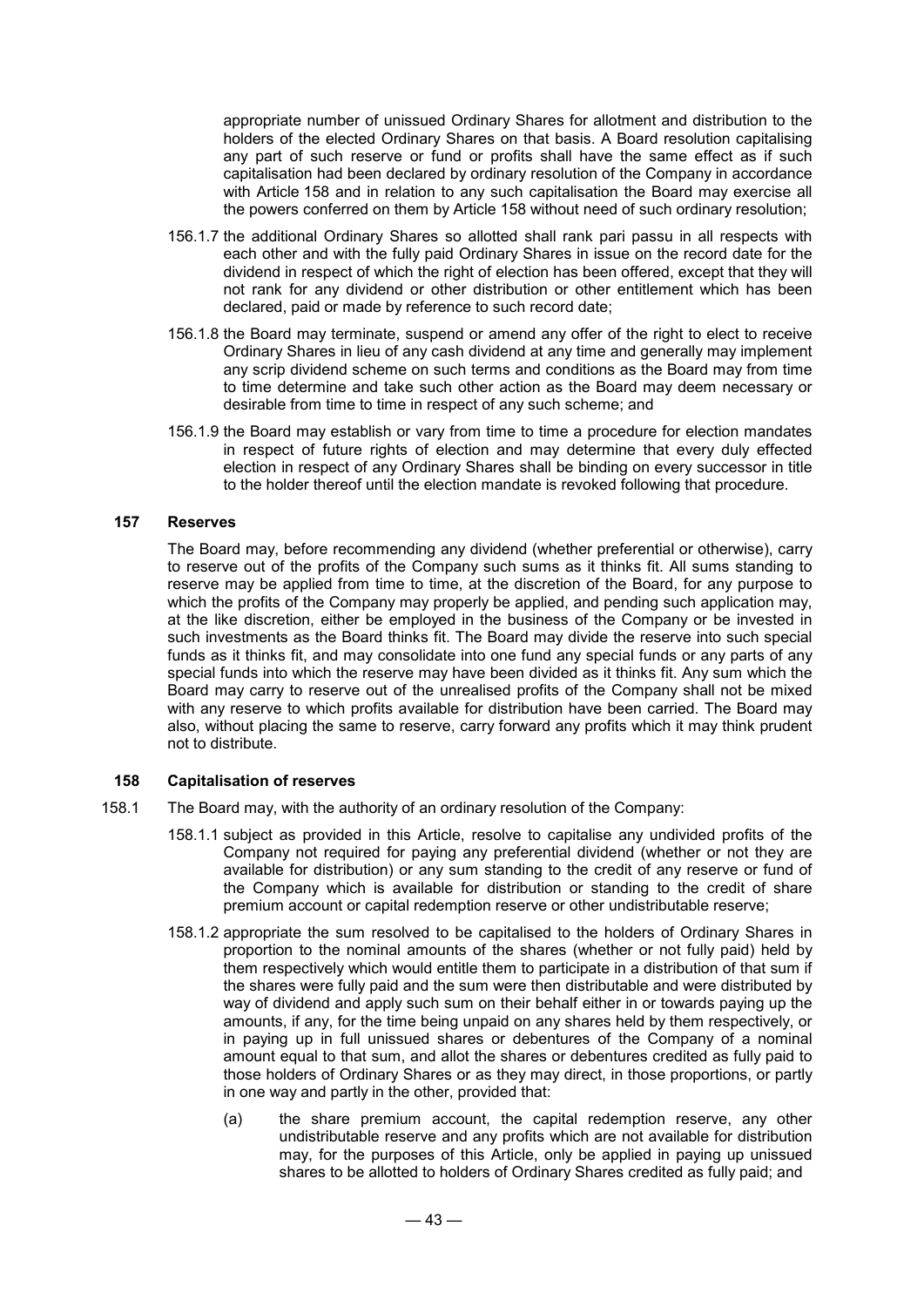- (b) where the amount capitalised is applied in paying up in full unissued shares, the Company will also be entitled to participate in the relevant distribution in relation to any Ordinary Shares held by it as treasury shares and the proportionate entitlement of the members to the distribution will be calculated accordingly.
- 158.1.3 resolve that any shares so allotted to any member in respect of a holding by him of any partly paid shares shall, so long as such shares remain partly paid, rank for dividends only to the extent that such partly paid shares rank for dividends;
- 158.1.4 make such provision by the issue of fractional certificates (or by ignoring fractions or by accruing the benefit thereof to the Company rather than to the holders of Ordinary Shares concerned) or by payment in cash or otherwise as it thinks fit in the case of shares or debentures becoming distributable in fractions;
- 158.1.5 authorise any person to enter on behalf of all the holders of Ordinary Shares concerned into an agreement with the Company providing for either:
	- (a) the allotment to them respectively, credited as fully paid up, of any shares or debentures to which they may be entitled on such capitalisation; or
	- (b) the payment up by the Company on behalf of such holders by the application thereto of their respective proportions of the reserves or profits resolved to be capitalised, of the amounts or any part of the amounts remaining unpaid on their existing shares

(any agreement made under such authority being effective and binding on all such holders); and

158.1.6 generally do all acts and things required to give effect to such resolution.

#### **159 Record dates**

Notwithstanding any other provision of these Articles, but without prejudice to the rights attached to any shares and subject always to the Companies Acts, the Company or the Board may by resolution specify any date (the "record date") as the date at the close of business (or such other time as the Board may determine) on which persons registered as the holders of shares or other securities shall be entitled to receipt of any dividend, distribution, interest, allotment, issue, notice, information, document or circular and such record date may be on or at any time before the date on which the same is paid, made, given or served or (in the case of any dividend, distribution, interest, allotment or issue) at any time after the same is recommended, resolved, declared or announced but without prejudice to the rights inter se in respect of the same of transferors and transferees of any such shares or other securities. No change in the register of such holders after the record date shall invalidate the same.

## **ACCOUNTS**

#### **160 Accounting records**

The Board shall cause accounting records to be kept in accordance with the Companies Acts.

## **161 Inspection of records**

No member (other than a Director) shall have any right to inspect any accounting record or other document of the Company unless he is authorised to do so by statute, by order of the court, by the Board or by ordinary resolution of the Company.

## **162 Accounts to be sent to members**

162.1 Except as provided in Article 163, a copy of the Directors' and Auditors' reports accompanied by copies of the annual accounts shall, not less than 21 clear days before the annual general meeting before which they are to be laid, be delivered or sent to every member and holder of debentures of the Company and to the Auditors and to every other person who is entitled to receive notice of general meetings. However, this Article shall not require a copy of those documents to be sent to any person who under the provisions of these Articles is not entitled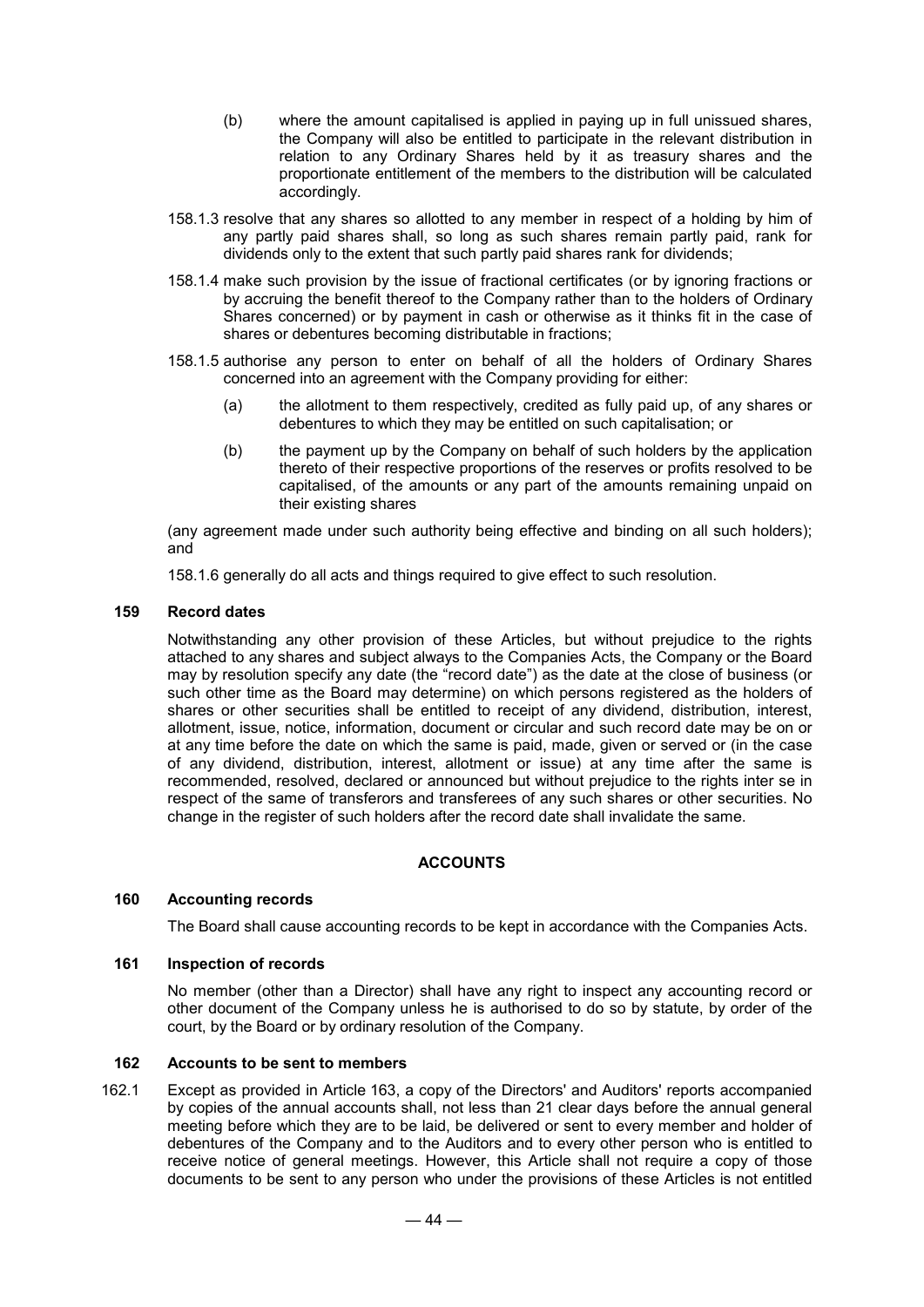to receive notices from the Company or of whose address the Company is unaware or to any holder of debentures of whose address the Company is unaware or to more than one of the joint holders of any shares or debentures.

162.2 The provisions of Article 164.2 apply, mutatis mutandis, to any reports or accounts supplied by means of a website.

## **163 Summary financial statements**

The Company may, in accordance with section 251 CA 1985 and any regulations made under it, send a summary financial statement to any member instead of or in addition to the documents referred to in Article 162. Where it does so, the statement shall be delivered or sent to the member, or made available on a website in accordance with the Companies Acts, not less than 21 clear days before the annual general meeting before which those documents are to be laid.

#### **NOTICES**

#### **164 Form of Notices**

- 164.1 Notwithstanding anything to the contrary in these Articles, any notice or document to be given, sent, issued, deposited, served, delivered or lodged (or the equivalent) to or by any person pursuant to these Articles (other than a notice calling a meeting of the Directors) shall be in writing and any such notice or document shall be deemed given, sent, issued, deposited, served, delivered or lodged, or the equivalent where it is sent in electronic form, to an address for the time being notified for that purpose to the person giving the notice, but subject always to the provisions of Article 167.2 and, in the case of notices or other documents sent in electronic form, subject to and in accordance with the provisions of the Companies Acts.
- 164.2 Subject to the Companies Acts, any document or information is validly sent or supplied by a Company if it is made available on a website.
- 164.3 Where a document or information is sent or supplied to the Company by a person on behalf of another, the Company may require reasonable evidence of the authority of the former to act on behalf of the latter.
- 164.4 Any amendment or revocation of a notification given to the Company under this Article shall only take effect if in writing, authenticated by the member and on actual receipt by the Company thereof.
- 164.5 An electronic communication shall not be treated as received by the Company if it is rejected by computer virus protection arrangements.

#### **165 Service of notice on members**

- 165.1 The Company may give any notice or document (including a share certificate) to a member, either personally or by sending it by post or other delivery service in a prepaid envelope addressed to the member at his registered address or by leaving it at that address or by any other means authorised in writing by the member concerned or, subject to and in accordance with the Companies Acts, by sending it in electronic form to an address for the time being notified to the Company by the member or by making it available on a website. In the case of a member registered on an overseas branch register any such notice or document may be posted either in the United Kingdom or in the territory in which such branch register is maintained.
- 165.2 In the case of joint holders of a share, all notices or documents shall be given to the joint holder whose name stands first in the Register in respect of the joint holding. Notice so given shall be sufficient notice to all the joint holders. Anything agreed or specified by the firstnamed joint holder in relation to documents or information sent to him in respect of a joint holding shall be binding on all joint holders.
- 165.3 Where a member (or, in the case of joint holders, the person first named in the Register) has a registered address outside the United Kingdom but has notified the Company of an address within the United Kingdom at which notices or other documents may be given to him or, subject to and in accordance with the provisions of the Companies Acts, of an address to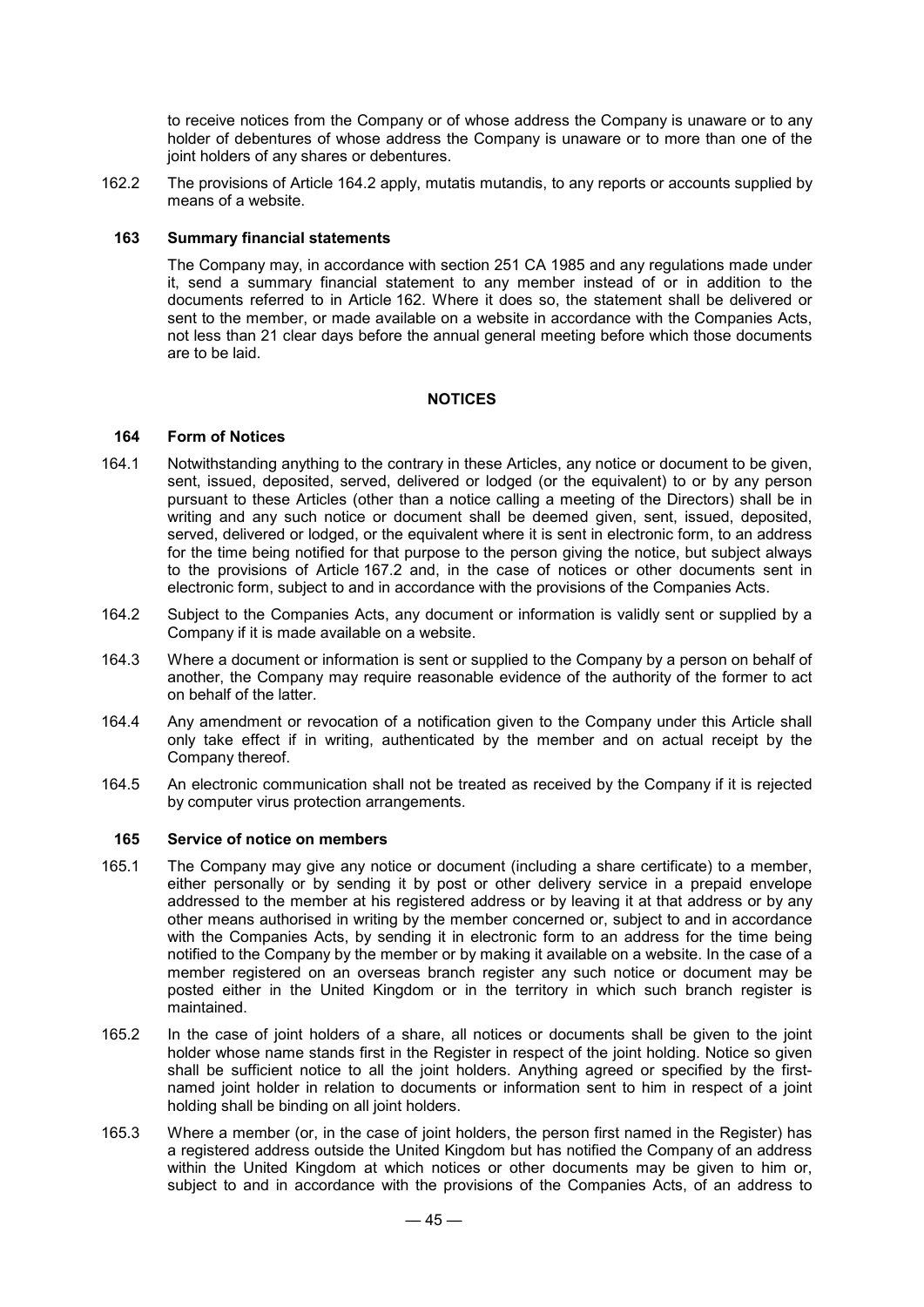which notices or documents may be sent in electronic form, he shall be entitled to have notices or documents given or sent to him at that address; but otherwise no such member shall be entitled to receive any notice or document from the Company.

- 165.4 If on at least two consecutive occasions the Company has attempted to send notices or documents in electronic form to an address for the time being notified to the Company by a member for that purpose but the Company is aware that there has been a failure of delivery of such notice or document, then the Company shall thereafter send notices or documents through the post to such member at his registered address or his address for the service of notices by post, in which case the provisions of Article 165.5 shall apply.
- 165.5 If on three consecutive occasions notices or other documents have been sent through the post to any member at his registered address or his address for the service of notices but have been returned undelivered, such member shall not thereafter be entitled to receive notices or other documents from the Company until he shall have communicated with the Company and supplied in writing a new registered address or address within the United Kingdom for the service of notices or, subject to and in accordance with the provisions of the Companies Acts, an address to which notices may be sent in electronic form.

#### **166 Service of notice in case of death or bankruptcy, etc**

The Company may send or supply any notice or document on the person entitled to a share in consequence of the death or bankruptcy of a member or of any other event giving rise to its transmission by operation of law, by sending or delivering it in any manner authorised by these Articles for the giving of a notice or document to a member, addressed to that person by name, or by the title of representative of the deceased or trustee of the bankrupt or representative by operation of law or by any like description, at the address (if any) within the United Kingdom to which notices may be sent by electronic means supplied for the purpose by the person claiming to be so entitled. Until such an address has been so supplied, any notice, document or other communication sent or supplied to any member pursuant to these Articles in any manner in which it might have been sent or supplied if the death, bankruptcy or other event had not occurred shall, notwithstanding that the member is then dead or bankrupt or that any other event giving rise to the transmission of the share by operation of law has occurred and whether or not the Company has notice of the death, bankruptcy or other event, be deemed to have been properly served or delivered in respect of any share registered in the name of that member as sole or joint holder.

## **167 Evidence of service**

- 167.1 Any notice, certificate or other document, addressed to a member at his registered address or address for service in the United Kingdom shall, if sent by post, be deemed to have been served or delivered on the working day after the day when it was put in the post (or, where second class mail is employed, on the second working day after the day when it was put in the post). Proof that an envelope containing the notice or document was properly addressed and put into the post as a prepaid letter shall be conclusive evidence that the notice was given. Any notice, certificate or other document not sent by post but delivered or left at a registered address or address for service in the United Kingdom shall be deemed to have been served or delivered on the day (or, if not a working day, the next working day) and at the time on which it was so delivered or left.
- 167.2 Any notice or other document addressed to a member shall, if sent using electronic means, be deemed to have been served or delivered on the day it was first sent or, if the day it is sent is not a working day, on the next working day. In proving such service or delivery it shall be conclusive to prove that the address used for the electronic communication was correct and that the electronic communication was properly dispatched by the Company, unless the Company is aware that there has been a failure of delivery of such notice or document following at least two attempts in which case such notice or document shall be sent to the member at his registered address or address for service in the United Kingdom within 24 hours of the original electronic communication.
- 167.3 In calculating a period of hours for the purposes of this Article, no account shall be taken of any part of a day that is not a working day.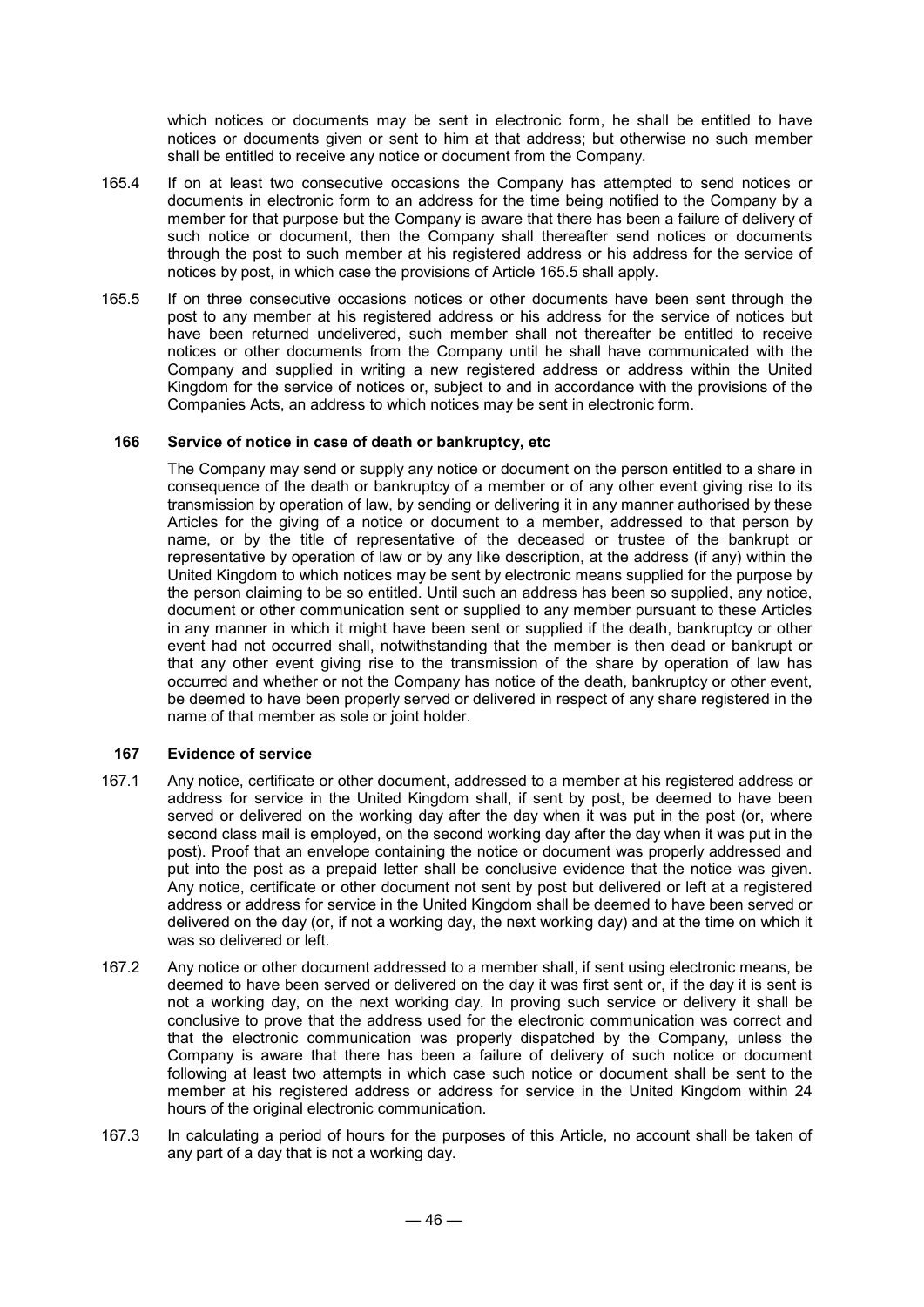- 167.4 Any notice or other document sent by a relevant system shall be deemed to have been served or delivered when the Company (or a sponsoring system - participant acting on its behalf) sends the issuer instructions relating to the notice or document.
- 167.5 Any member present, either personally or by proxy, at any general meeting of the Company or of the holders of any class of share in the Company shall for all purposes be deemed to have received due notice of that meeting, and of the purposes for which the meeting was called.

## **168 Notice binding on transferees**

Every person who, by operation of law, transfer or by any other means becomes entitled to a share shall be bound by any notice in respect of that share (other than a notice given by the Company under section 793 CA 2006) which, before his name is entered in the Register, has been duly given to a person from whom he derives his title.

#### **169 Notice by advertisement**

Any notice to be given by the Company to the members or any of them, and not otherwise provided for by these Articles, shall be sufficiently given if given by advertisement in at least one national newspaper published in the United Kingdom and, where the Company keeps an overseas branch register, in at least one daily newspaper published in the territory in which such register is maintained. Any notice given by advertisement shall be deemed to have been served at noon on the day on which the advertisement first appears.

## **170 Suspension of postal services**

Subject to the Companies Acts and to any other provision of these Articles, if at any time by reason of the suspension, interruption or curtailment of postal services or threat thereof within the United Kingdom the Company is or would be unable effectively to convene a general meeting by notices sent through the post, a general meeting may be convened by a notice advertised in accordance with Article 169. Such notice shall be deemed to have been duly served on all members entitled thereto at noon on the day on which the first of such advertisements appears. In any such case the Company shall send confirmatory copies of the notice by post if, at least seven days prior to the meeting, the posting of notices to addresses throughout the United Kingdom again becomes practicable.

## **WINDING UP**

## **171 Division of assets**

If the Company is wound up the liquidator may, with the sanction of a special resolution of the Company and any other sanction required by law, divide among the members (excluding any member holding shares as treasury shares) in specie. the whole or any part of the assets of the Company and may, for that purpose, value any assets and determine how the division shall be carried out as between the members or different classes of members. Any such division may be otherwise than in accordance with the existing rights of the members, but if any division is resolved otherwise than in accordance with such rights, the members shall have the same right of dissent and consequential rights as if such resolution were a special resolution passed pursuant to section 110 Insolvency Act 1986. The liquidator may, with the like sanction, vest the whole or any part of the assets in trustees on such trusts for the benefit of the members as he with the like sanction shall determine, but no member shall be compelled to accept any assets on which there is a liability.

#### **172 Transfer or sale under section 110 Insolvency Act 1986**

A special resolution sanctioning a transfer or sale to another company duly passed pursuant to section 110 Insolvency Act 1986 may in the like manner authorise the distribution of any shares or other consideration receivable by the liquidator among the members (excluding any member holding shares as treasury shares) otherwise than in accordance with their existing rights, and any such determination shall be binding on all the members, subject to the right of dissent and consequential rights conferred by the said section.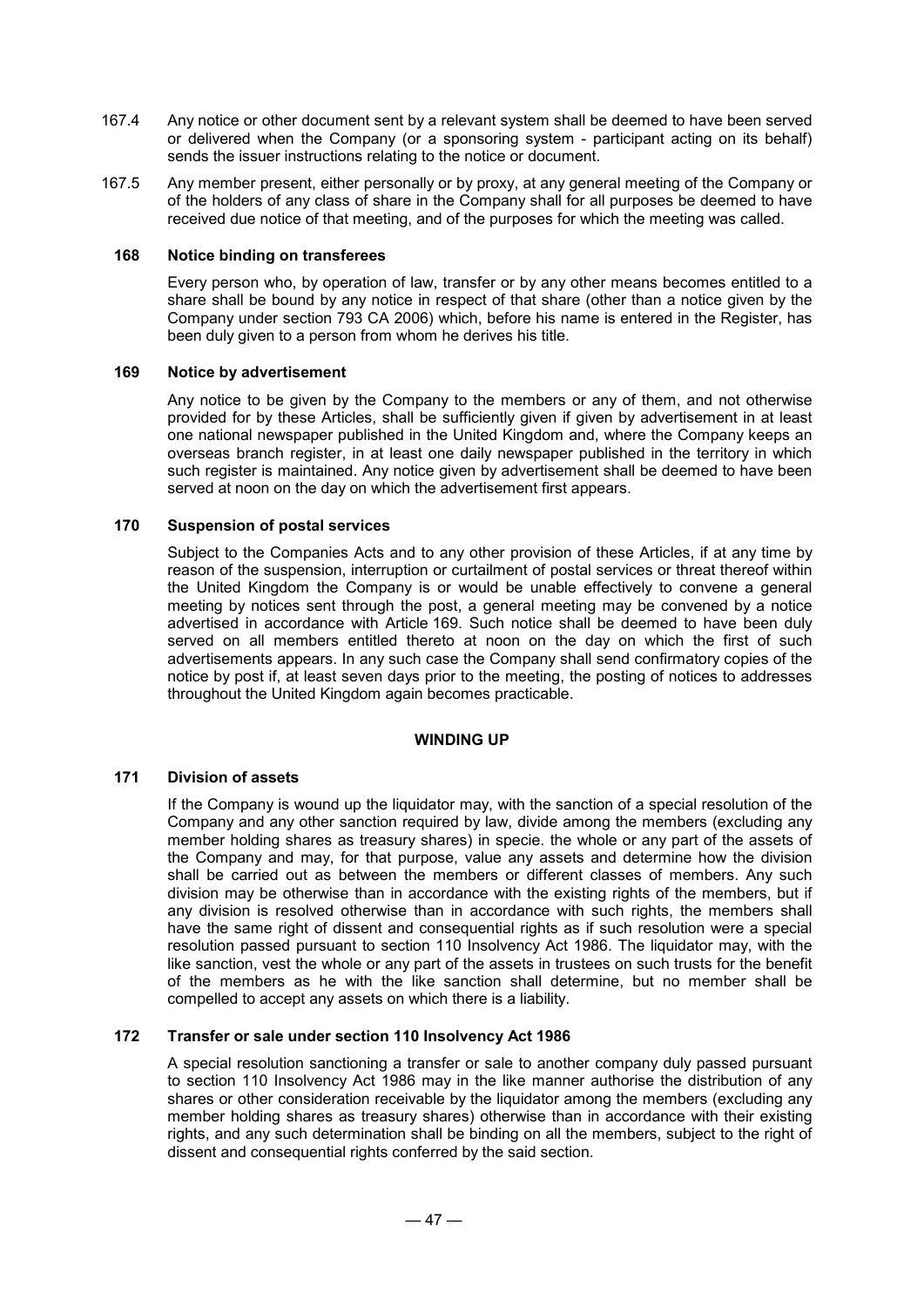## **INDEMNITY**

## **173 Right to indemnity**

- 173.1 Subject to the provisions of the Companies Acts, but without prejudice to any indemnity to which he may otherwise be entitled, every person who is or was at any time a Director or an officer of the Company or a director or officer of an associated company (except the Auditors) shall be entitled to be indemnified out of the assets of the Company against all costs, charges, losses, damages and liabilities incurred by him for negligence, default, breach of duty, breach of trust or otherwise in relation to the affairs of the Company or of an associated company, or in connection with the activities of the Company, or of an associated company, as a trustee of an occupational pension scheme (as defined in section 235(6) CA 2006).
- 173.2 Subject to the provisions of the Companies Acts, the Company may at the discretion of the Board provide any person who is or was a Director or officer of the Company or a director or officer of an associated company (except the Auditors or the auditors of an associated company) with funds to meet expenditure incurred or to be incurred by him (or to enable such Director or officer to avoid incurring such expenditure) in defending any criminal or civil proceedings or defending himself in any investigation by, or against action proposed to be taken by, a regulatory authority or in connection with any application under the provisions referred to in section 205(5) CA 2006.

#### **174 Power to insure**

Subject to the provisions of the Companies Acts, the Board may purchase and maintain insurance at the expense of the Company for the benefit of any person who is or was at any time a Director or other officer (excluding the Auditors) or employee of the Company or of any other company which is a subsidiary or subsidiary undertaking of the Company or in which the Company has an interest whether direct or indirect or who is or was at any time a trustee of any pension fund or employee benefits trust in which any employee of the Company or of any such other company or subsidiary undertaking is or has been interested indemnifying such person against any liability which may attach to him or loss or expenditure which he may incur in relation to anything done or alleged to have been done or omitted to be done as a Director, officer, employee or trustee.

## **RIGHTS OF DEFERRED SHARES**

#### **175 Deferred Shares**

The rights attaching to the Deferred Shares shall be as follows:

- (i) The Deferred Shares shall confer no right to participate in the profits of the Company;
- (ii) on a winding-up or a return of capital, the assets of the Company available for distribution following the distribution of assets shall be applied in paying to the holders of the Deferred Shares the nominal capital paid up or credited as paid up on such Deferred Shares only after paying to the holders of the ordinary shares the nominal capital paid up or credited as paid up on the Ordinary Shares held by them respectively, together with the sum of £10,000,000 on each Ordinary Share;
- (iii) the holders of the Deferred Shares shall not be entitled to any further right of participation in the assets of the Company;
- (iv) the holders of the Deferred Shares shall not be entitled to receive notice of any general meeting of the Company or to attend, speak or vote at any such meeting;
- (v) the Deferred Shares shall not be listed on any stock exchange nor shall any share certificate be issued in respect of such shares. The Deferred Shares shall not be transferable except in accordance with Article 175(viii)(B) below or with the written consent of the Board;
- (vi) the Company may from time to time create, allot and issue further shares, whether ranking pari passu with or in priority to the Deferred Shares, and on such creation, allotment or issue any such further shares (whether or not ranking in any respect in